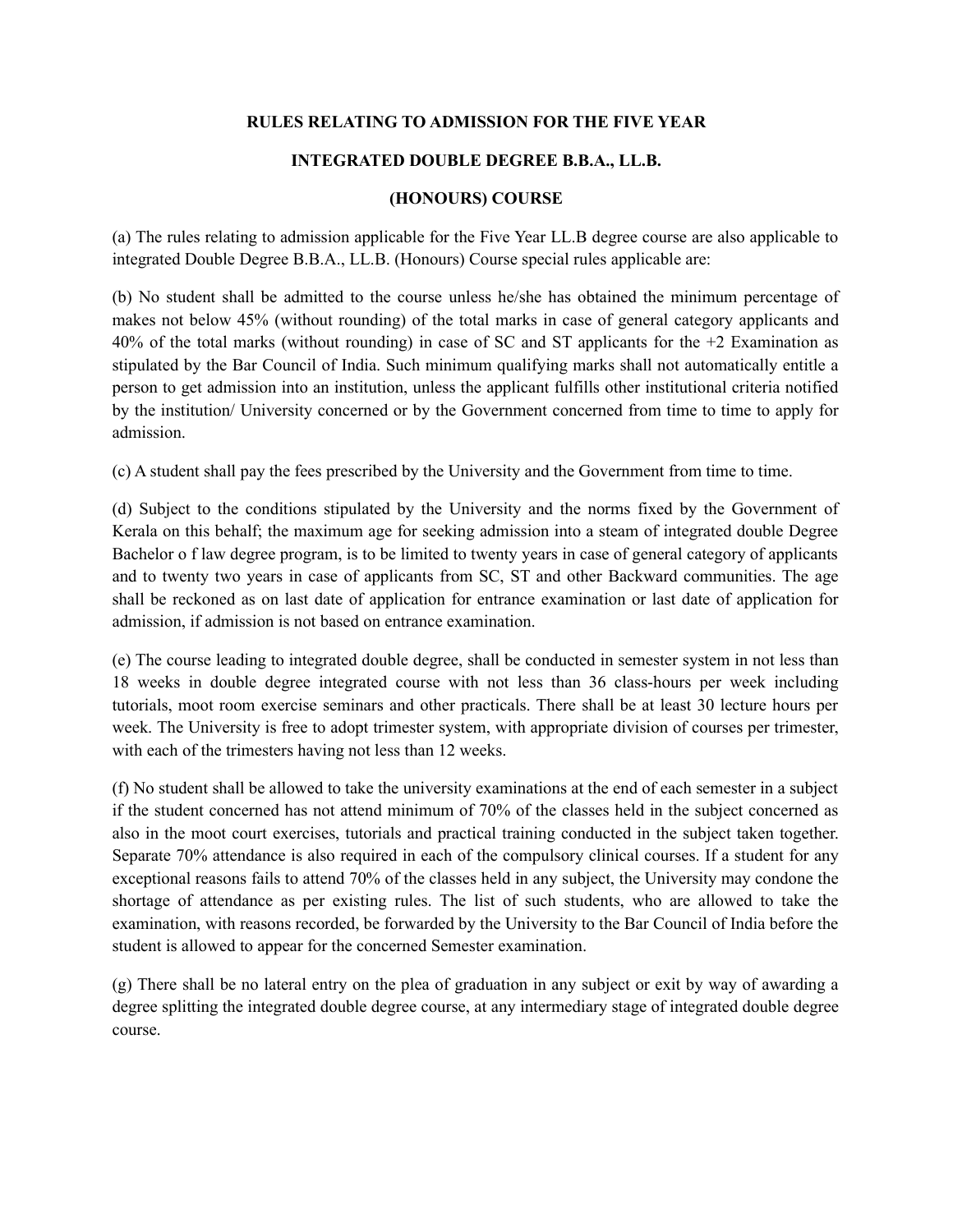### **Detailed Syllabi**

The B.B.A., LL.B. (Hons.) curriculum shall consist of 20 compulsory courses in Business Management, 26 compulsory and 14 elective courses in Law. Six of the elective courses shall be chosen and offered by the Law School from among the General Elective Courses; by complying with the Bar Council Rules of Legal Education, 2008. The other eight elective courses shall be chosen either wholly from a particular group or from various groups shown as Special Elective Groups viz., Constitutional Law, Business Law, Law and Agriculture, Intellectual Property Law and such other groups introduced by the University/Bar Council from time to time depending upon the availability of infrastructural facilities. However, if the Special Elective Courses are chosen entirely from one special group the student shall be awarded an Honours degree specifically mentioning the group. [For example, if all the 8 special electives are from Business Law Group, the student shall be given a B.B.A., LL.B. (Honours) Degree in Business Law.]

Considering the limitations of infrastructure, availability of Faculty and the nature of the basic degree being integrated; business law group shall be the special elective group to be offered initially, in the Law Colleges under the University at present.

# **A. Compulsory Courses in Law are:**

- 1. Jurisprudence (Legal Method, Indian Legal System and Basic Theory of Law)
- 2. General Principles of Contract (Law of Contract—I)
- 3. Special Contracts (Law of Contract—II)
- 4. Law of Torts and Motor Vehicles Accidents
- 5. Consumer Protection Law
- 6. Family Law—I
- 7. Family Law—II
- 8. Law of Crimes—I
- 9. Law of Crimes—II
- 10. Law of Criminal Procedure
- 11. Constitutional Law—I
- 12. Constitutional Law—II
- 13. Property Law
- 14. Law of Evidence
- 15. Civil Procedure Code and Limitation Act
- 16. Administrative Law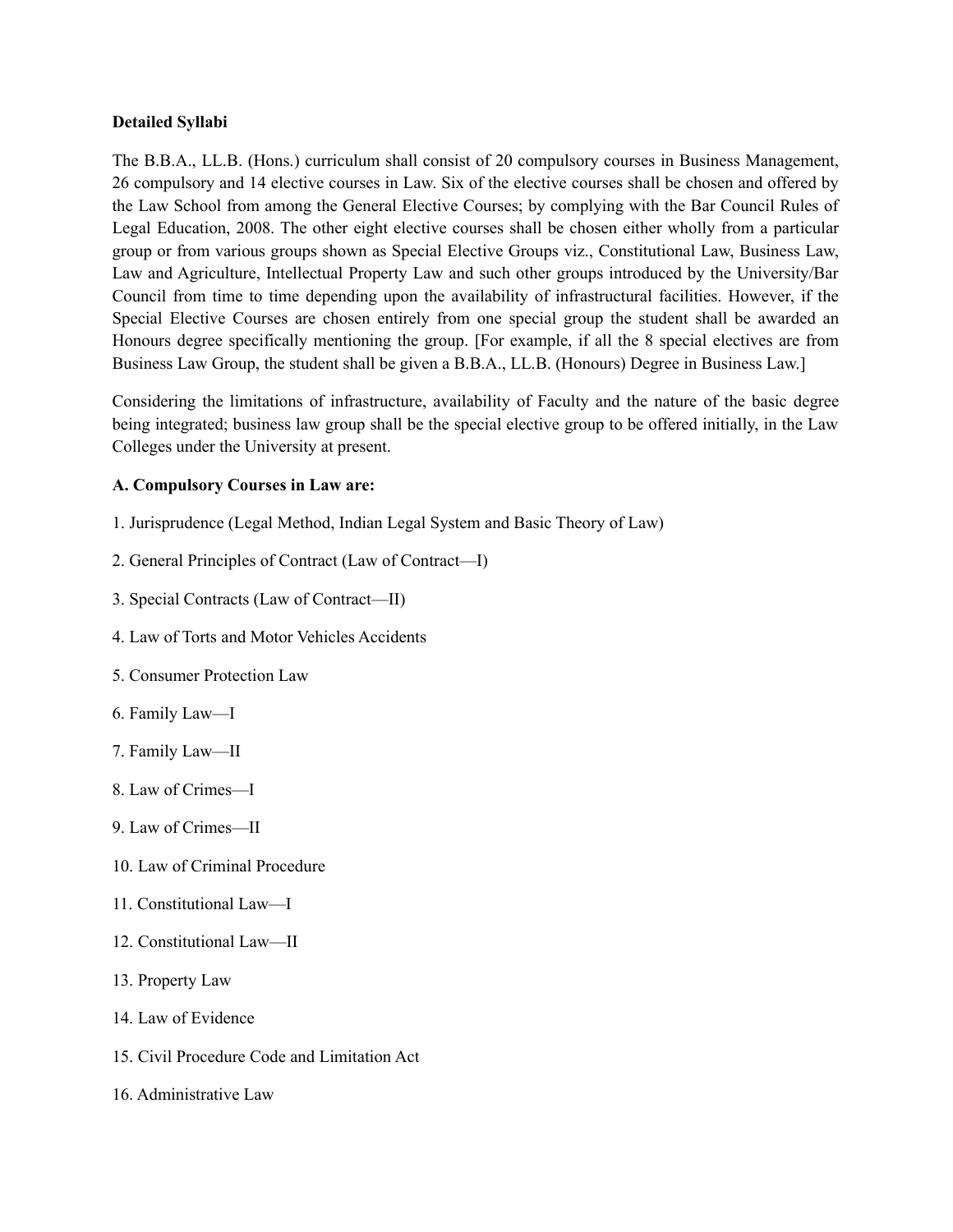#### 17. Company Law

- 18. Public International Law
- 19. Principles of Taxation Law
- 20. Environmental law
- 21. Labour Law-I (Trade Unions and Industrial Disputes)
- 22. Labour Law-II (Social Securities Law)

# **B. Compulsory Clinical Courses in Law:**

- 23. Drafting, Pleading and Conveyancing
- 24. Professional Ethics and Professional Accounting System
- 25. Alternative Dispute Resolution
- 26. Moot Court Exercise and Internship

### **C. Courses in Management:**

- 1. Principles of Management
- 2. Managerial Economics
- 3. Business Environment
- 4. Information Technology for Managers
- 5. Business Ethics
- 6. Organizational Dynamics
- 7. Business Statistics
- 8. Financial Accounting
- 9. Business Communication
- 10. Operations Research
- 11. Financial Management
- 12. Marketing Management
- 13. Operations Management
- 14. Human Resource Management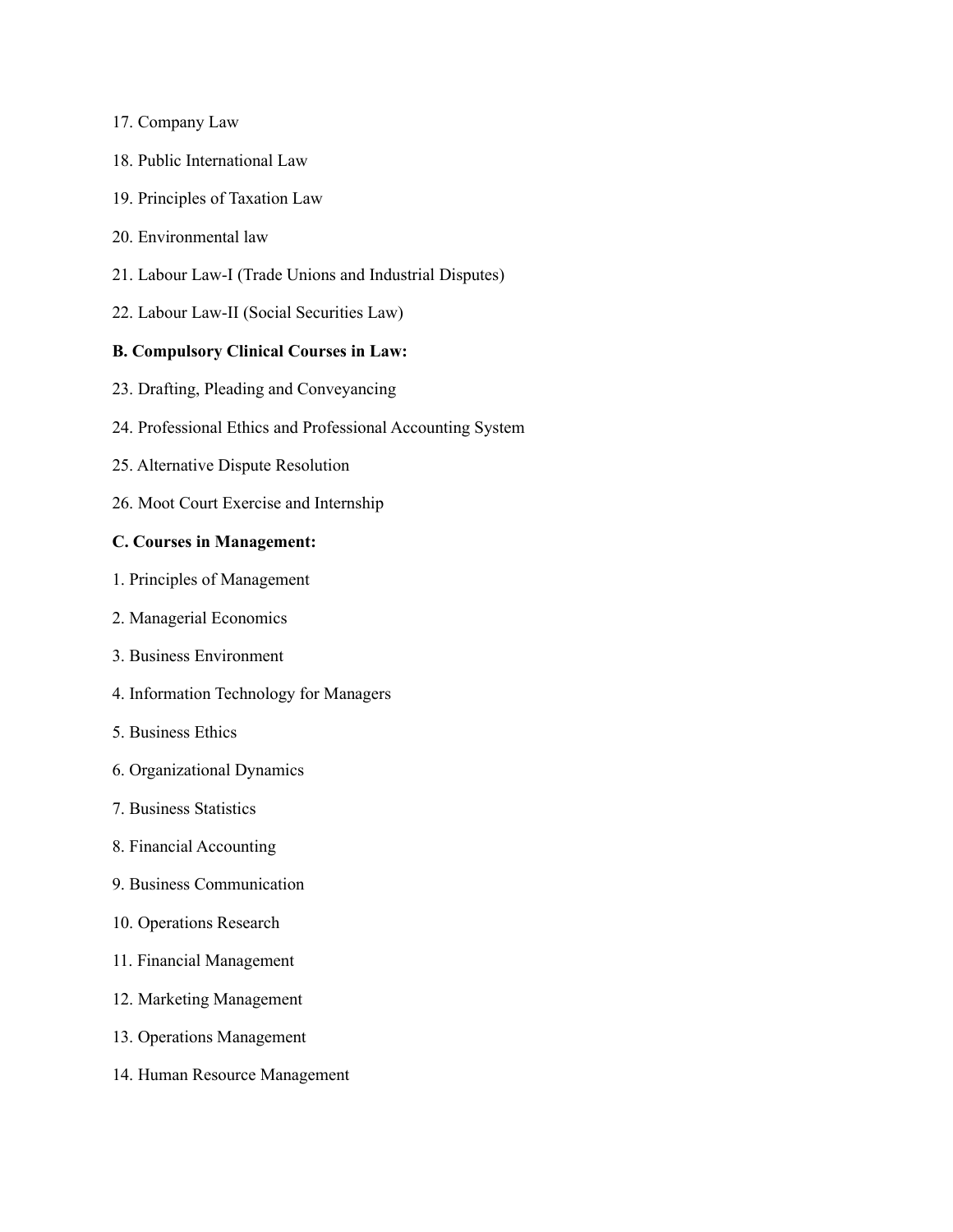- 15. Cost and Management Accounting
- 16. Investment Management
- 17. Advertising and Publicity Management
- 18. Management Project
- 19. English-I
- 20. English-II

# **D. General Elective Courses in Law:**

- 1. International Trade Law
- 2. Criminology, Penology and Victimology
- 3. Air and Space Law
- 4. Law and Medicine
- 5. Women and Criminal Law
- 6. Law Relating to Child
- 7. Law, Poverty and Development
- 8. Interpretation of Statutes and Principles of Legislation
- 9. Science, Technology and Law
- 10. Forensic Science and Medical Jurisprudence
- 11. Private International Law
- 12. Land Utilization Law
- 13. International Humanitarian and Refugee Law
- 14. Law of the Sea
- 15. Laws Relating to Agriculture
- 16. Law of Local Self Government
- 17. Disability Law
- 18. Law Governing Scientific Research
- 19. Law Relating to Ships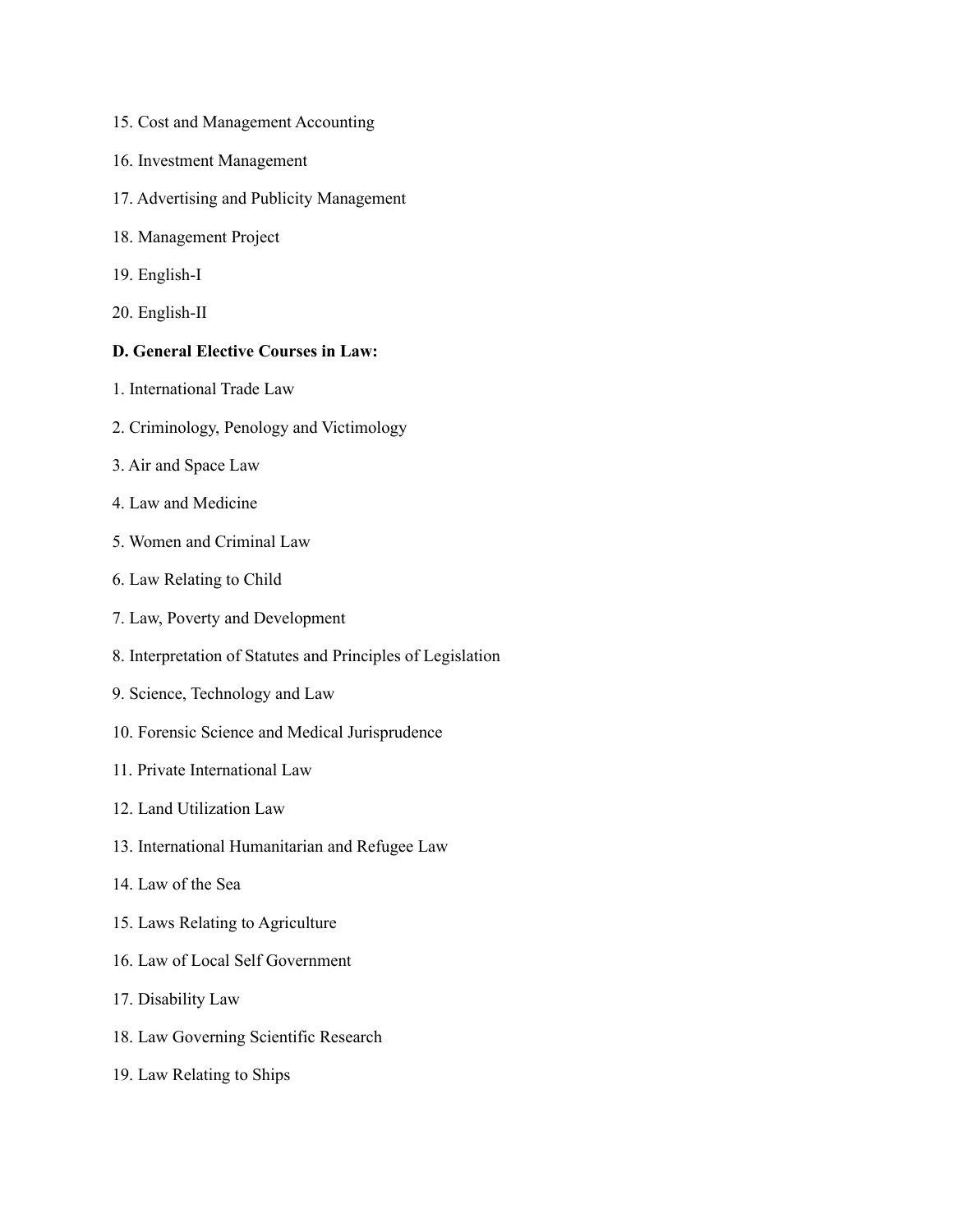- 20. Securities Laws
- 21. Healthcare Law
- 22. Intellectual Property Laws
- 23. Human Rights Law and Practice
- 24. Land Laws
- 25. Cyber Crimes

# **E. Special Elective Courses in Business Law:**

- 1. Banking Law
- 2. Insurance Law
- 3. Law of Carriages
- 4. Foreign Trade Law
- 5. Bankruptcy and Insolvency Law
- 6. Law of Corporate Governance
- 7. Law of Merger and Acquisition
- 8. Competition Law
- 9. Information Technology Law
- 10. Law on Corporate Finance
- 11. Direct Taxation
- 12. Indirect Taxation

#### **Examination and Promotion:**

(a) There shall be a University examination at the end of each semester. No student shall be allowed to take the University examinations at the end of each semester in a subject if the student concerned has not attended minimum of 70% of the classes held in the subject concerned as also in the moot court exercises, tutorials and practical training conducted in the subject taken together. Separate 70% attendance is also required in each of the compulsory clinical courses. If a student for any exceptional reasons fails to attend 70% of the classes held in any subject, the University may condone the shortage of attendance as per existing rules. The list of such students who are allowed to take the examination, with reasons recorded, be forwarded by the University to the Bar Council of India before the student is allowed to appear for the concerned Semester examination.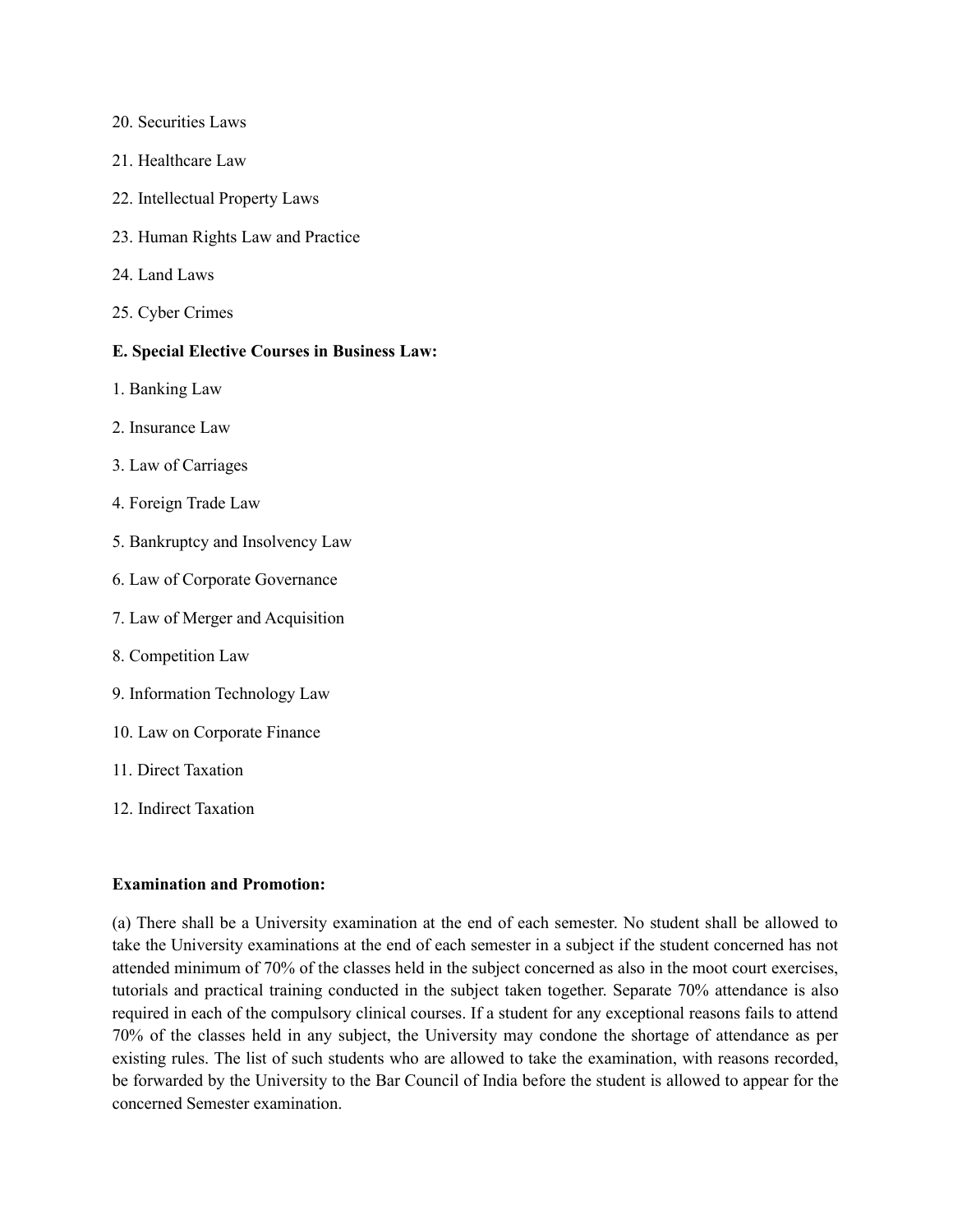(b) For each written paper carrying 100 marks, 25% shall be set apart for being awarded by way of Internal assessment and 75% marks for the written external examination. Internal assessment shall be made on the basis of overall performance during the semester such as regularity of attendance, reparation and presentation of assignments, test paper scoring and class room participation.

(c) The performance in practical training papers shall be assessed internally by a team of three senior faculty members.

(d) A candidate who is registered and is entitled to be presented for the examination in a semester shall alone be eligible to pursue the studies for the next semester of the course.

(e) There shall be a viva-voce at the end of tenth semester examination which may cover all the law courses taught for the whole programme. The Viva Board shall consist of the Chairman and two examiners from the law faculty, each with a minimum of 10 years teaching experience, and at least one of whom shall be an external examiner. A viva-voce based on the management project shall also be conducted by the University at the end of the eighth semester.

(f) A candidate admitted for this course shall complete the programme within a period of eight years from the date of admission.

# **Pass minimum and classification**

(a) A candidate who secures not less than forty percentage (40%) marks in the external and external examinations separately and also an aggregate of fifty per cent (50%) of the total marks for that paper shall be declared to have passed the examination in that paper.

(b) A candidate who passes in all the papers and secures 50% or more of the aggregate marks for all the ten semesters but less than 60% shall be declared to have passed whole examination in Second Class.

(c) Successful candidates with 60% marks and above in aggregate for all the ten semesters shall be declared to have passed the whole examination in first class.

(d) Successful candidates with seventy-five percentage marks or above in the aggregate for all the ten semesters shall be declared to have passed the examination with distinction provided he/she passes all the examinations within the period of whole programme.

(e) Ranking shall be done on the basis of marks obtained by the candidate in the whole examination passed in the first chance.

# **Pattern of question papers and distribution of marks:**

(a) Out of the 100 marks for each paper; 25 marks shall be set apart for internal assessment.

(b) The remaining 75 marks for University examination shall be distributed as follows:

 $Part(A)$ : Short answers : 30 marks (5 marks x 6 questions)

Part(B) : Problems/short essays : 20 marks (10 marks x 2 questions)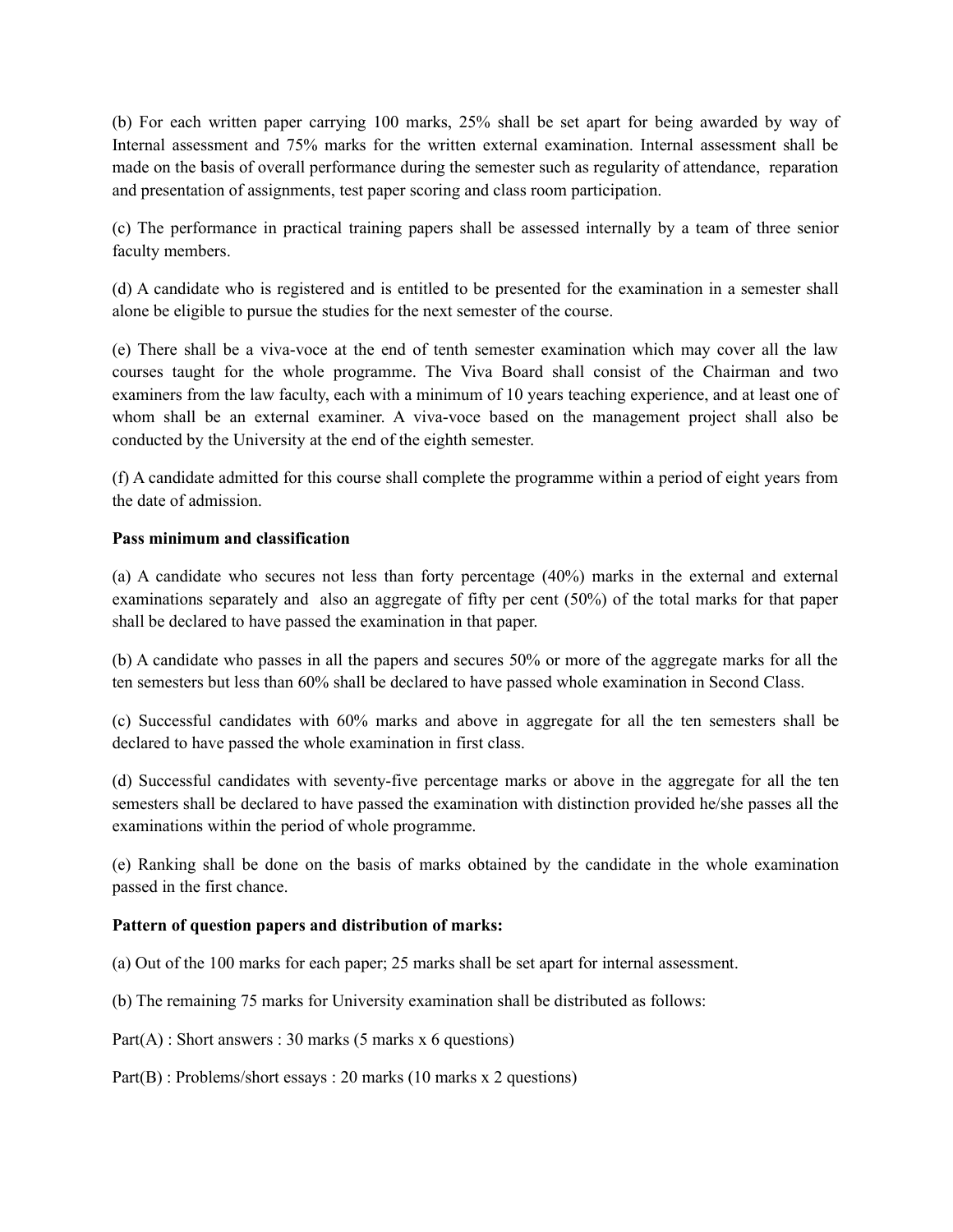$Part(C)$ : Essays : 25 marks (12.5 marks x 2 questions)

#### **Internal assessment:**

The internal assessment marks shall be distributed as follows:

(a) Attendance : 5 marks

(b) Class room assignments : 10 marks

(c) Test paper : 10 marks

Total : 25 marks (Maximum)

#### **Attendance**

Separate attendance shall be maintained for each subject by the teachers concerned; either manually or in electronic form. Attendance report shall be published by the teachers before the seventh day of the succeeding month. Complaints in writing shall be preferred to the Principal/head of the institution within two days of publication. Students representing the college/University in academic and extra-curricular activities, with the prior written permission of the head of the institution, may at the discretion of the staff council, be granted a maximum of ten days attendance per semester.

Marks for attendance shall be granted as follows:

- (i) Below 70% attendance : Nil
- (ii) 70% to 79% : 1 mark
- (iii) 80% to 84% : 2 marks
- (iv) 85% to 89% : 3 marks
- (v) 90% to 94% : 4 marks
- (vi) 95% and above : 5 marks

### **Test paper**

At least one test per paper shall be conducted by the teacher concerned. The date for the test shall be notified one week in advance. Absentees shall not be entitled for re-test normally. Exceptional cases on medical and similar grounds may be considered by the staff council. The marks will be published in the class within 15 days of the test and students can obtain photocopies of the answer script, if required, at their expense. The answer scripts shall be retained by the teacher till 90 days after the test; unless otherwise specifically directed by the authorities, after which period, the teacher shall be free to dispose such answer scripts in which ever manner he/she deems fit.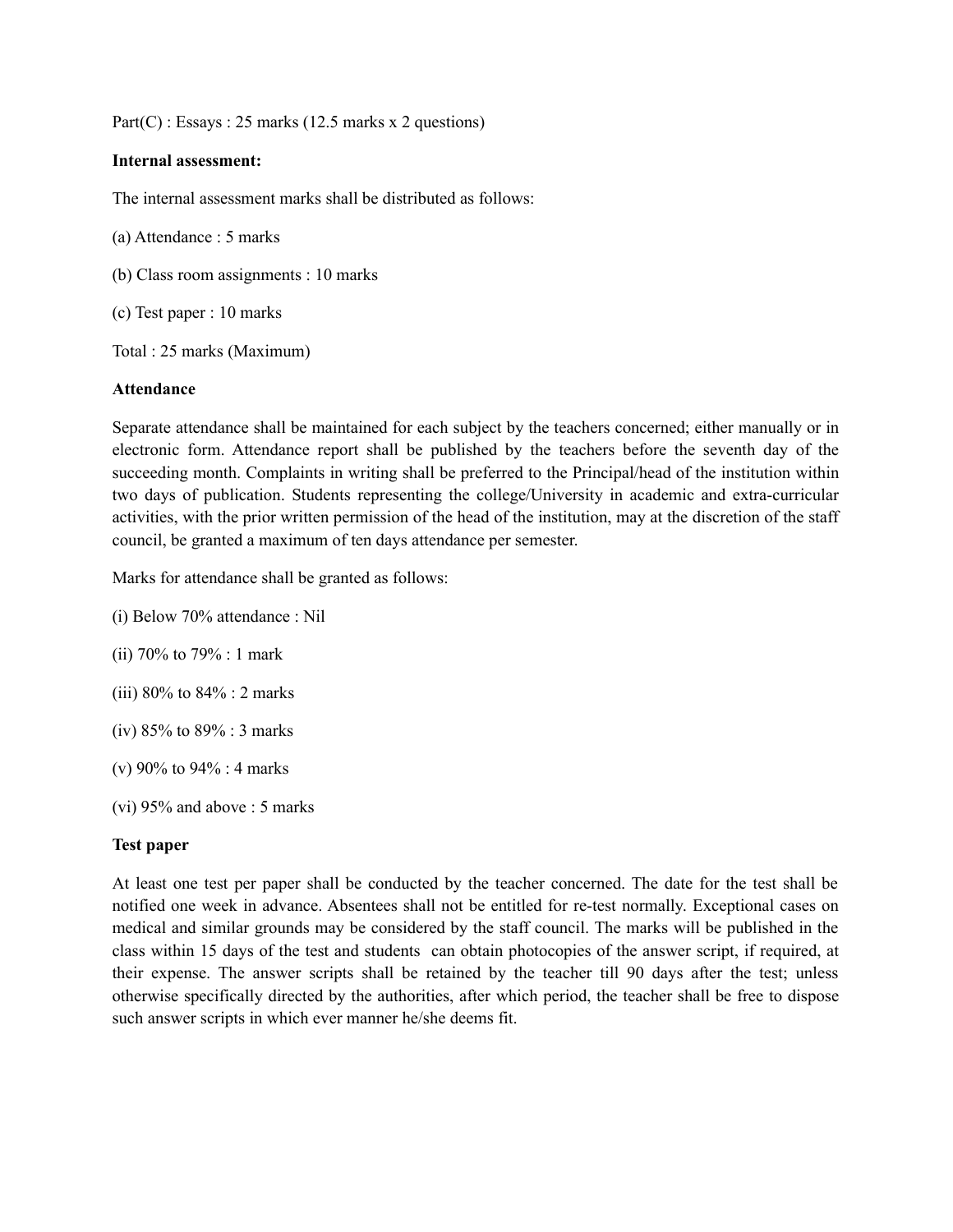#### **Class room Assignment**

Every student shall write an assignment on each subject based on the topics assigned, and directions given by the teacher. Alternatively, the teacher has the discretion to direct students to participate in seminars/debates on the subject. Written synopsis has to be 110 submitted; 50% marks will be for content and the remaining 50% for presentation. Internal assessment marks will be published in the notice board by the teacher within 15 days after the end of each semester. The class room assignments submitted by the students shall be retained by the teacher till 90 days after the end of the semester, unless otherwise specifically directed by the authorities, after which period, the teacher shall be free to dispose such assignments in which ever manner he/she deems fit.

# **Grievance Redressal Cell**

A Grievance Redressal Cell constituted by the head of the institution shall examine written complaints in respect of internal assessment. Complaints shall be preferred within 5 days from publication of the marks; and the decision of the cell shall be final.

### **Re-admission**

Re-admission to each semester shall be according to the availability of seats in the concerned semester. This shall also be subject to rules framed by the University and Government of Kerala from time to time. Provided that only those students who have dropped out/been detained/obtained transfer certificate or discontinued from any semester of B.B.A., LL.B. (Hons.) course as per these regulations alone will be eligible for re-admission.

### **SEMESTER—I**

# **CM—1 English-I**

Section 1 : Theoretical Considerations

Section : Introduction

Topic : Introduction to language and communication

Reference Text: Developing Communication skills by Krishna Mohan and Meera Banerji, 2002. Macmillan.

Section 2: Business and Legal Writing skills Topic/Chapter : Avoiding repetitions, Ch-21; Avoiding legalese in writing, Ch-26; Passive voice minimalization, Ch-30; Removing Unnecessary words, Ch-39; Use of parallel constructions, Ch-41; Fixing remote relative pronouns, Ch-51; Symbols and abbreviations, Ch-54; Sexist language, Ch-56; Dashes, Ch-57; Quotation marks, Ch-60; Spelling out numbers one to ten, Ch-69.

Reference Text: The Winning Brief: *100 Tips for Persuasive Briefing in Trial and Appellate Court (Hardcover) by Brayn A. Garner (2nd ed.).*

Section 3 : Legal writing and language for business lawyers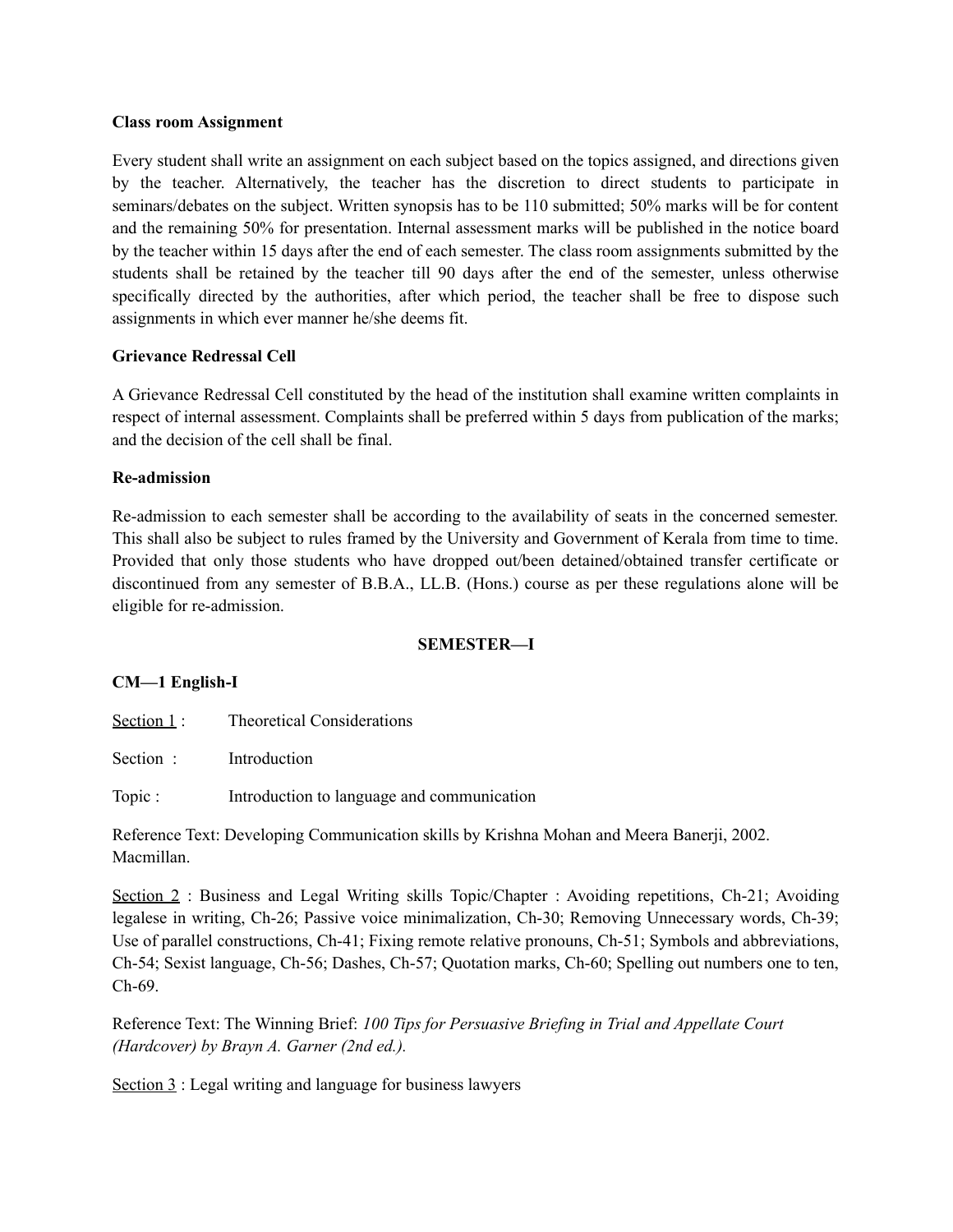Chapter/pages: *Fundamental principles of legal writing, p211-213; General guidelines relating to legal writing, p214-221; How to write a case comment, p232-246; Legal maxims, p289-296; Legal terms, 371- 393.*

Reference Text: *Legal Language by Madabhushi Sridhar, 2nd Edition.*

Chapter/Topic : *Ch-1—Language and law General study; Ch-2—Problem of legal language in drafting; Ch-3— Constitutional provisions relating to language.*

Reference Text: *Dr. Anirudh Prasad. Outlines of legal language in India, 4th edition Central law publications, Allahabad, 2007.*

Section 4 : Legal Linguistics

Topic : Semantics; Morphology; Phonetics; Forensic Linguistics.

Reference Text: *George Yule 1997. The study of language. Cambridge; Akmajian, Demers, Farmer and Harmish, 2001. Linguistics:An introduction to language and communication. Prentice-Hall.*

Section 5 : Literary Readings and Social Skills

Readings : *The Merchant of Venice, Shakespeare, Act 4, 15; An Autobiography or The Story of my Experiments with Truth by Mohandas K. Gandhi.*

Section 6 : Grammar

Topics : Sentence ; Subject and predicate; Phrase and clause; Case; Number; person; Gender; Tense; Aspect; Active-passive; Modals; Prepositions; Infinitives; Gerunds; Adjectives; Degrees of comparison; Articles.

Section 7: Communication and comprehension skills.

Topic : Complex and compound sentences, reported speech, common errors in usage, reading and listening comprehension

Readings : Otto Jesperse, Growth and Structure of the English Language. Bryand, English in the Law Courts. Linter, The Practice of Criticism. David B. Paie, How to Write Critical Essays?

### **Reference Books:**

A. S. Hornby— *Guide to Patterns and Usage in English, OUP, Delhi, 1999.*

Bansal, R. K. and J. B. Harrison— *Spoken English for India: A Manual of speech and Phonetics,*  Hyderabad; Orient Longman, 1983.

David Green— *Contemporary English Grammer Structures and Composition,* Macmillan, Chennai, 1999.

Forsyth, Sandy & Lesley Hutchison—*Practical Composition*, Edinburgh,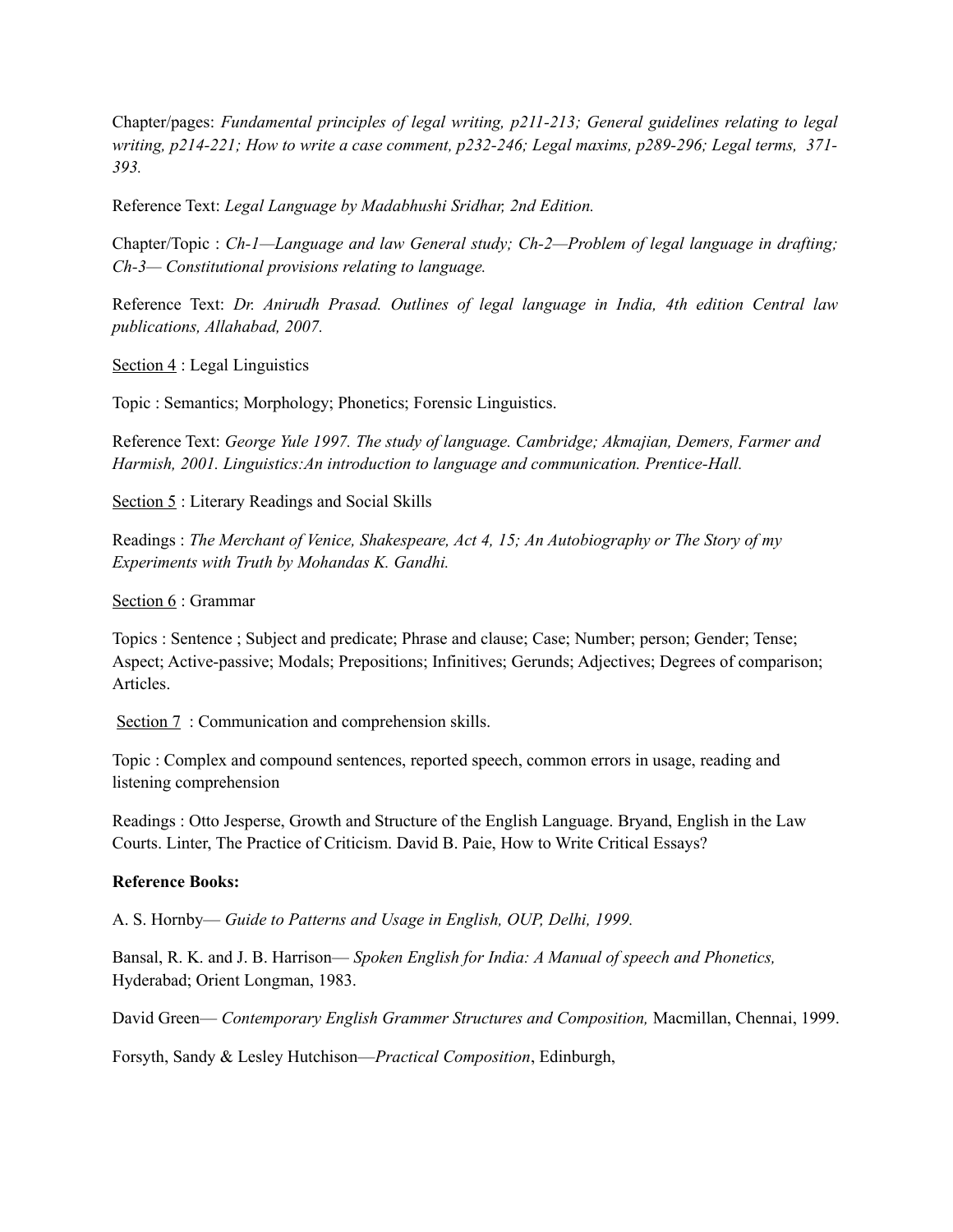Oliver&Boyd, 1981. Geoffrey Leech and Jan Svartvik, *A Communicative Grammer of English*, Longman, Dehi, 2001.

H. K. Mukherjee— Legal *Language, Legal writing and General English*, Law Point, Calcutta, 2004.

Herbert Brown, *A Selection of Legal Maxims, Sweet and Maxwell, London, 1998. Locker, Kitty O-Business and Administrative Communication,* McGraw Hill Higher Education, 7th Edition, 2006

M. A. Yadugiri and Geeta Bhasker—*English for Law. Foundation Books, 2005* Maison, Margaret M.— *Examine Your English, Hyderabad: Orient Longman*, 1980. N. Krishnaswamy, *Modern English*, Macmillan, Delhi, 2001.

Paul Rylance—*Legal Writing and Drafting*, Universal Law, New Delhi, 2000.

S. Pit Corder—*An Intermediate English Practice Book*, Orient Longman, Hyderabad, 1996.

S. C. Tripathi, *Legal Language, Legal Writing and General English*, Central Law Publications, New Delhi, 2005.

Thomson and Martinet—*A practical English Grammer*, OUP, Mumbai, 1970.

V. R. Narayanaswami—*Strengthen Your Writing*, Orient Longman, Hyderabad, 2000.

Winning Advocacy: *Preparation, Questions, Argument, Hugh Selby ,* Graeme Blank Oxford.

University Press Australia, 2nd Revised Edition, ISBN: 9780195550955, Pages: 170, September 2004.

Wren and Martin, English Grammer and Composition S. Chand, Delhi, Latest Edition.

Writer's Guide to Style and Usage, Macmillan, Delhi, 2000.

### **CM—2 Principles of Management**

Definition, Nature & Scope of Management—Management as science, art and process. Development of Management Thought—Functions and roles of a manager.

Planning : Meaning—Steps in planning—Purpose, Objectives & Strategies—Nature and types of planning—Standing and single use plans: Policies, Procedures and regulations; Programmes, Projects and Budgets.

Organizing—Meaning and process. Organizational structure: Hierarchy and span of control—Need for co-ordination—Differentiation, Centralization and Formalization—Line and Staff relationships. Staffing: Recruitment and Selection.

Decisions making: Meaning and process. Types of Decisions and decision making—Problems involved in decision making—Methods to improve decision making in organizations. Importance of employee motivation.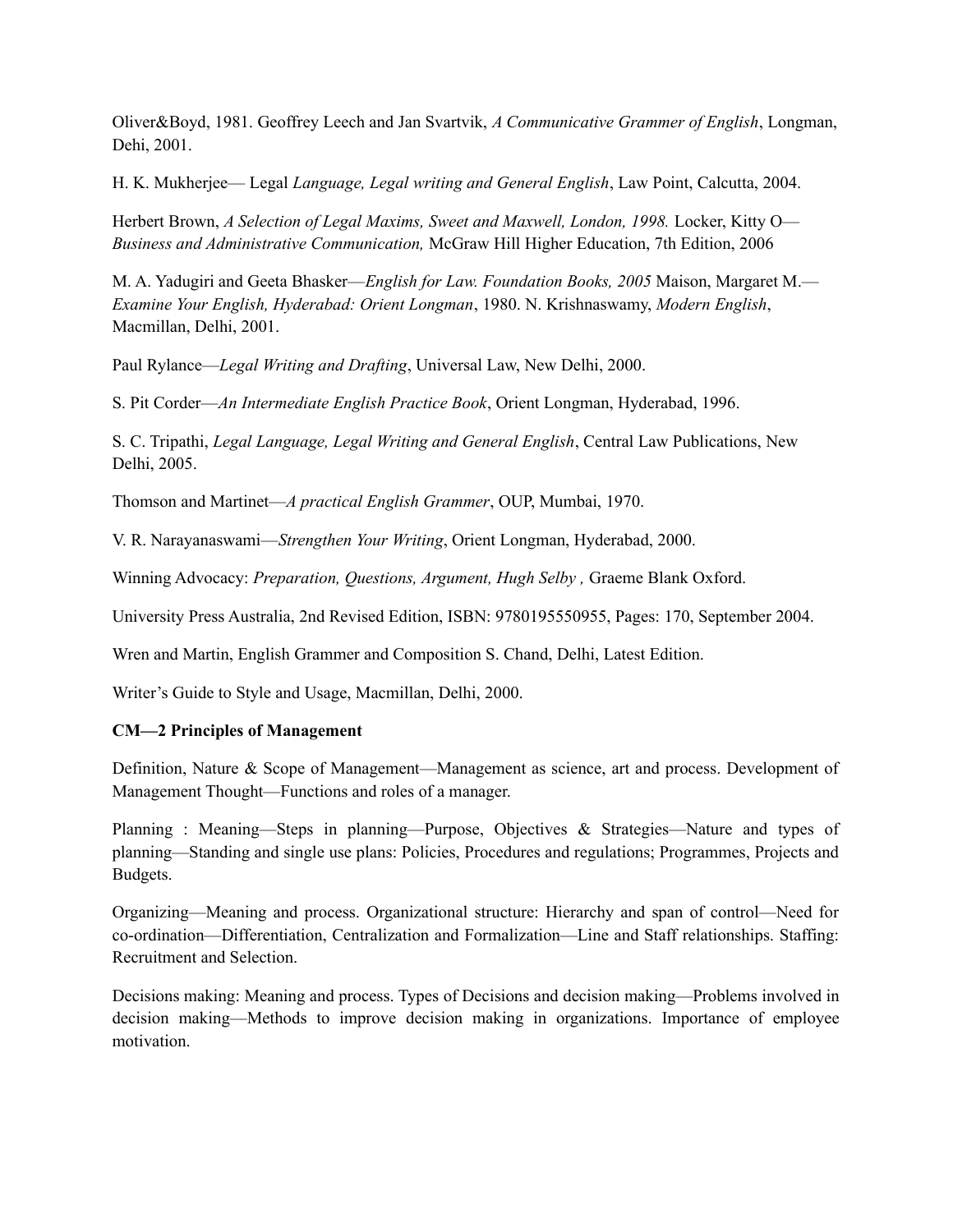Directing and Controlling—Nature and purpose and process of directing and controlling—Leading the workforce—Relationship between planning and controlling. Types and process of control process— Financial and non-financial controls.

# **Text Books**

Koonts & Odonnel— *Management.*

Jack Dunean, W— *Essentials of Management.*

# **Reference Books**

Rustom Daver— Management Process

Koonts & Odonnel— *Management*

Dale Earnest— *Management Theory & Practice*

Bagar— *Principles of Management*

Dr. Saxena— *Business Administration & Management*

Louis A. Allen— *Professional Management.*

Jack Dunean, W.—*Essentials of Management*

8 Chatterjee— *An Introduction of Management its Principles and Techniques.*

# **CM—3 Managerial Economics**

Objectives:

• To enable the students to understand the micro and macro-economic concepts relevent for business decisions.

• To help the students to understand the application of economic principles in business management.

### **Module I**

Introduction—Definition of Managerial economics—Objectives— Characteristics—Uses—Decision making and forward planning—Basic economic tools in management economics.

### **Module II**

The concept of demand and elasticity of demand—Demand curve: Individual demand curve, Market demand curve, Movement along Vs Shifts in the Demand curve, Elasticity of Demand: Price, Income and cross- Demand estimation and demand forecasting—Concept of revenue: Average Revenue and Total Revenue—Marginal Revenue and Incremental Revenue.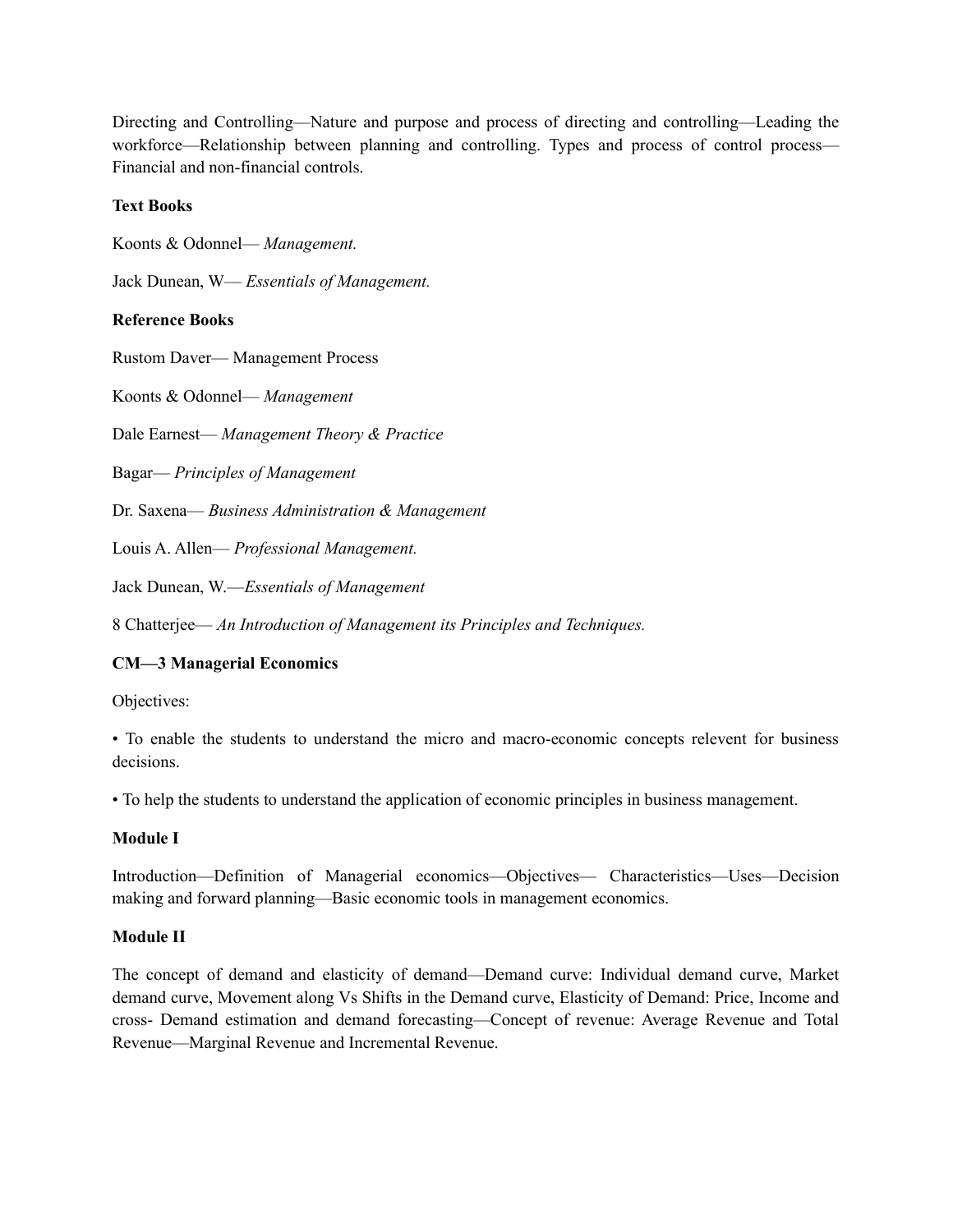### **Module III**

Production: Fixed and Variable inputs, Production function, Total, Average and marginal product, Law of variable proportions, Linear homogeneous production function—Production isoquants, marginal rate of technical substitution—Optimal combination of resources—Return to scale— Cost of production—Social and private cost of production—Difference between economic and accounting cost—Long run and short run cost of production—Economics and diseconomies of scale.

### **Module IV**

Price and output decisions under different market structures: Price and output decisions under perfect competition, monopoly and monopolistic competition—Pricing under oligopoly—Kinked demand curve —Price leadership— Pricing, under collusion.

#### **Module V**

A Pricing policies and practices: Factors governing prices—Objectives of pricing policy—Role of cost in pricing—Demand factor in pricing— consumer psychology and pricing—pricing methods: cost-plus or full-cost pricing—Target pricing—Marginal cost pricing—going rate Pricing—follow up pricing— Barometric pricing—Customary prices—Pricing of new products: Penetrating pricing—Price skimming. B. Macro Economics and Business decisions: Phases of Business cycle—Evil effects of Cyclical fluctuations on business firms—Minimising effects of Business cycles. Economic Forecasting for business: Economic and Business forecasting— uses of economic forecasts—Methods of economic forecasting—selecting a forecast—evaluating forecasts.

#### **Reference Books:**

- 1. R.L. Varshney and K. L. Maheswari, *Managerial Economics*
- 2. D. N. Dwivedi—*Managerial Economics*
- 3. Dr. S. Sankaran—*Managerial Economics*
- 4. D. M. Mithani—*Business Economics*
- 5. Seth M. L.—*Text Book of Economic Theory*
- 6. K. K. Dewett—*Economic Theory*
- 7. Petersen & Lewis— *Managerial Economics*
- 8. Mote V L peul. S & Gupta G. S.— *Managerial Economics*
- 9. H. Craig Petersen & W. Cris Lewis—*Managerial Economics*
- 10. Dr. P. N. Reddy and H. R. Appaniah—*Essentials of Business Economics*
- 11. Barry Keating and J. Holton Wilson—*Managerial Economics*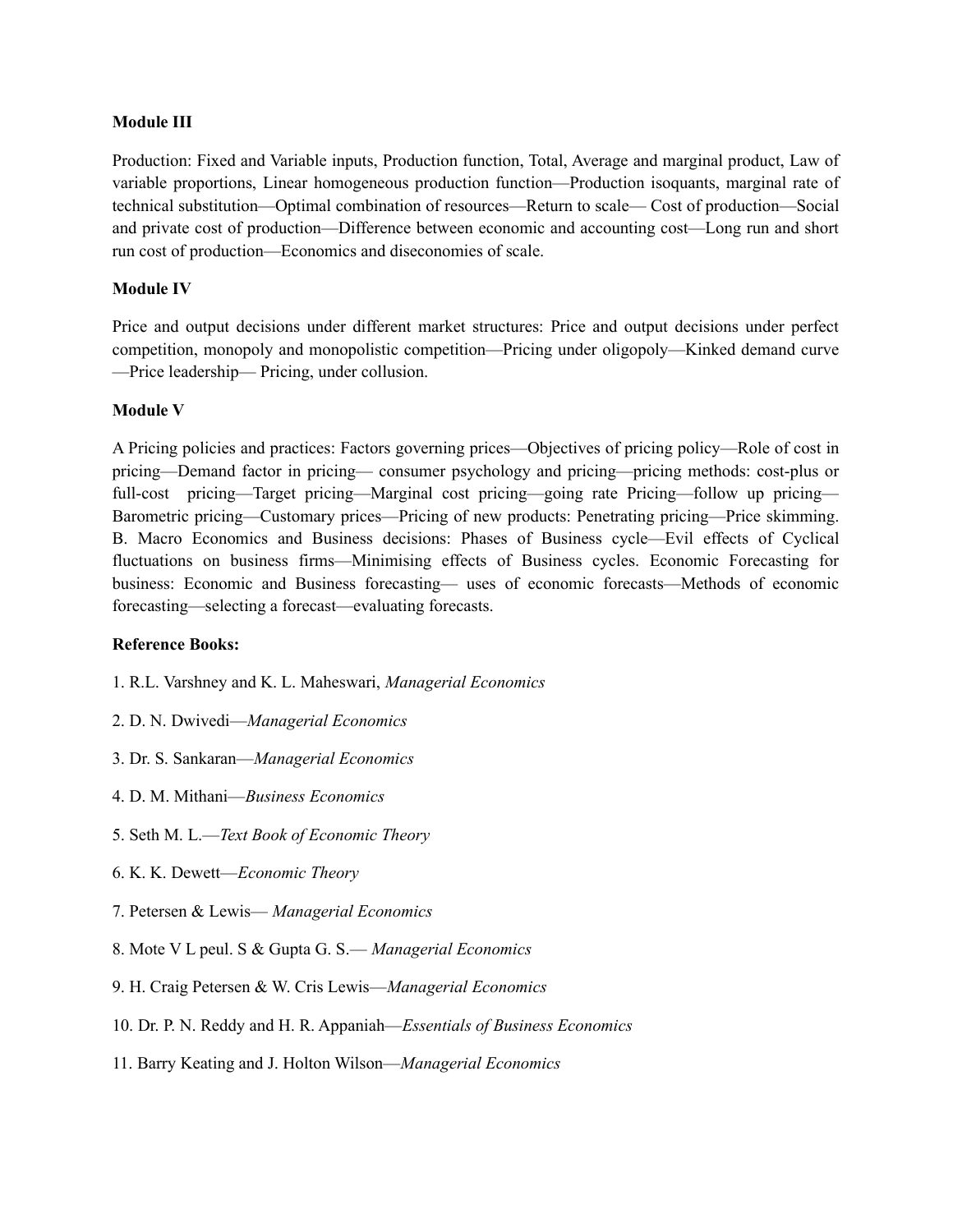### **CM—4 Business Environment**

Nature and types of business environment—internal, external, micro and macro environment environmental scanning and Monitoring—State and Economic Activities—Economic systems.

Economic Environment of business in India—Nature of the Indian Economy—Characteristics of the Indian Economy—Importance of Agriculture in the Indian Economy—Issues in agricultural production and productivity— Agricultural marketing and credit—Role of co-operatives.

Planning and Econ omic Development—India's Five Year Plans—Problems of unemployment—Balanced Regional Development—Poverty eradication and employment generation programmes.

Industrial Policy of the Government—Regulation & Licensing—Policy towards MSMEs—Role of Public Sector.

Role and functions of Commercial Banks—Development Banks and their functions—Changing role of Development Banks—Role of RBI and monetary management.

### **Text Books:**

Cherunilam Francis— *Business Environment,* Himalaya Publishing House, New Delhi.

Dutt and Sundharam— *Indian Economy, S. Chand* & Co. Ltd., New Delhi.

### **Reference:**

1. Adhikary, M.: *Economic Environment of Business,* Sultan Chand & Sons, New Delhi.

2. Sengupta, N. K.: Government and business in India, Vikas publications, New Delhi

3. Sivayya and Das: Indian Industrial Economy, S. Chand & Co Ltd. New Delhi.

### **CL—1. Law of Torts and Motor Vehicle Accidents**

Definition and nature of Torts—Distinction—Between torts and Crime— Torts and Contract—Basis of tortious liability—Capacity of parties—Novus Actus Intervieniens.

Principles of liability—Negligence—Contributory negligence—Composite negligence—Last opportunity Rule—Res ipsa loquitor—Doctrine of alternate danger—Liability without fault—Independent, joint and several tortfeasors—Apportionment of damages—Strict liability—Absolute liability— Death— Extinguishment of liability—Remoteness of damage.

Vicarious liability—Employers liability—Act of State—Liability of State— Doctrine of common employment.

Specific torts—Injuries to person—Assault—Battery—False imprisonment— Trespass to goods— Conversion—Trespass to land—Interference with contract or business—Intimidation—Conspiracy— Injurious falsehood— Passing off—negligent mis-statements—Defamation—Malicious prosecution— Nuisance. Defences—justifications—Remedies.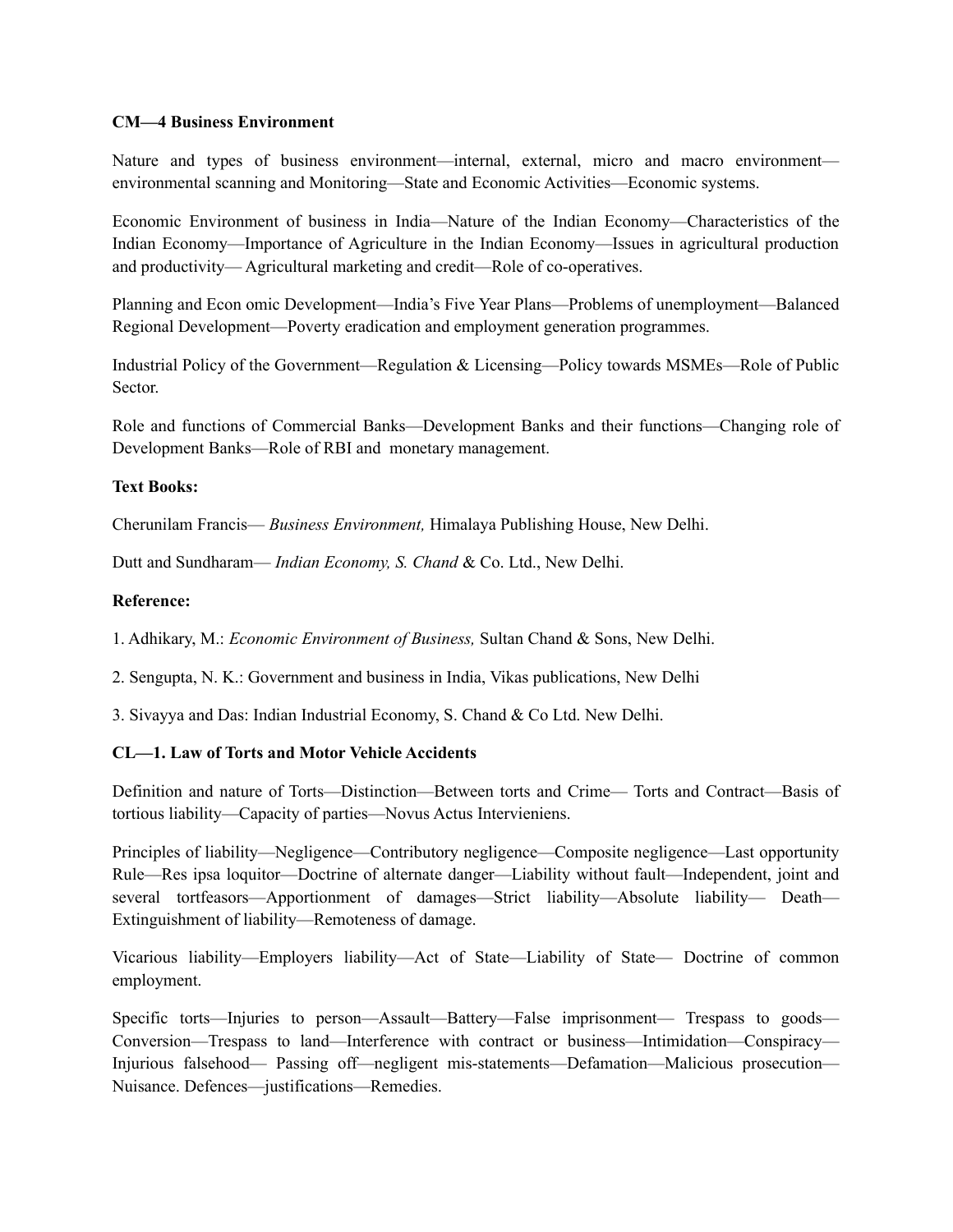Liability under Motor Vehicles Act, 1988—Compensation in Motor Vehicle Accidents—Nature and extent of insurer's liability—Claims tribunal— Award of compensation.

*Suggested Readings:*

Winfield— *Law of Torts.* Ramaswamy Iyer— *Law of Torts.* Achuthan Pillai, P. S.*—Law of Torts.* Vivienne Harpwood—*Modern Tort law.* P. K. Sarkar—*The Motor Vehicles Act, 1988.*

# **CL—2 General Principles of Contract (Law of Contract—I)**

Nature of contractual obligation—Theories of contract—Classification of contract—Offer, Acceptance and promise.

Capacity of parties—Disqualification by law—Minority and mental in capacity—Free consent—Factors vitiating free consent—Coercion and undue influence—Fraud.

Lawful object—Void transactions—Misrepresentation, mistake—Public policy—Agreement in restraint of trade marriage and legal proceedings— Uncertainties and wagering agreements.

Consideration—Definition—Effect of contract without consideration— Exceptions—Intention to create legal obligations.

Discharge of contracts—Performance of contracts—Anticipatory breach— Impossibility of Performance —Alterations and novation—Accord and satisfaction— Quasi contracts. Remedies for breach—Damages of breach— Specific performance—Recession and cancellation—Injunctions—Declaratory remedies.

# *Suggested Readings:*

Avatar Singh, Principles of Mercantile Law, Eastern Book Co., Lucknow.

Avatar Singh, An Introduction to Contract Law.

Pollock and Mulla, Indian Contract and Specific Relief Acts.

A.G. Guests Anson's Law of Contract.

Trietal, The Law of Contract.

A. S. Burrows, Remedies for Tort and Breach of Contract.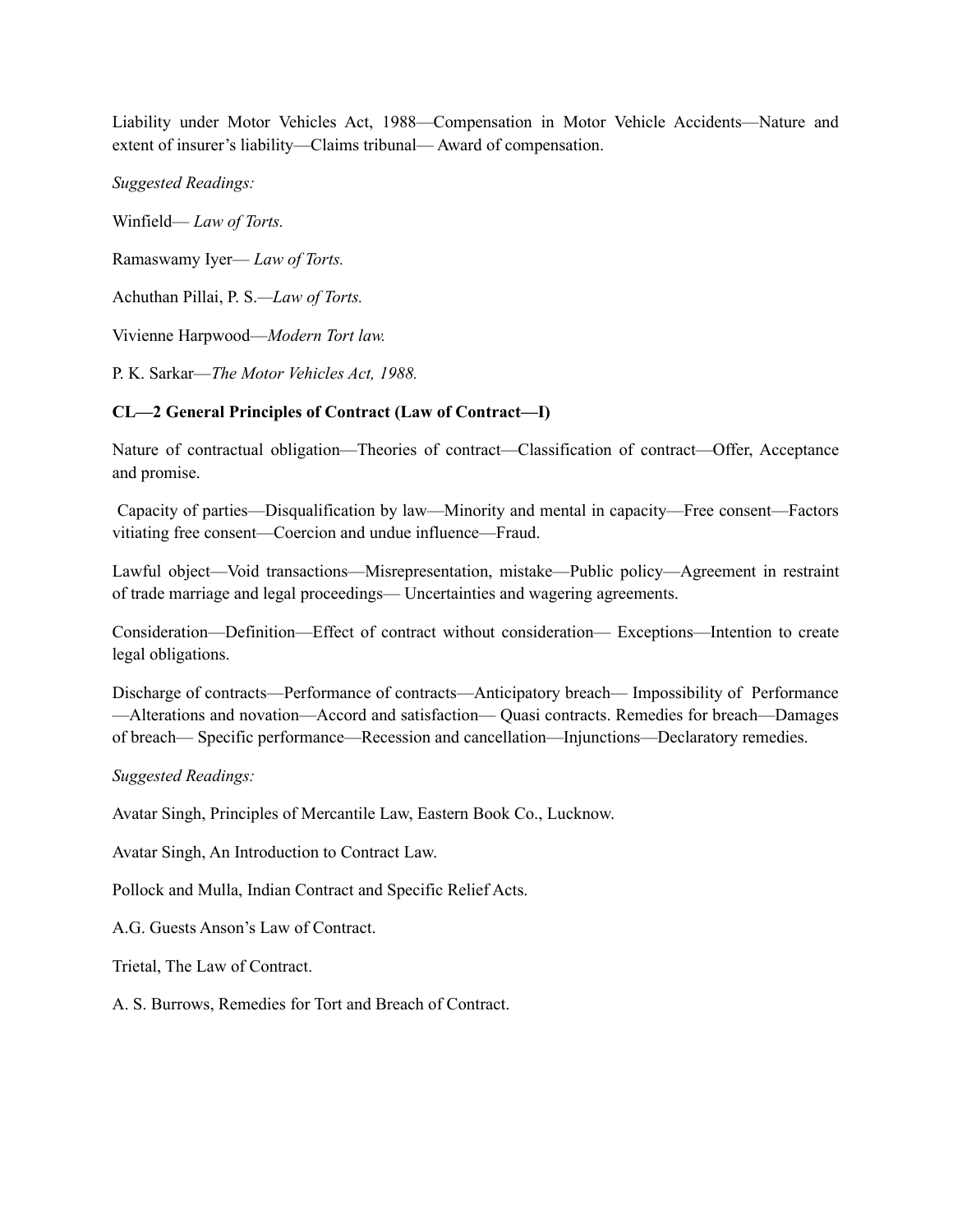# **SEMESTER—II**

### **CM—5 English—II**

#### *Section 1* : *Theoretical Considerations*

Topic : Introduction to communication: Definition; importance of communication skills for a professional; Verbal, nonverbal and paralinguistic communication; The communication model; Written v/s oral communication; Brevity, clarity, simplicity, accuracy and appropriateness; Barriers to communication and how to avoid them; Characteristics of the Language of the law.

Reference Text : *Developing Communication skills* by Mohan and Banerji.

#### *Section 2* : *Placement Related Skills*

Topic : Group Discussion; How to face an interview; Presentation techniques; Resume; Writing for Employment— Designing Cover letters.

Reference Text: *Developing Communication skills* by Mohan and Banerji.

#### *Section 3* : *Professional Communication*

Topic : Nonverbal Communication; Meetings: purpose, procedure, chairmanship, participation, physical arrangement; Writing a professional letter; Hearing and Listening; The plain English movement, Peter Tiersma.

Reference Text: *Developing communication skills* by Mohan and Banerji; *Legal language, legal writing general English* Dr. S. C

Tripathi, Central Law Publications, 2005 3rd ed.; Osborn and Osborn, Public speaking 4th ed. 2000. Houghton

Miffin Company, U. S. A.; *Developing Communication skills* by Mohan and Banerji; Peter Tiersma.

#### *Section 4* : *Communication skills for advocacy and business*

Topic and Text: The advocate as conductor: Painting the picture; My physical presence; Where do I look; Masking my anxiety; What do I call people; Opening statements; Agendas; Questioning my witnesses; Helping the decision maker to understand, Winning advocacy to Hugh Selby and Graeme Blank p75-110

#### *Section 5* : *Literary Readings*

Topic and the :

Reference Text Language and the Law, John Gibbons. 1999. Annual review of applied linguistics. 19, 56-173. Cambridge University Press.

The Merchant of Venice (Act—IV, the court scene)— William Shakespear C. K. Kakodar v. State of Maha. (P. Jaganmohan Reddy, J.).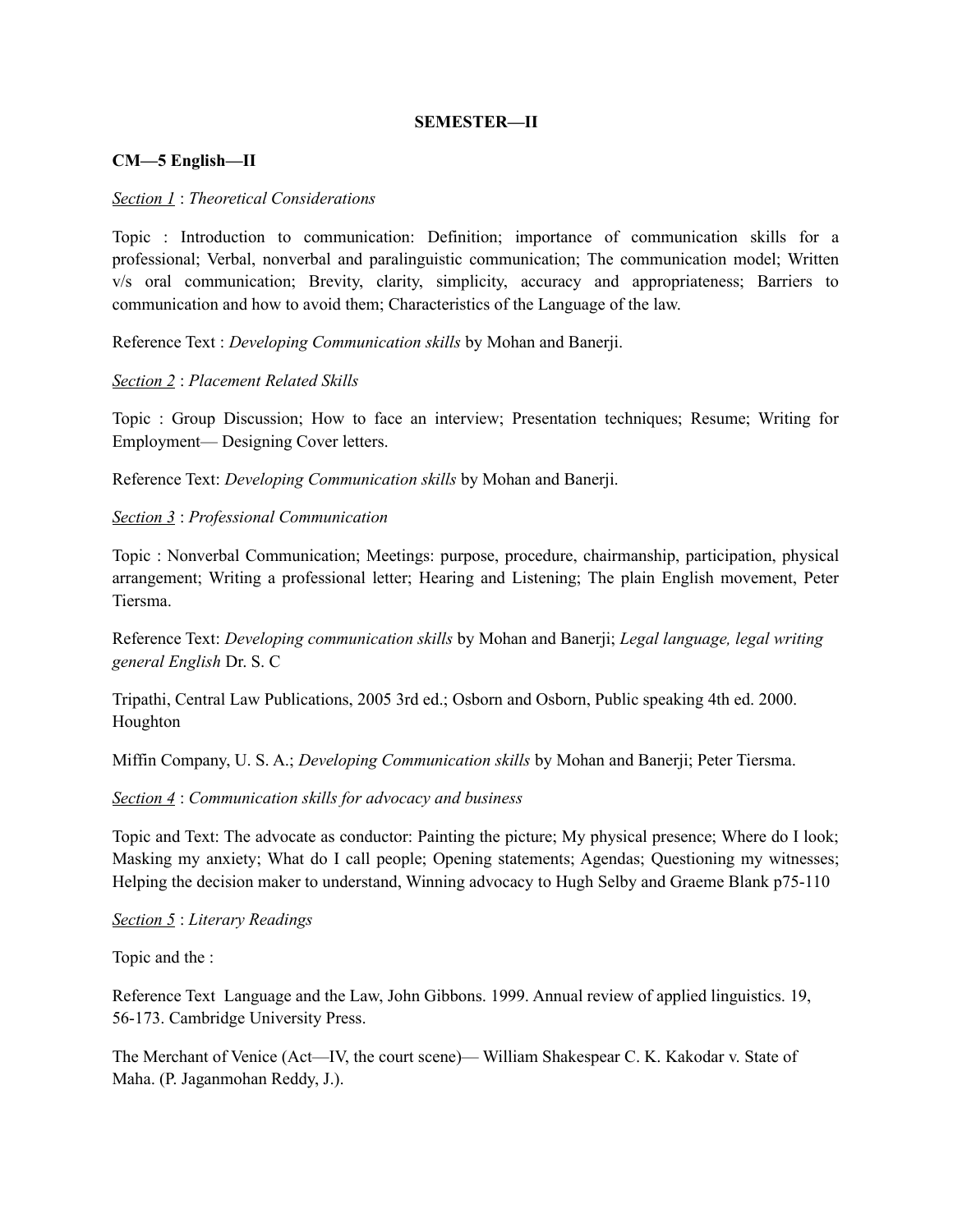Equivalent citation: AIR 1970 SC 1390, (1970) 72 BOMLR 917, 1970 Cri. LJ1273, (1969) 2SCC687, [1970] 2SCR80

Francis Bacon, of Judicature

Legality of book-banning, A. M. Bhattacharjee

The Bajaj dispute and mediation by Sriram Panchu. Learning Legal Rules (A Student's Guide to Legal Method and Reasoning)—James A. Holland, Julian S. Webb, Type: Non-fiction, Genre: Crime & Law

*Section 6* : *Literary Readings 2: self-reading for the students*

Topic and : Dr. Ambedkar: Life and Mission by Dhananjay Keer

reference text published by Popular Prakashan, Mumbai, India; An Autobiography of A.P.J. Abdul Kalam by A. P. J. Abdul Kalam, Arun Tiwari; Orient Longman, 1999.

*Section 7* : *Using the language*

Topics : Conversation practice; Pronunciation; Punctuation; Correct Usage and Common Errors; Vocabulary; OralPresentations; Spelling rules; Idioms.

#### **Reference Books:**

Glanville Williams, *Learning the Law*, Universal Law, New Delhi, 2000. Chapter 14.

John Gibbons. *1999. Annual Review of Applied Linguistics.* 19, 156—173. Cambridge University Press.

Lewis, Hedwig. *Body Language: A Guide for Professionals*. New Delhi:Response Books (A division of Sage Publication), 2000.

Mogha, *The Indian Conveyancer*, Eastern Law House, Culcutta, 2004.

Murli Manohar, *Art of Conveyancing and Pleading*, Eastern BookCompany, Lucknow, 2004.

S. P. Agarwal, *Pleadings,* Lexis Nexis, New Delhi, 2003.

A. S. Hornby, *Guide to Patterns and Usage in English,* OUP, Delhi, 1999.

David Green, Contemporary English Grammer Structures and Composition,Macmillan, Chennai, 1999.

Geoffrey Leech and Jan Svartvik, *A Communicative Grammer ofEnglish,* Longman, Delhi, 2001.

Thomson and Martinet, *A practical English Grammar*, OUP, Mumbai,1970.

Wren and Martin, *English*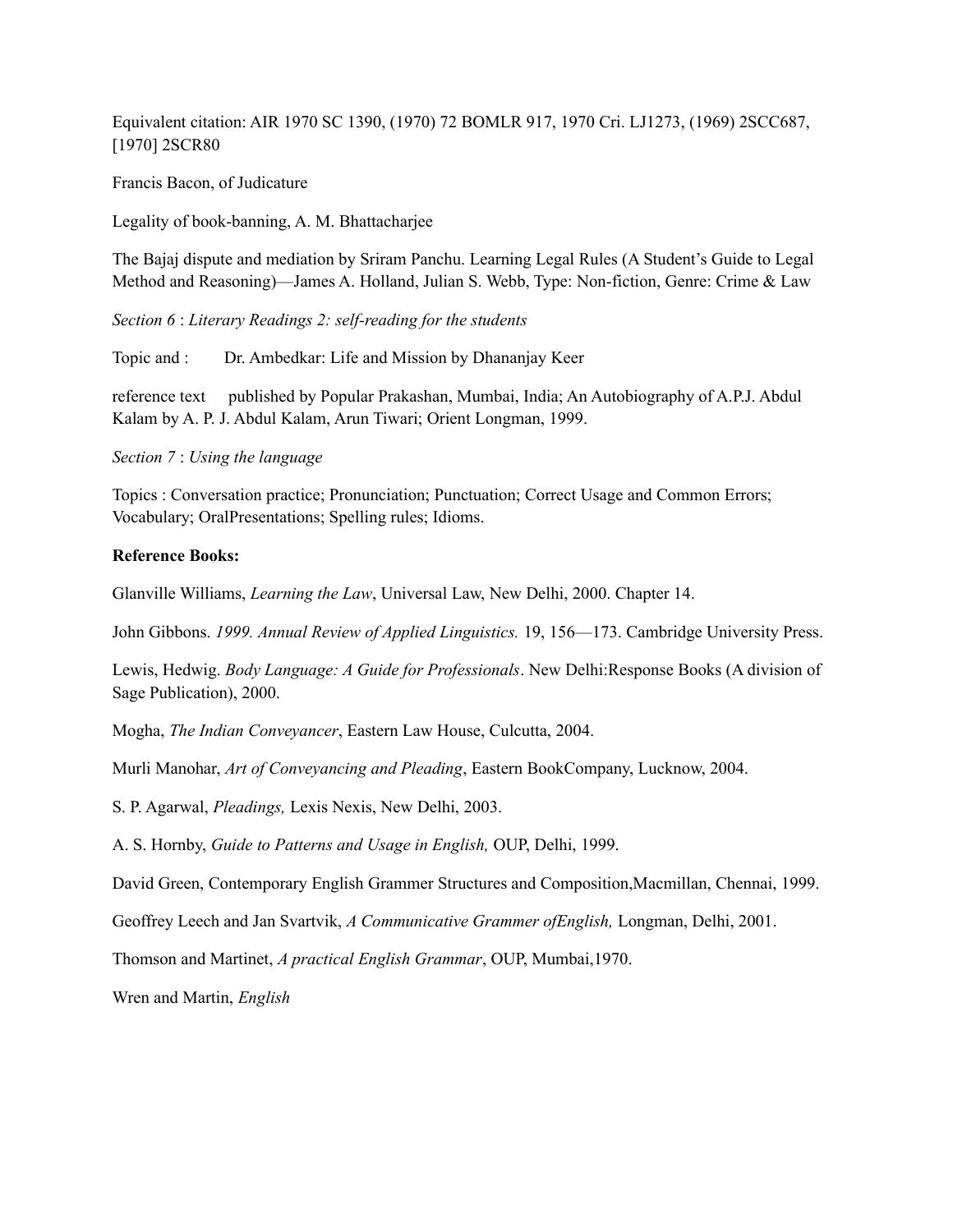### **CM—6 Information Technology for Managers**

Fundamentals of computers—Evolution of Computing Machines, Input/ Output devices, microprocessors, Binary number system, Generation of computers and programming languages— Algorithms and Flowcharting— Hardware and Software, Classification of software—Operating systems, Computer Block diagram.

Networking of computers. LAN, WAN, Enterprise—Wide networks, Internet technologies, WWW and Internet uses. E-mail, Electronic payment systems, Websites and their uses. WAP, VPN, E-commerce.

Information System for Management Decision Support Concepts of Data. Information and knowledge. Concepts of Database Management Systems, Processing of data using computers. Storage and Retrieval of massive data on computers. MIS, Phases in Software Systems Life Cycle.

Application of Information systems in Use in Business, Use of Information systems in Business and their advantages. Application areas, Problems Packages for Accounting and Finance, Decision Support Systems, Knowledge Based Systems, EIS, Cyber crimes and Cyber laws. Computer viruses.

Computerisation—Prospects and Problems—Information technology as a strategic tool for achieving competitive edge in business and Industry. Infrastructure Requirement, Selection of Hardware and Software, Implementation and transition problems. Skills—Upgradation and re-deployment of staff as a result of computerization. Implementing issues, opportunities, challenges, problems and managing changes.

### **Text Book:**

David, van Over: *Foundations of Business Systems,* Forth Worth, Dryden, 1992.

# **Reference:**

- 1. Computers, Technology, *Applications and Social Implications* (with BASIC & PASCAL).
- 2. J. Daniel Couger & Fred R. McFadden, Whiley, *A First course in Data Processing.*
- 3. John Moss Jones, *Automating Managers: the implications of IT for Managers*, Pinter, London.
- 4. Operating Manuals of MS DOS, WINDOWS, UNIX, MS Office etc.
- 5. Various Computer magazines like Computer World, PC Quest etc.
- 6. Estrada Susan, *Connecting to Internet*, O. Reiley, 1993.

### **CM—7 Business Ethics**

1. Definition of Philosophy, Ethics, Ethos, Culture, etc.—Structure of Ethics —The three components of Business: Economic, Legal and Ethical— Definition of Business Ethics—Importance of Business Ethics.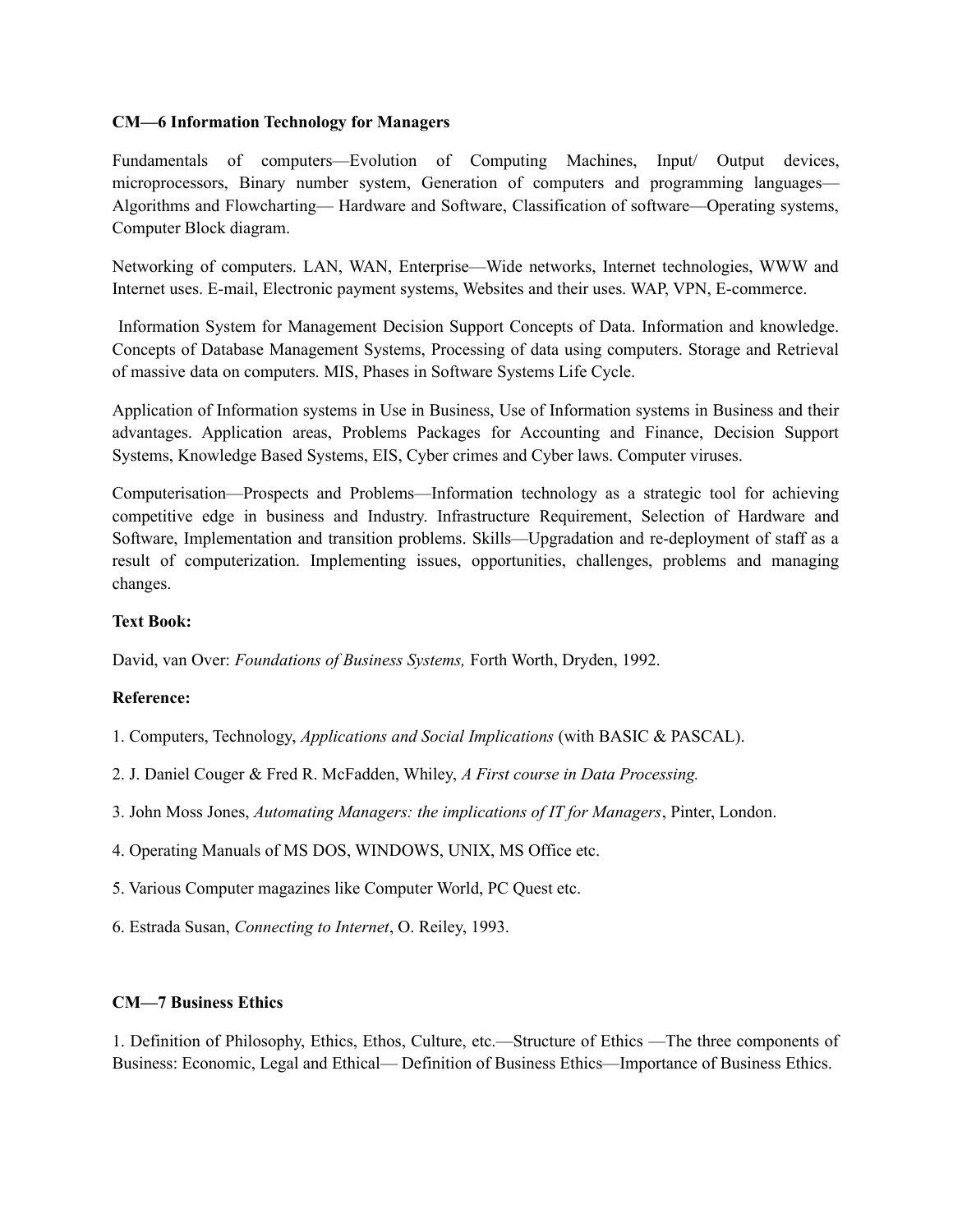2. Factors affecting the business ethics: Economics, Law, Environment, Technology, Development, High Finance, Human Resource, Consumers, Caste and Gender—Essence of Indian culture—Indian *vs*. Western Culture—Indian works ethos—Indian perspective of values for managers.

3. Approaches:Teleological Approach, Deontological Approach and Utilitarian Approach—Approaches of Socrates, Plato, Aristotle, John Stuart Mill, Immanuel Kant, Jeremy Bentham, Karl Marx, etc.—Process of ethical decision-making in business—Lawrence Kohlberg's theory on moral cognitive development— Whistle Blowing—Law *Vs*. Ethics—Relativism *Vs.* Universalism—For and against Business Ethics.

4. Structure of ethics management: Ethics Committee, Ethics Officers, and the CEO—Communicating ethics: Communications Principles, Channels, Training programmes, and evaluation—Ethical Audit— Transparency International.

5. Marketing Ethics—HRM Ethics—Ethics in IT—Ethics in Financial Management—Ethics in Production Management—Environmental Ethics— Gender Ethics.

# **Text Books:**

A. C. Fernando, *Business Ethics*: *An Indian Perspective,* Pearson Education, First Edition (2009), New Delhi [*for all the modules*].

John R. Boatright, *Ethics and the Conduct of Business*, Pearson Education, First Indian Reprint (2003), New Delhi [*for all the modules*].

# **References:**

Manual G. Velasquez, *Business Ethics:Concepts amd Cases*, Pearson Education (LPE), Fourth Impression (2008), New Delhi [*for all the modules*].

S. K. Chakraborty, *The Management and Ethics Omnibus*, Oxford University Press, Third Impression (2003), New Delhi.

R. C. Sekhar, *Ethical Choices in Business*, Response Books, A division of Sage Publication, Fifth Printing (2000), New Delhi.

Oliver A. Johnson and Andrews Reath, *Ethics*, Thomson Wadsworth, Ninth Edition (2004), Belmont, USA. [*for II module*].

Linda K. Trevino and Katherine A. Nelson, *Managing Business Ethics,*

John Wiley & Sons, 1995 edition. [*for III module*]—

C.S.V. Murthy: *Business Ethics, Text & Cases,* Himalaya, Second Revised Edition, 2006.

### **CM—8 Organisational Dynamics**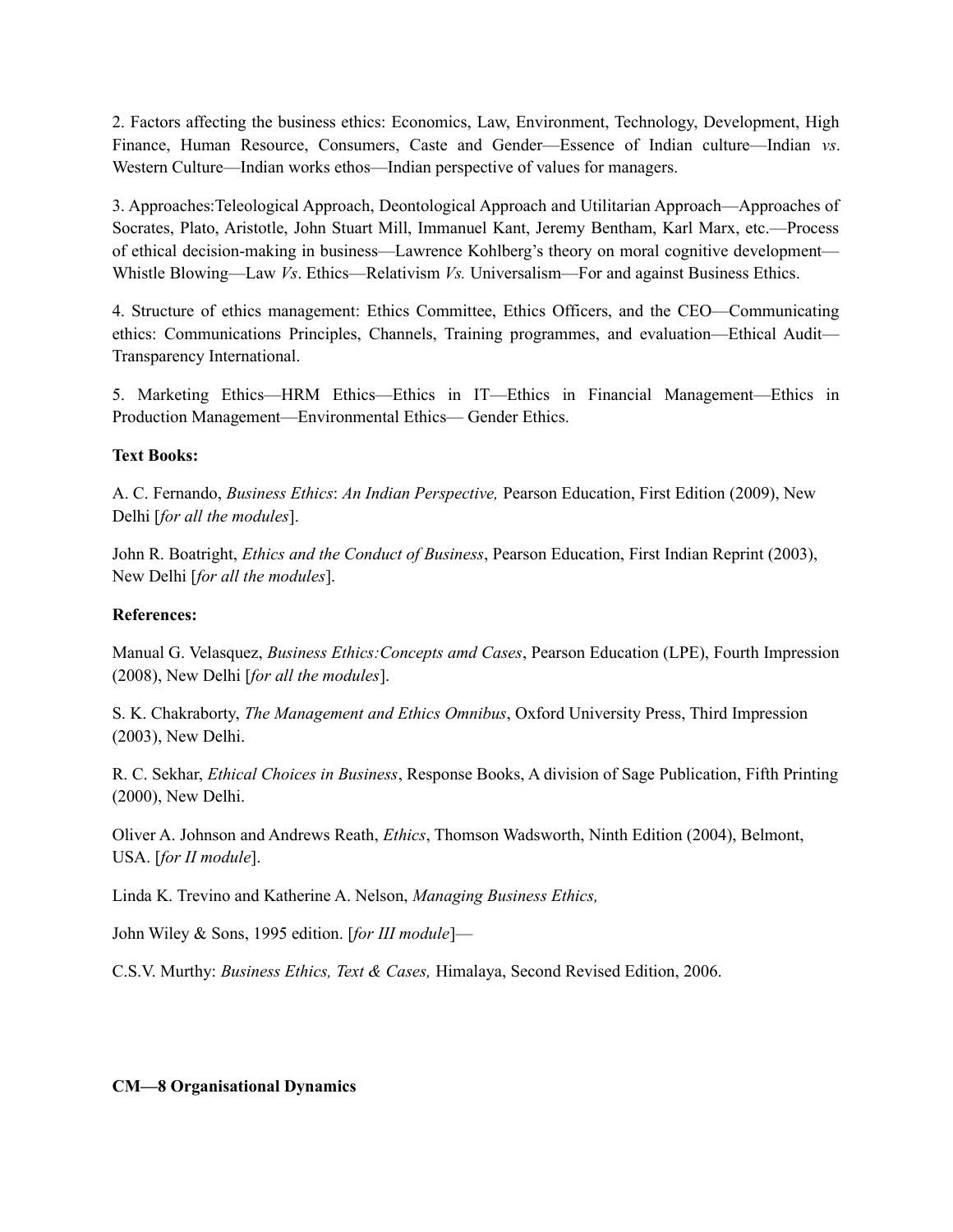*Course objective*: To familiarize the students with the basic concepts of the organizational behaviour and to enhance their understanding of the interaction between the individuals and the organizations.

UNIT I Organizational behaviour—Concepts, meaning, nature, scope features of OB. OB and other disciplines

UNIT II Individual behaviour—Basic psychological process—Personality, Determinants of personality— Personality traits—Perception, factors affecting perception—Learning, theories of learning—Social learning. Motivation— Theories of motivation (Maslow's, Hertzberg, Mc Greger, X and Y theory) financial and non-financial motivation.

UNIT III Group—Concept of group dynamics—Features of group—Types of group—Behaviour— Formal and informal group behaviour—Stages of group development—Group moral—Group norms— Group cohesiveness.

UNIT IV Leaderships—Types—Theories of leadership (Trait theory, Michigan studies and Fideler's contingency model)—Modern approach to leadership theories—Leadership styles.

UNIT V Stress management—Meaning, types of stress—Consequences of work stress—Causes of stress —Conflict, types of conflicts, conflict resolution— Organizational development—Meaning, need, benefits and limitations of OD—Steps in OD. Organizational changes.

# **Reference:**

- 1. Fred Luthans: *Organizational behavior.*
- 2. Danial C. Fieldman and Hugh Arnold: *Managing individual and group behavior in organization.*
- 3. Henry Mintezberg : *The structure of organization.*
- 4. Edwin Gerlof: *Organization theory and design.*
- 5. Robin. S. P : *Organizational behavior.*
- 6. Aswathappa: *Organizational Behavior.*
- 7. Jai B. Sunhat: *Culture and Organizational Behavior.*

# **CL—3 Special Contracts (Law of Contract—II)**

1. Indemnity—Definition—Rights and liabilities of the indemnifier and indemnified—Guarantee— Continuing guarantee—Nature and duration of liability—Rights and liabilities of parties.

2. Agency—Kinds of agency—Creation of agency—Rights, duties and liabilities of agents—Liability of principal for act of agents—Termination of agency—Contract of bailment and pledge—Rights and liabilities of bailor and bailee—Rights and liabilities of pawner and pawne.

3. Partnership—Nature and creation—Types of partnership—Mutual relationship of partners—Authority of partners—Rights and liabilities of partners—Admission of new members—Partnership property— Dissolution of partnership—Registration of partnership.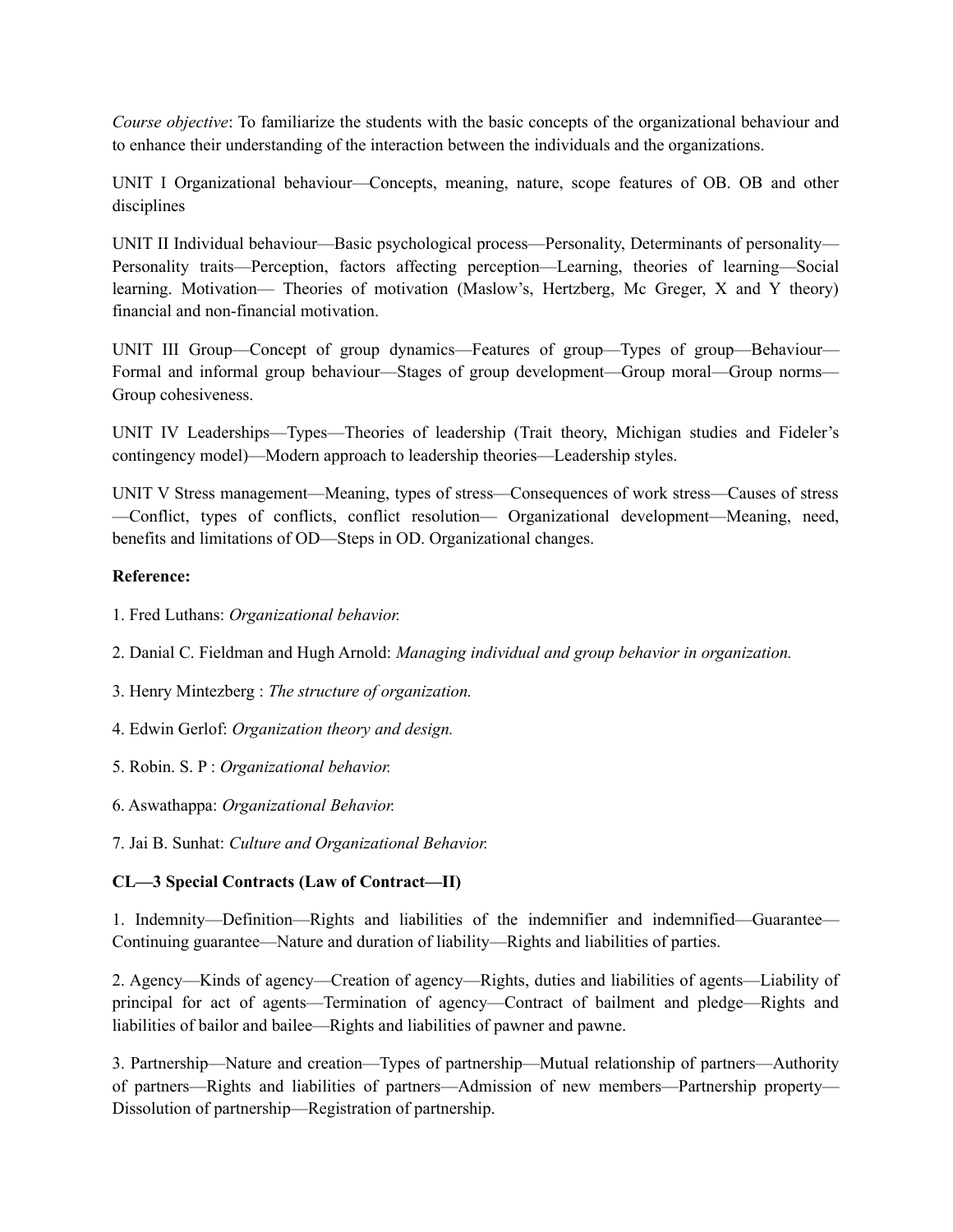4. Sale of goods—Concept of sale—Subject—Matter of sale—Conditions and warranties—Passing of property and risk—Delivery of goods— Rights of unpaid seller—Remedies for breach.

5. Negotiable instruments—Essential requirements—Promissory notes, bill of exchange and cheques— Holder in due course.

*Suggested readings:*

Avtar Singh, *Principles of Mercantile Law.*

Pollock and Mulla, *Indian Partnership Act.*

Friedman, *Law of Agency.*

Geoirey Morse, *Partnership Law.*

Benjamin's, *Sale of Goods.*

### **CL—4 Constitutional Law—I**

1. Salient features of the Indian Constitution—State territory— Parliamentary power to cede Indian Territory (Art. 1-4)—Citizenship— Parliament's power to lay down criteria—Dual citizenship.

2. Centre—State relations—Federalism ingrained in the various provisions of the Constitution— Legislative relations (Art. 245-255)— Administrative relations (Art. 256-263) and Financial Relations. (Art. 268-291) between the Union and States.

3. Cabinet form of Government—Center and States Government— Appointment of President, Vice President, Governors—Emergency powers— Elections and Election Commission.

4. The right to free trade and commerce—Commerce clause and Federalism (Art. 301-307).

5. Composition and terms of Houses of Parliament and State Legislatures— Office of Parliament— Powers of legislatures—Union and State Judiciary—Jurisdiction, appointment and removal. Amendment of the constitution— Basic structure of the constitution.

*Suggested readings:*

D. D. Basu, *Shorter Constitution of India.*

V. N. Shukla, *Constitution of India.*

V. D. Sebastian, *Indian Federalism: the Legislative Conflicts.*

### **SEMESTER—III**

#### **CM—9 Business Statistics**

Origin, Meaning, Scope and Limitations of Statistics, Relationship with business and Industry.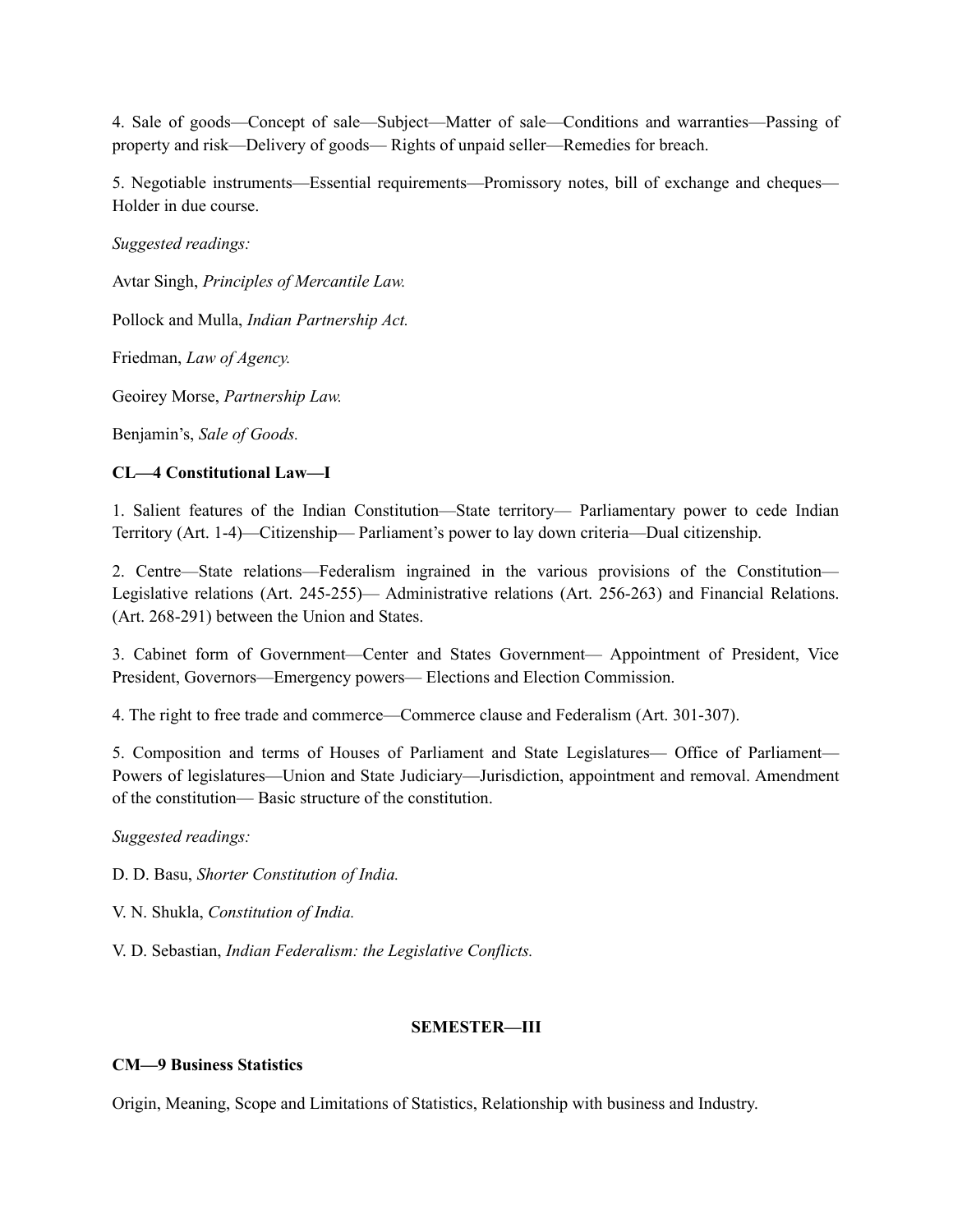Collection of data—Collection, Classification and Tabulations of Statistical data, Pie diagrams, Graphic Representation.

Measures of central tendency—Mean, Median and Mode—Meaning and computation. Measure of dispersion—Standard deviation—Coefficient of variation.

Simple Correlation and Regression—Meaning, Karl Pearson correlation, Rank correlation, computations, uses, Regression Equations—Index Numbers— Concepts and uses, construction of index numbers, limitations, test of Index numbers.

Probability Theory—Basic concepts in probability. Statistical dependence and independence, Bayes theorem.

# **Reference:**

(1) B. L. Agarwal: *Basic Statistics*

(2) Richard Levin: *Statistics for Management*

# **CM—10 Financial Accounting**

Module I

Introduction—Nature of financial Accounting—Scope—Objects—Limitations— Accounting concepts and conventions—Financial accounting standards— Object of accounting standards—Accounting Standard Board of India and Indian Accounting Standards—Accounting process from recording of business transactions to preparation of Trial Balance (an overview only)

### Module II

Conceptual Frame work for preparation and presentation of financial statements—Capital, Revenue and deferred revenue expenditure—Capital and revenue receipts—Final accounts of Sole Proprietor and not— For— profit organizations—Accounting from incomplete records—Statement of Affairs method and conversion method (simple problems only)

### Module III

Accounting for Hire Purchase and installment System—Meaning— Features of hire purchase agreement —Distinction between hire purchase and sale— Interest calculation—Recording of transaction in the books of both parties—Default and repossession—Installment system—Features—Distinction between hire purchase and installment.

### Module IV

Departmental Accounts—Meaning—Objects—Advantages—Accounting procedure— Allocation of expenses and incomes—Interdepartmental transfers—Provision for unrealized profit—Branch Accounts —Features— Objects—Types of branches—Dependent branches—Account Systems— Stock and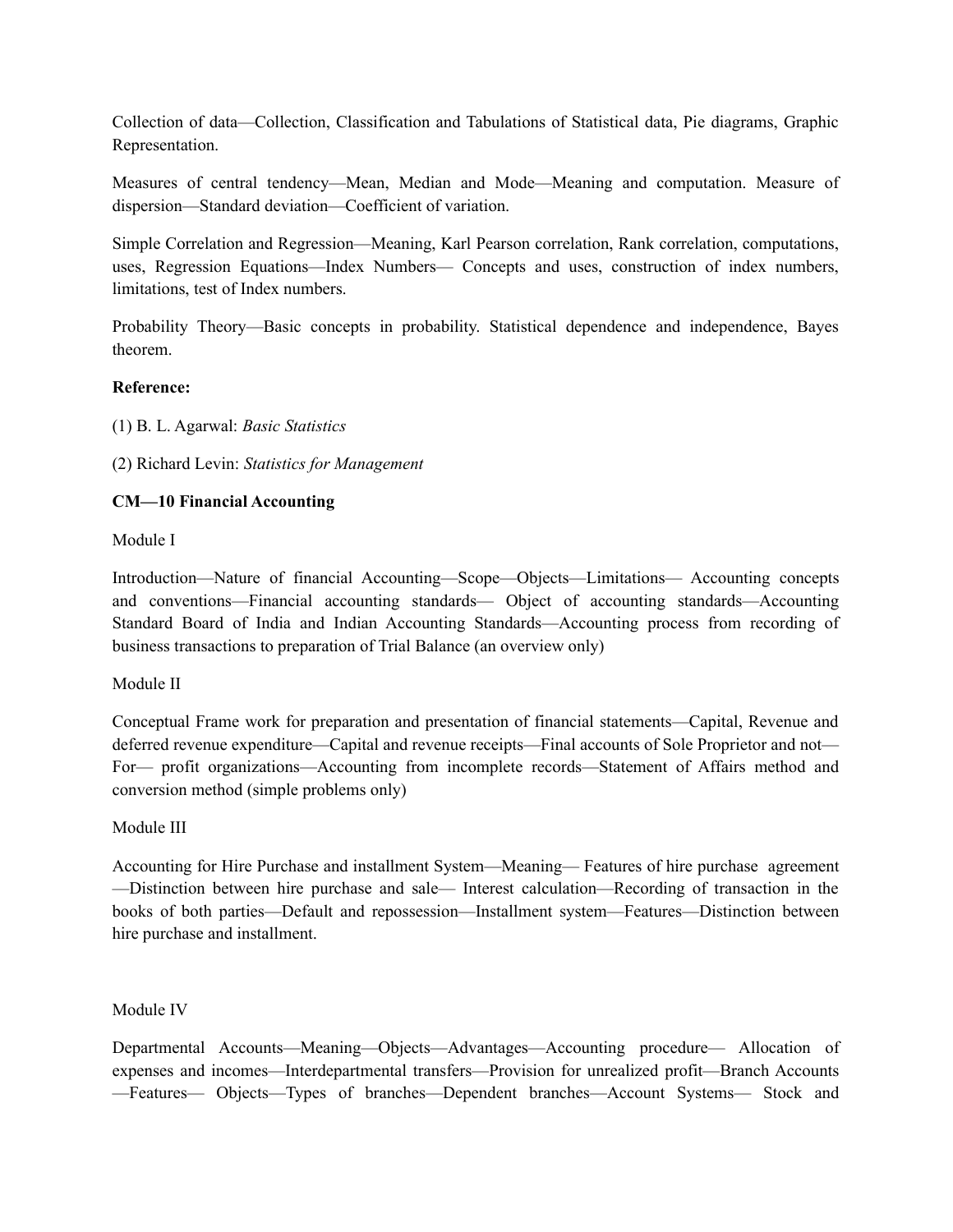Debtors System—Independent branch—Features—Preparation of consolidated Profit and Loss Account and Balance Sheet.

Module V

Accounting for hotels and restaurants—Introduction—Features—Revenue earning and non revenue earning departments—Heads of revenue and heads of expenditure—Working papers, Journals— Posting —Preparation of trial balance—Preparation of final statements—Trading accounts, Profit and Loss Accounts and Balance Sheet.

# **Reference Books:**

- 1. S. N. Maheswari: *Financial Accounting*
- 2. Shukla, M. C., T. S. Grewal and S. C. Gupta: *Advanced Accounts S. Chand & Co., New Delhi.*

3. Naseem Ahmed, Nawab Ali Khan and M. L. Gupta: *Fundamentals of Financial Accounting,* Ane Books Pvt. Ltd., New Delhi.

- 4. Grewal and Gupta: *Advanced Accounting*
- 5. Dr. Goyal, V. K: *Financial Accounting,* Excel Books, New Delhi
- 6. Radhaswamy and R. L. Gupta: *Advanced Accounting*, Sultan Chand & Sons, New Delhi
- 7. R. K. Malhotra: *Financial Management in Hotels and Restaurant Industry*, Anmol Publishers
- 8. S. Kr. Paul: *Advanced Accounting*

9. P. C. Tulasian: *Introduction to Accounting*, Pearson Education

10. Jain & Narang: *Financial Accounting*

11. Ashok Sehgal and Deepak Sehgal: *Advanced Accounting, Volume I,* Taxmann, New Delhi.

### **CM—11 Business Communication**

Communication—Nature, scope, functions, limitations, communication channels and barriers.

Development of communication skills—Conversation skill—Oral communication— Meetings— Negotiations—Public speaking speeches in business, structure and style of speeches.

Written communication, preparation, analysis and interpretation of reports. Preparation of summary of office notes, matters appearing in economics and commercial Journals for use by officials. Meeting— Agenda—Minutes.

Essentials of good business letter, Layout of a letter, types of letters. Sales letters, applications for jobs, letters by the company secretary.

# **Text Books:**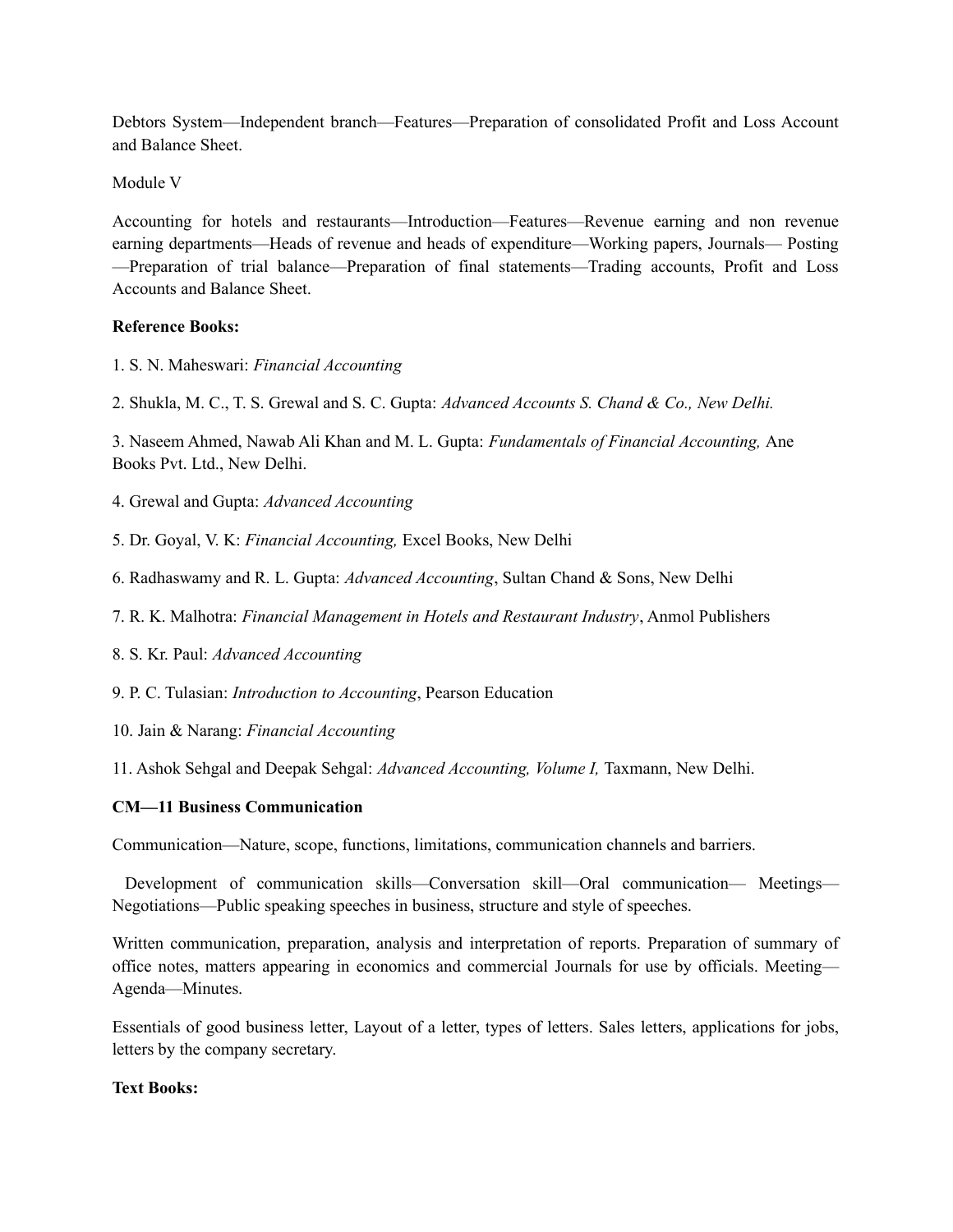Rajendra Pal & J. S. Koriahalli, *Essentials of Business Communications*

Ramesh M. S. & Pattan Shetty C. C., *Effective Business English & Correspondance*

### **CL—5 Jurisprudence— (Legal Method, Indian Legal System and Basic Theory of Law)**

Legal theory and Jurisprudence—Schools of Jurisprudence—Natural law school—Its present day relevance and importance—Positive school— Realist, sociological and Marxist school. State, Law and Justice—Inter relationship—Right, ownership and possession—Different kinds of ownership and possession. Persons—Natural, legal and corporate.

Sources of legal materials—Primary—Constitution, legislation, customs, conventions and precedents.

Secondary sources of legal materials—Text book, digest, encyclopedia, commentaries, law journal, law commission reports, constituent assembly debates, legislative assembly debates.

Hierarchy of courts, nature of dispute decided by different courts and tribunals—Rule of precedents, doctrine of *stare decisis*, binding nature of precedents, method of finding ratio of a case, *obiter dicta*, doctrine of prospective overruling—Reversing and distinguishing of cases, *per incuriam, sub silentio,* majority and minority opinions, dissenting judgment.

*Suggested readings*:

Glanville Williams, *Language and the Law* (1961) L. Q. R. 71, 179, 293, 384.

James A. Holland and Jullian S. Webb, *Learning Legal Rules,* Universal Book Traders, Delhi, Chapter 426.

Arthur T. Vonderbilt, *Studying Law*, New York University Press, Washington,

Chapters 6, 8. Glanville Williams, *Learning the Law,* Universal Law Publishing Co., Delhi, Chapters 4, 5, 6 & 12.

Ervin H. Pollack—*Fundamentals of Legal Research* Foundation Press, INC, New York.

Guy Holborm, *Butterworths Legal Research Guide*, Butterworths, Chapters 1 &2.

Salmond: Jurisprudence

Mahajan, V.D. : Jurisprudence

Bodenheimer : Jurisprudence

#### **CL—6 Constitutional Law—II**

Concept of limitation of State power—Origin of Fundamental Rights and their incorporation in the Constitution. Definition of State—Violation of Fundamental Rights by the State—Non state agencies and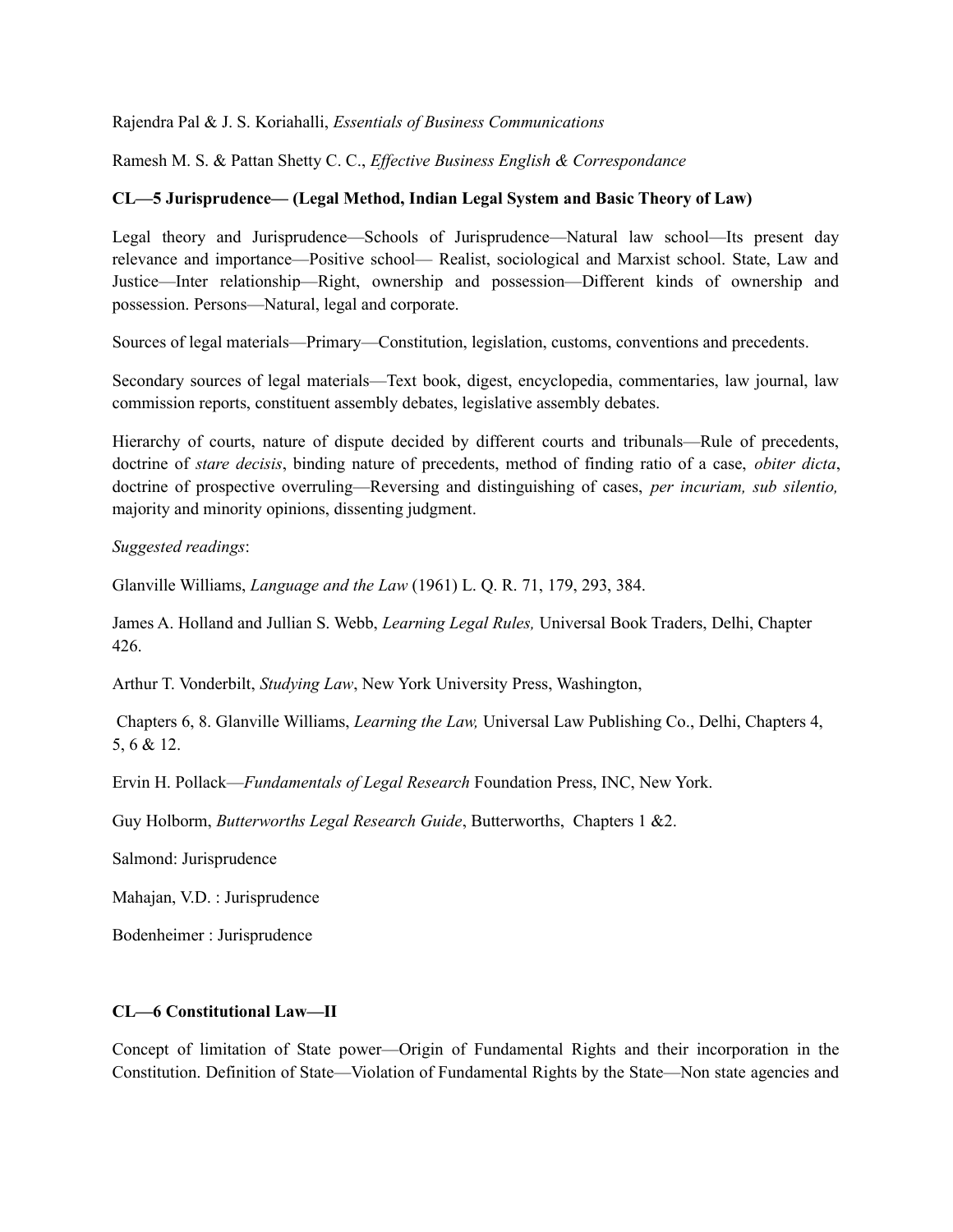fundamental rights—Judicial Review—Doctrines of *ultra vires*—Eclipse—Amendments to the Fundamental Rights.

Rights of equality—Reasonable classification—Arbitrariness and equality— Legitimate Expectations and equality—Protective Discrimination—Right to freedom—Restriction on freedoms.

Right to life and personal liberty—Constitutional protections such as principles of legality—Protection against double jeopardy etc. Religious, cultural and educational rights. Minority Rights—Impact on the concept of secularism.

Directive principles—The interrelationship between fundamental rights, directive principles of state policy and fundamental duties.

Right to constitutional remedies—Protection against violation of fundamental rights.

### *Suggested readings:*

D. D. Basu, Shorter Constitution of India.

V. N. Shukla, Constitution of India.

V. D. Sebastian, Indian Federalism: The Legislative Conflicts (1985).

# **CL—7 Law of Crimes-I**

Concept of crime—Crime and morality—Distinction between crime and tort—Classification of offences —Crime and social contract. Elements of crime—Act—Omission—Causation—Principles of criminal responsibility— *Actus reus*—*Mensrea*—Intention—Knowledge—Negligence—Recklessness— Application in Indian law .

Joint responsibility and vicarious liability—Indian law—Punishments— General exceptions.

Incomplete offences—Abetment—Preparation—Attempt—Criminal conspiracy— Criminal intimidation.

Offences against state and public tranquility—Waging war against India—Sedition—Unlawful assembly —Rioting—Affray.

Giving and fabricating false evidence—Causing disappearance of evidence—harbouring offenders.

*Suggested readings:*

Kenny—*Outlines of Criminal Law.*

R. C. Nigam—*Law of Crimes in India.*

K. D. Gour—*Criminal Law: Cases and Materials.*

Glanville Williams—Text Book of *Criminal Law.*

Smith and Hogan—*Criminal Law.*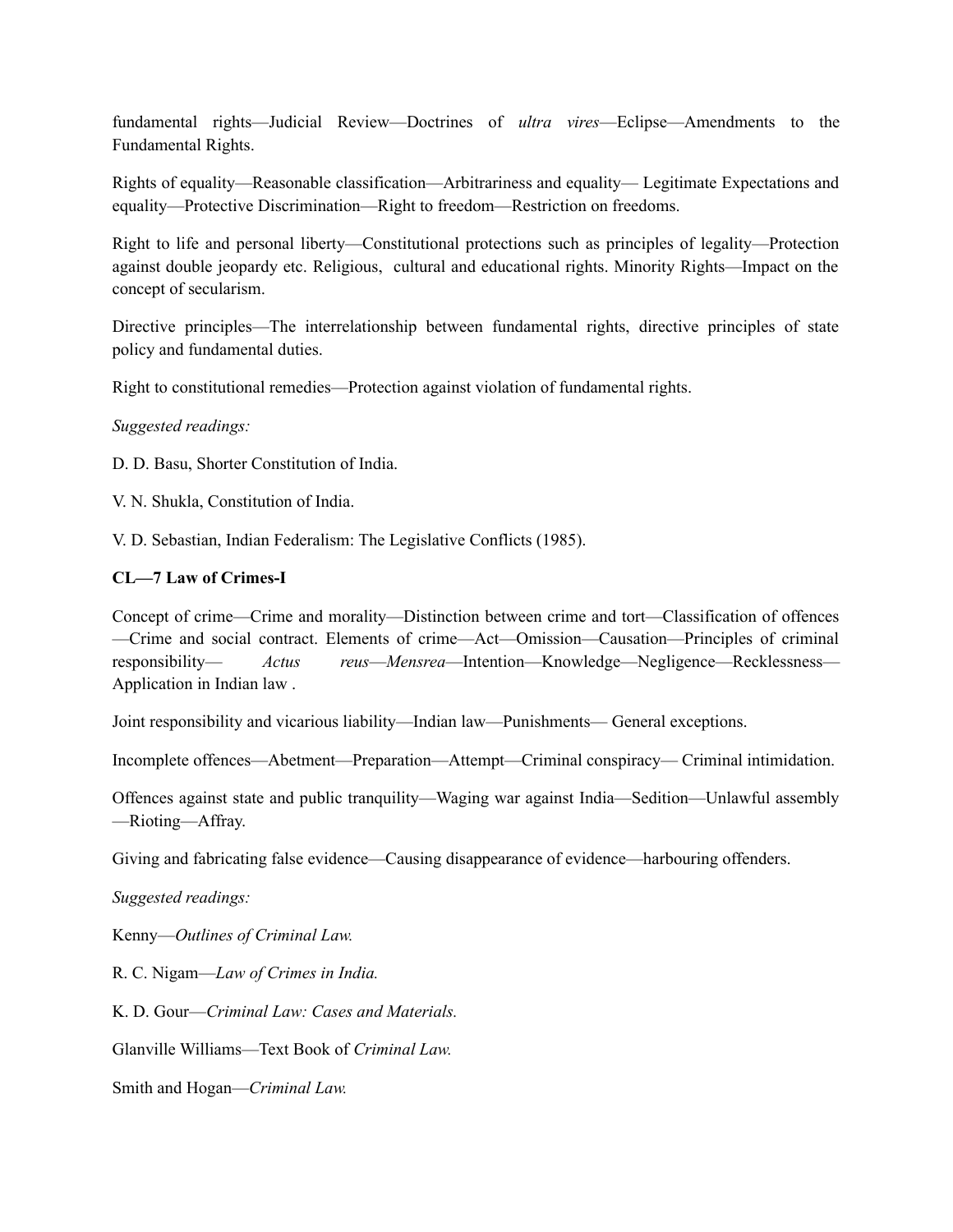K. N. C. Pillai—*Cases and Materials on Criminal Law*, Eastern Book Co., Lucknow.

# **FOURTH SEMESTER**

### **CM—12 operations research**

Course objectives: To familiarize the student with the use of quantitative techniques in managerial decision making.

UNIT I: Quantitative techniques—Introduction—Meaning and definition— Classification of QT, QT and other disciplines—Application of QT in business—Limitations.

UNIT II: Set theory—Probability—Concept of probability—Meaning and definition—Approaches to probability—Theorems of probability— Addition theorem—Multiplication theorem—Conditional probability—Inverse probability—Baye's theorem.

UNIT III: Theoretical distribution—Binomial distribution—Basic assumptions and characteristics— Fitting of binomial distribution—Poisson distribution— Characteristics—Fitting of Poisson distribution —Normal distribution— Features and properties—Standard normal curve.

UNIT IV: Statistical inference—Testing of hypothesis—Procedure— Error in testing—Two tail test and one tail test—Non parametric tests— Chi-Square test, Wilkoxen test. Parametric tests—Z test—Test of significance of large samples—Test for two sample means—Small sample mean tests—Student test— Analysis of variance—F test—one way ANOVA and two way ANOVA tests.

UNIT V: Correlation and regression analysis—Meaning and definition of correlation—Karl Pearson's coefficient of correlation—Rank correlation— Regression—Types—Determination of simple linear regression—Coefficient of determination.

### **References:**

1. David M. Levine: *Business statistics*

2. S. P. Gupta; *Statistical methods*

### **CM—13 Financial Management**

Course objectives:

1. To familiarize the Students with the concepts, tools and practices of financial management, and,

2. To learn about the decisions and processes of financial management in a business firm

Module I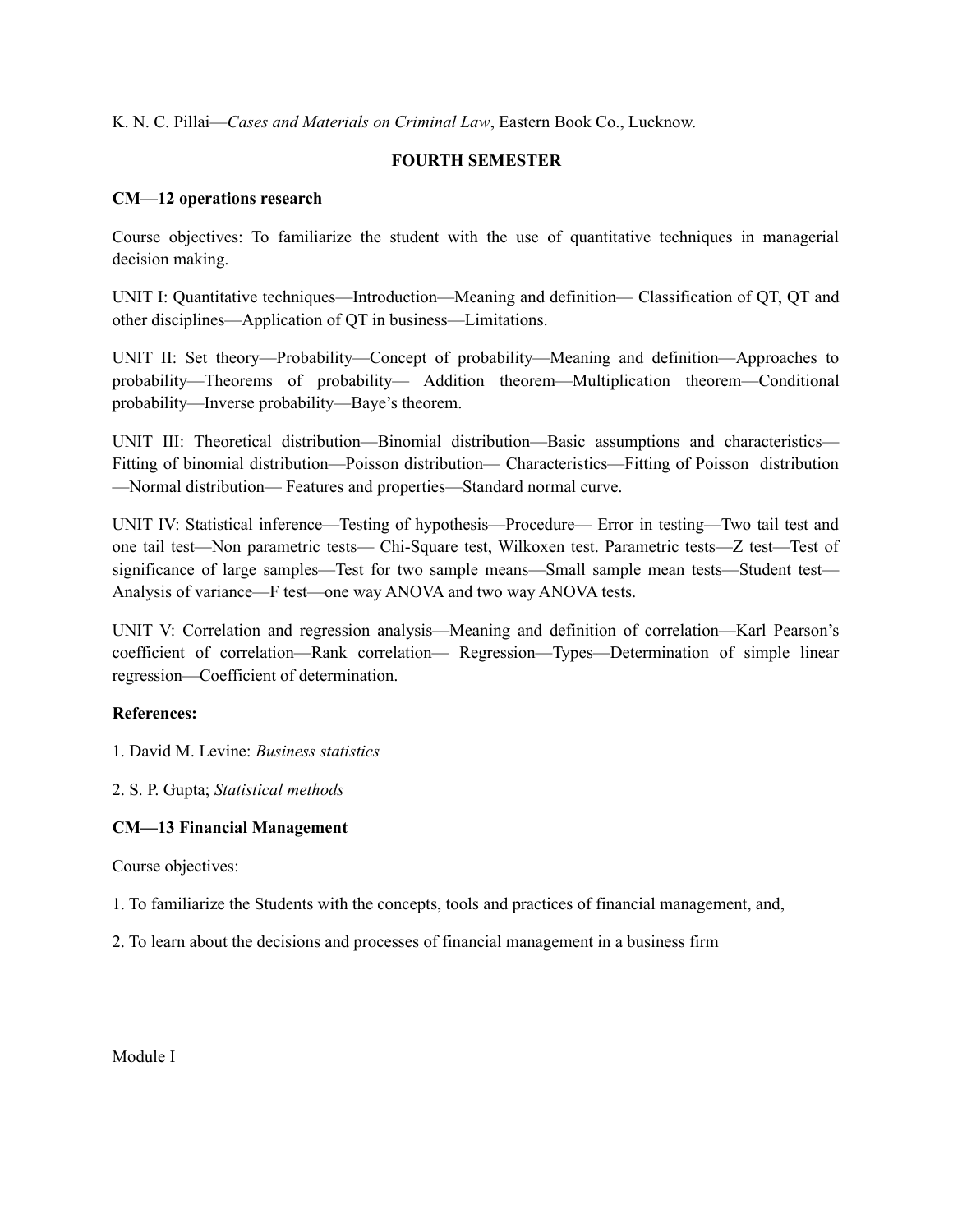Financial management: meaning, nature and scope of finance; financial goals: profit maximization, wealth maximization; finance functions,— investment, financing and dividend decisions.

# Module II

Capital budgeting: nature of investment decisions; investment evaluation criteria—Net present value, internal rate of return, profitability index, payback period, accounting rate of return, NPV and IRR comparison; capital rationing; risk analysis in capital budgeting.

# Module III

Working capital: meaning, significance and types of working capital; financing of working capital; sources of working capital; management of inventory; management of cash; management of account receivables; optimum credit policy; credit collection; factoring service; various committee reports on bank finance; dimensions of working capital management.

# Module IV

Capital structure theories: Traditional and MM hypotheses; determining capital structure in practice; Capital structure planning. Cost of capital: meaning and significance of cost of capital; calculation of cost of debt, preference cap ital, equity capital and retained earnings; Operating and financial leverages; measurement of leverages; effects of operating and financial leverages on profit.

# Module V

Dividend decisions—Types of dividend—Dividend models— Principles of dividend policy—Practical aspects of dividend.

### **Books:**

1. Battacharya, *Hrishikas: Working Capital Management: Strategies and Techniques*; Prentice Hall of India, New Delhi.

2. Chandra, Prasanna: *Financial Managemen*t; Tata McGraw Hill, Delhi.

3. Pandey, I. M.: *Financial Management*, Prentice Hall of India, New Delhi.

4. Khan M. Y. and Jain P. K: *Financial Management*; Tata McGraw Hill, Delhi.

5. Vanhorne, J. C.: *Financial Management* and Policy; Prentice Hall of India, New Delhi.

6. Ravi M kishore: *Fundamentals of Financial Management (Tax man).*

### **CM—14 Marketing Management**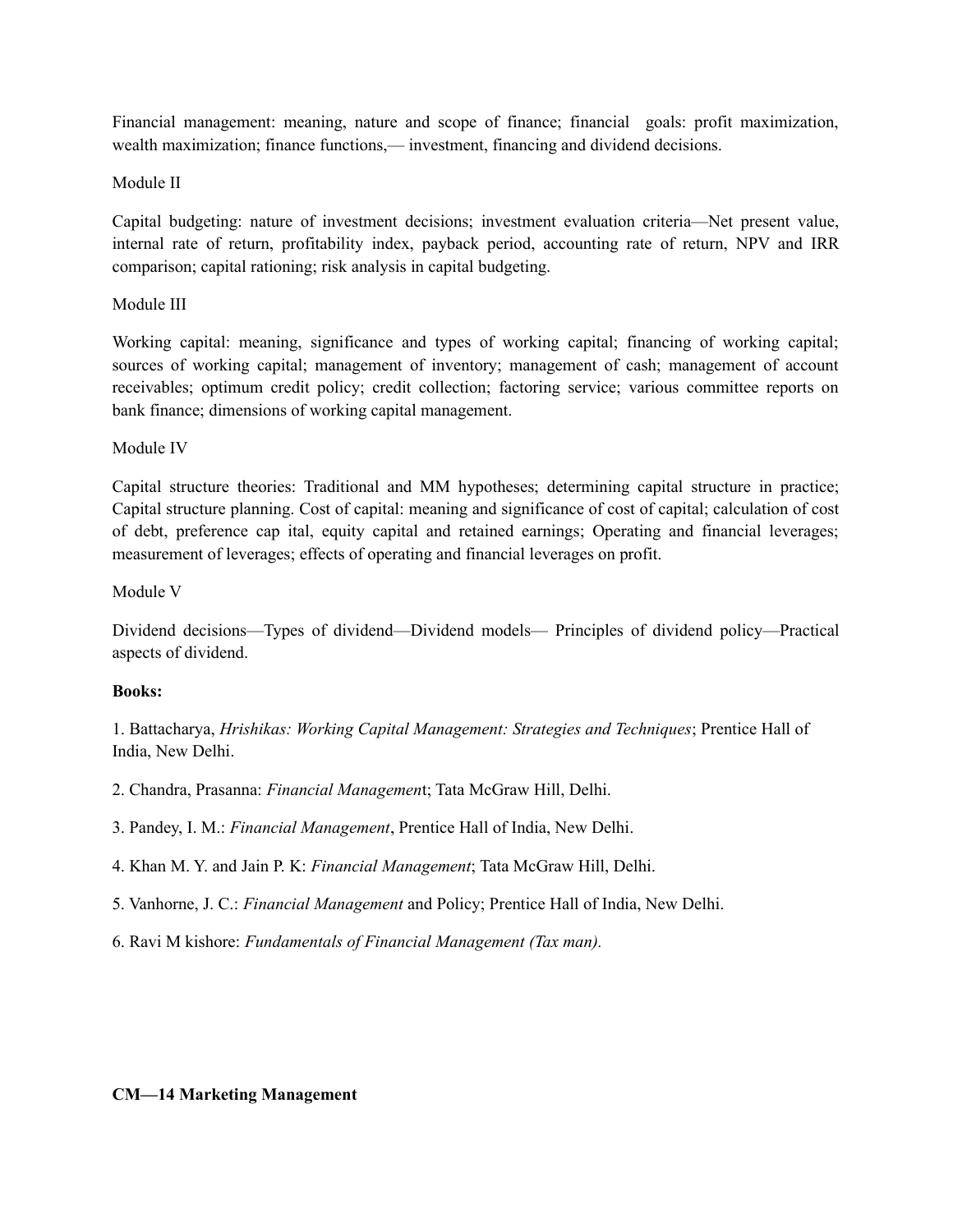Course objectives:

1. To acquaint the students with the marketing principles and practices, and,

2. To understand the process of marketing in a business firm.

# Module I

Marketing: Nature and scope of marketing; marketing concepts—Traditional and modern; selling and marketing; marketing mix; marketing environment; service marketing—characteristics of service.

# Module II

Consumer behavior and market segmentation: nature, scope and significance of consumer behavior; market segmentation—Concept and importance; bases for market segmentation.

# Module III

Product: Concept of product; consumer and industrial goods; product planning and development; packaging—Role and functions; branding: brand name and trade mark; product life cycle; after sales service. Price: Importance of price in marketing mix; factors affecting price; discounts and rebates; pricing strategies. Promotion: Promotion mix; methods of Promotion; advertising; personal selling; selling as a career; functions of a salesman; characteristics of a good salesman; approach and presentation to a customer; objection handling; closing sale and follow up; publicity and public relations. Distribution: Physical distribution; channels of distribution—concept and role; types of channels; factors affecting choice of a particular channel; physical distribution of goods; transportation—Modes; retail formats supermarkets, hyper markets, chain stores, department stores, discount stores, margin free markets, electronic retailing.

### Module IV

Advertising: Functions of advertising; advertising media; different types of media; relative merits and demerits; characteristics of effective advertisement; measuring media effectiveness; media planning and scheduling; Legal and ethical aspects of advertising.

### Module V

Sales promotion: meaning, nature and functions; limitations of sales promotion; sales promotion schemes: sample; coupon; price off; premium plan; consumer contests and sweep stakes; POP displays; demonstration; trade fairs and exhibitions; sales promotion techniques and sales force.

### **Books:**

1. Kotler, Philip: *Marketing Management*; Prentice Hall, New Jersey.

2. Condiff, E. W. and Still, R. R.: *Basic Marketing Concepts, Decisions and Strategy*; Prentice Hal of India, New Delhi.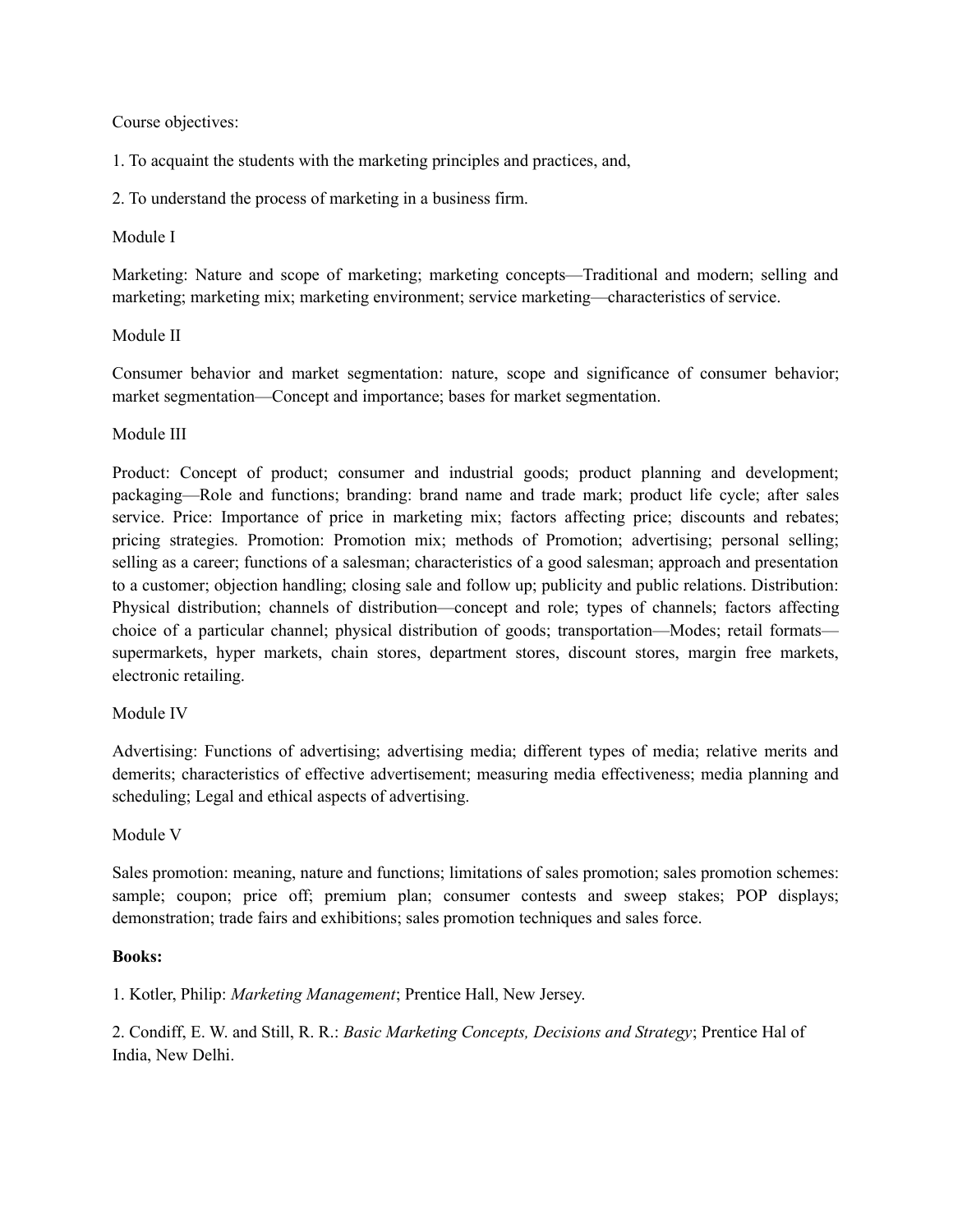3. Stanton, W. J., Etzel Michael, J. and Walter Bruce, J.; *Fundementals of Marketing*; Mc Graw Hill, New York.

4. Rorsiter Johan, R., Percy Larry: *Advertising and Promotion Management*; McGraw Hill, New York.

5. Aaker, David and Myers Johan, G., et. al,: *Advertising*

# **CL—8 Family Law—I**

Nature and sources of Hindu, Muslim and Christian Laws— Concept of marriage under Hindu, Muslim and Christain Laws. Solemnization of marriage under Hindu, Christain and Muslim Laws.

Dower, dowry, stridhan, and women's estate as applicable to Hindu, Christain and Muslims.

Matrimonial remedies—Judicial separation—Restitution of conjugal rights— Divorce and maintenance under Hindu, Christain and Muslim Laws— Conflict between personal law and statute. Marriage and matrimonial relief under the Special Marriages Act, 1954.

*Suggested Readings:*

Mulla, *Principles of Hindu Law.*

Paras Diwan, *Hindu Law.*

Mulla, *Mohammedan Law*

Tahir Mohamed, *Muslim Law in India.*

Sebastain Champappilly, *Christain Law.*

E. D. Devadasan, *Handbook of Christain Law.*

# **CL—9 Administrative Law**

1. Meaning—Content and growth of administrative law in India— Rule of Law and Constitution— Doctrine of separation of powers. The rule making, adjudicating and pure administrative functions.

2. Delegated legislation—Concept, procedure and validity. Administrative decision making and principles of natural justice—Evolution and importance—Administrative discretion—Doctrine of fairness. Judicial review of administrative action.

3. Statutory tribunals—Enquiries—Lokpal and Lokayuktha.

4. Privileges and liabilities of the administration—Concept of Governmental privilege—Open Government and right to information— Promissory estoppel.

5. Growth of Local Self Government Institutions—Government and Parliamentary control over them.

*Suggested Readings:*

H. W. R. Wade, *Administrative Law.* Jain and Jain, *Principles of Administrative Law.*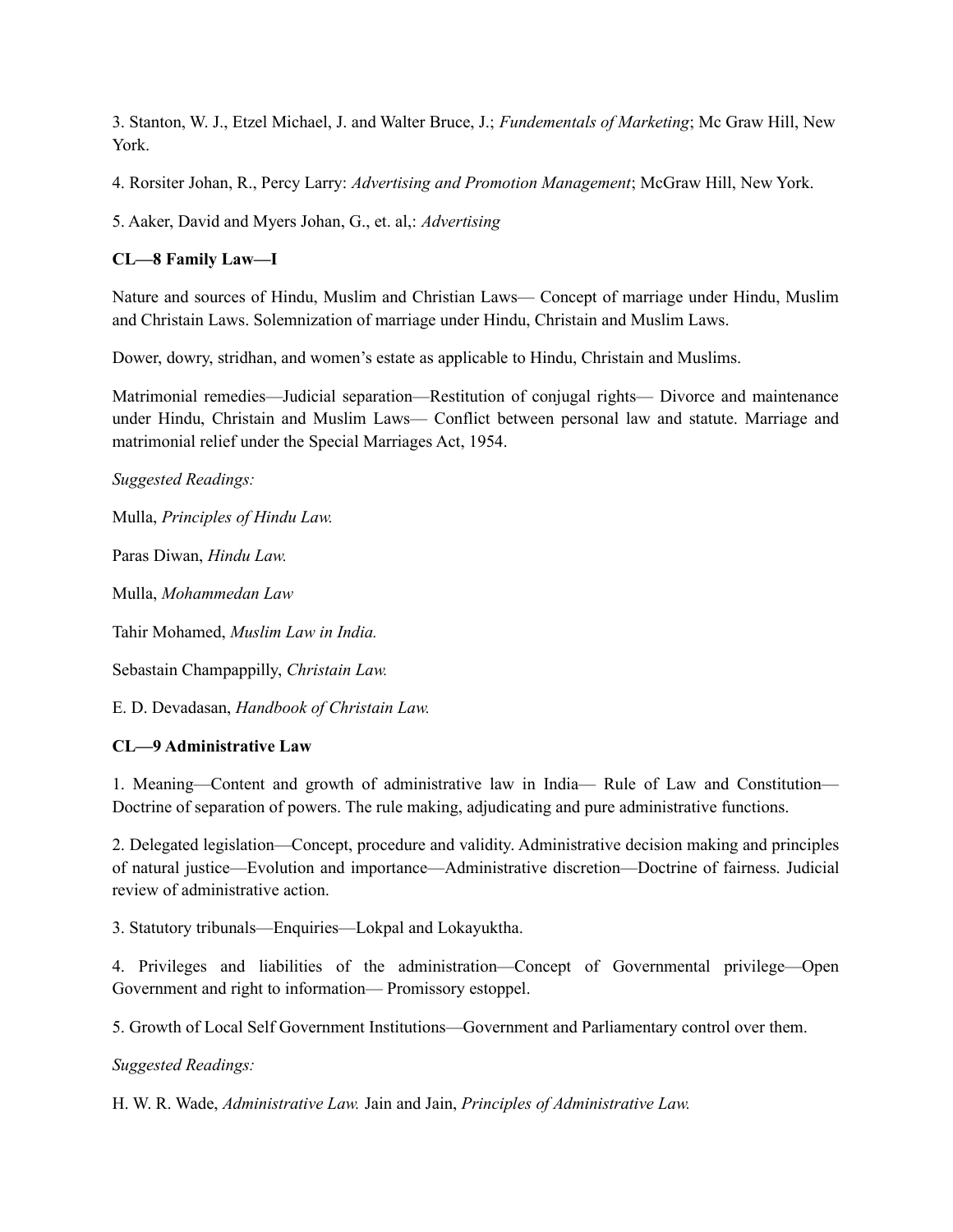- I. P. Massay, *Administrative Law.*
- T. K. Thakwani, *Lectures on Administrative Law.*
- S. P. Sathe, *Administrative Law.*

### **CL—10 Law of Crimes—II**

Offences against public order, health and morality—Public nuisance—Spreading of infectious diseases— Adulteration of food and drugs— Negligent and dangerous driving—Obstructing public ways—Keeping dangerous animals—Obscenity. Offences relating to religion.

Offences against human body—Culpable homicide, murder— Hurt—Grievous hurt, simple hurt— Wrongful restraint—Wrongful confinement—Assault—Kidnapping and abduction—Rape—Infanticide.

Offences against property—Theft, extortion—Robbery and dacoit— Criminal misappropriation— Criminal breach of trust—Stolen property— Cheating—Mischief—Criminal trespass—Forgery— Counterfeiting.

Offences against public justice—Preventing summoning by court— Disobedience to honour orders of public servants—Perjury—Obstructing discharge of duties.

Offences relating to marriage—Bigamy—Adultery—Cruelty by husband—Defamation.

*Suggested Readings:*

Kenny, *Outlines of Criminal Law.*

R. C. Nigam, *Law of Crimes in India.*

K. D. Gaur, *Criminal Law: Cases & Materials.*

Glanville Williams, *Text Book of Criminal Law.*

Smith and Hogan, *Criminal Law.*

#### **FIFTH SEMESTER**

#### **CM—15 Operations Management**

Course objectives:

1. To familiarize the students with the concepts, tools and practices of operations management, and

2. To learn about the decisions and processes of operations management in a business firm.

UNIT I: Operations management—Meaning, definitions, scope and objectives—Interaction of operations management with other areas— Manufacturing and non-manufacturing operations and their characteristics.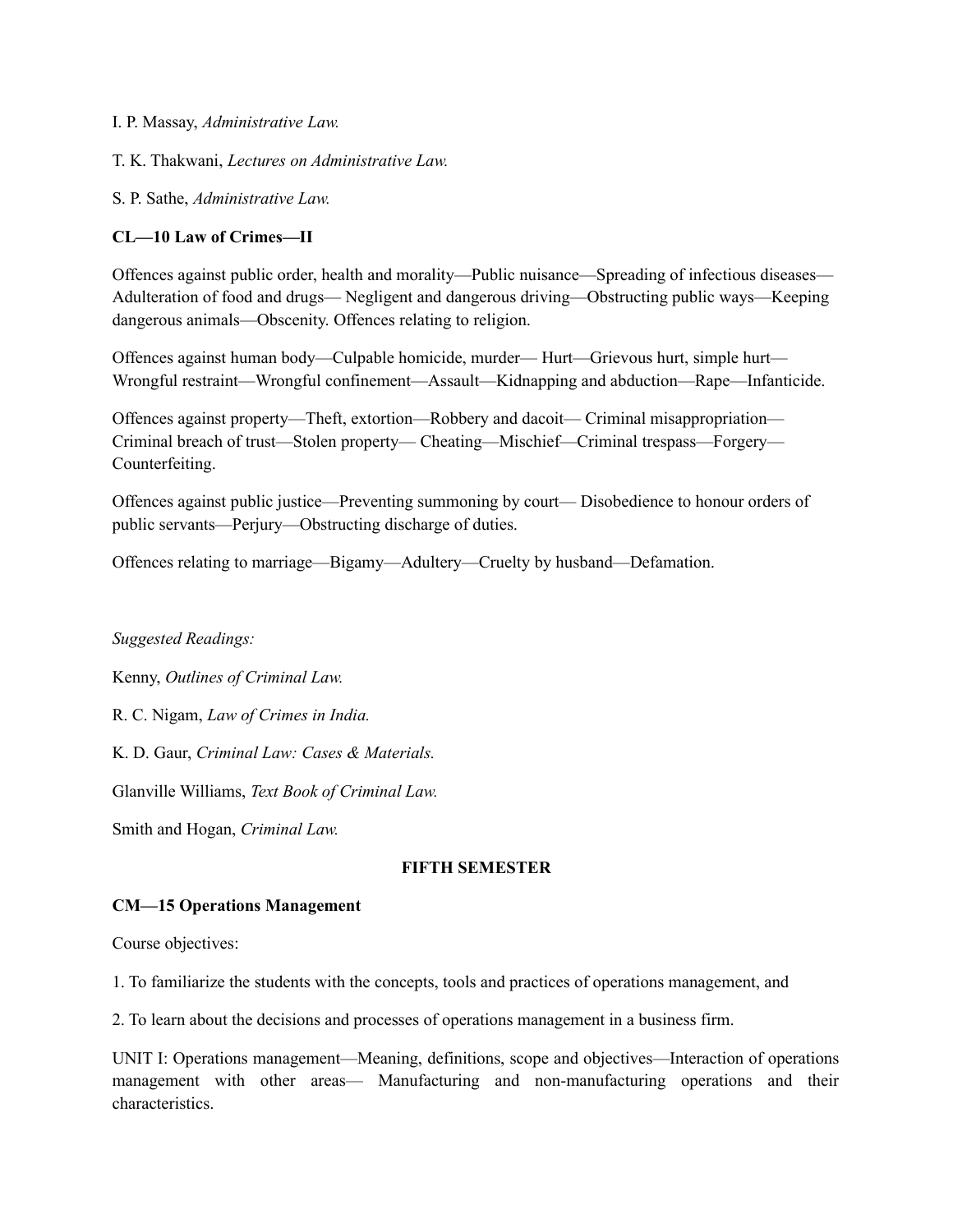UNIT II: Facilities planning—Plant location—Factors determining plant location—Plant layout—Process layout and product layout—Materials handling—MRP—Principle equipments.

UNIT III: Capacity planning—Estimation of capital requirements—Maintenance management—Types of maintenance—Work study—Time and method study—Work measurement, meaning, scope and importance.

UNIT IV: Operations planning and control—Objectives of operations planning—Planning procedure— Operations planning categories (concept only) —Operations control—Meaning, importance and objectives—Techniques of operations control.

UNIT V: Quality control—Concept of quality—Quality planning—Statistical quality control—Control charts (X chart and R chart Only)—Management of quality in organizations—Quality circles—TQM.

# **Books:**

1. Russel, Roberta, S. and Bernard W. Taylor III, *Operations Management*, Pearson Education, New Delhi, 2004.

2. Chase: *Operations Management for Competitive Advantage*, Tata McGraw Hill, New Delhi.

3. Buffa, E. S., '*Modern Production Management*', NewYork, John Wiley, 1987.

4. Adam, E. E. and Ebert, R. J., '*Production and Operations Management*' Prentice Hall of India, New Delhi, 1995.

5. Chary, S. N., *Production and Operations Management*, Tata McGraw Hill, New Delhi, 1989.

# **CM—16 Human Resource Management**

**Objectives**: To give a conceptual understanding of human resource practices in organizations.

UNIT I

Introduction to Human Resource Management—Importance—Scope and objectives of HRM. Evolution of the concept of HRM—Approaches to HRM—Personal Management *Vs.* Human Resource Management—HRM and competitive advantage—Traditional *Vs.* Strategic Human Resource Management.

### UNIT II

Human resource planning, Recruitment and selection—Job analysis— Process of job analysis—Job discretion—Job specification—Methods of job analysis—Conventional *Vs.* strategic planning—Job evaluation— Recruitment—Source of recruitment—Methods.

### UNIT III

Placement, Induction and Internal mobility of human resource. Training of employees—Need for training —Objectives—Approaches—Methods— Training environment—Areas of training—Training evaluation.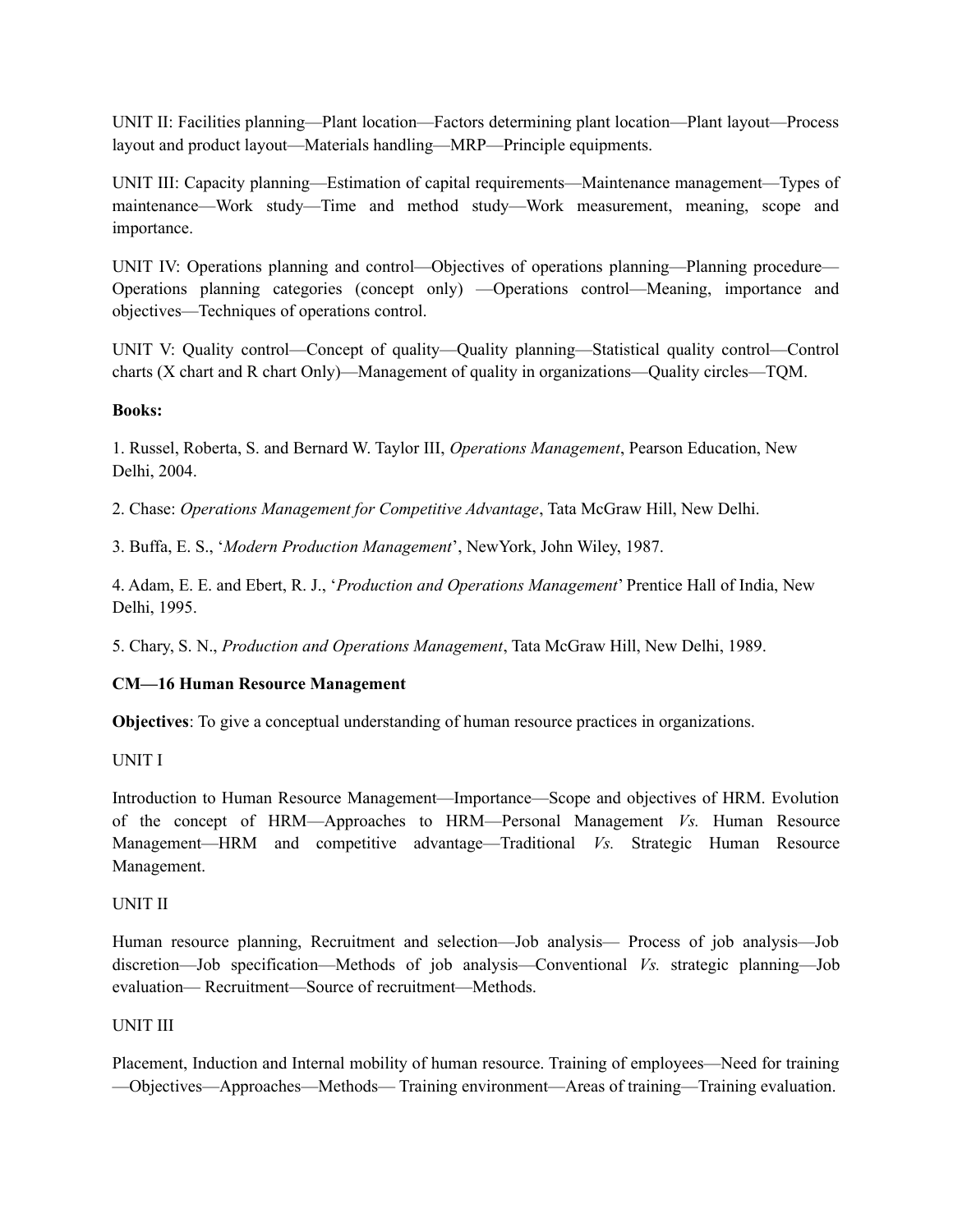#### UNIT IV

Performance and career planning. Need and importance—Objectives process—Methods and problems of performance appraisal—Concept of career planning—Features—Methods—Uses career development.

#### UNIT V

Compensation management and grievance redressel. Compensation planning objectives—Wage systems —Factors influencing wage system—Grievance redressal procedure—Discipline—Approaches— Punishment—Essentials of a good discipline system. Labour participation in management.

#### **References:**

*Human Resource Management*—*Text and Cases*—VSP Rao

*Human Resource Management*—Snell, Bohlander

*Personal Management and Human Resources*—Venkata Ratnam, Srivasthava.

*A Hand Book of Personal Management Practice*—Dale Yolder.

### **CL—11 Law of Criminal Procedure**

Jurisdiction and hierarchy of criminal courts—Executive Magistrate and Judicial Magistrates—Juvenile Courts.

Police—Organization of police—Hierarchy of police departments—Powers and functions of police.

Prosecution system and prison system—Cognizable and non-cognizable offences—Investigation of cognizable offences—Arrest, bail. Security for keeping peace—Maintenance of public order and tranquility.

Trial—Concept of fair trial—Various types of trial—Hearing the accused— Judgement—Execution of sentences—Probation. Child offenders, children school, children home—Adoption. Maintenance to wives, children and parents.

### *Suggested Readings:*

K. N. C. Pillai, *R. V. Kelkar's, Criminal Procedure*, Eastern Book Co., Lucknow.

K. N. C. Pillai, *R. V. Kelkar's, Lectures on Criminal Procedure*, Eastern Book Co., Lucknow.

Ratanlal, *Code of Criminal Procedure.*

### **CL—12 Family Law—II**

1. Joint Hindu family—Co-parcenary—Debts and pious obligations under Hindu Law.

2. Law of inheritance and succession as applicable to Hindus, Muslims and Christians.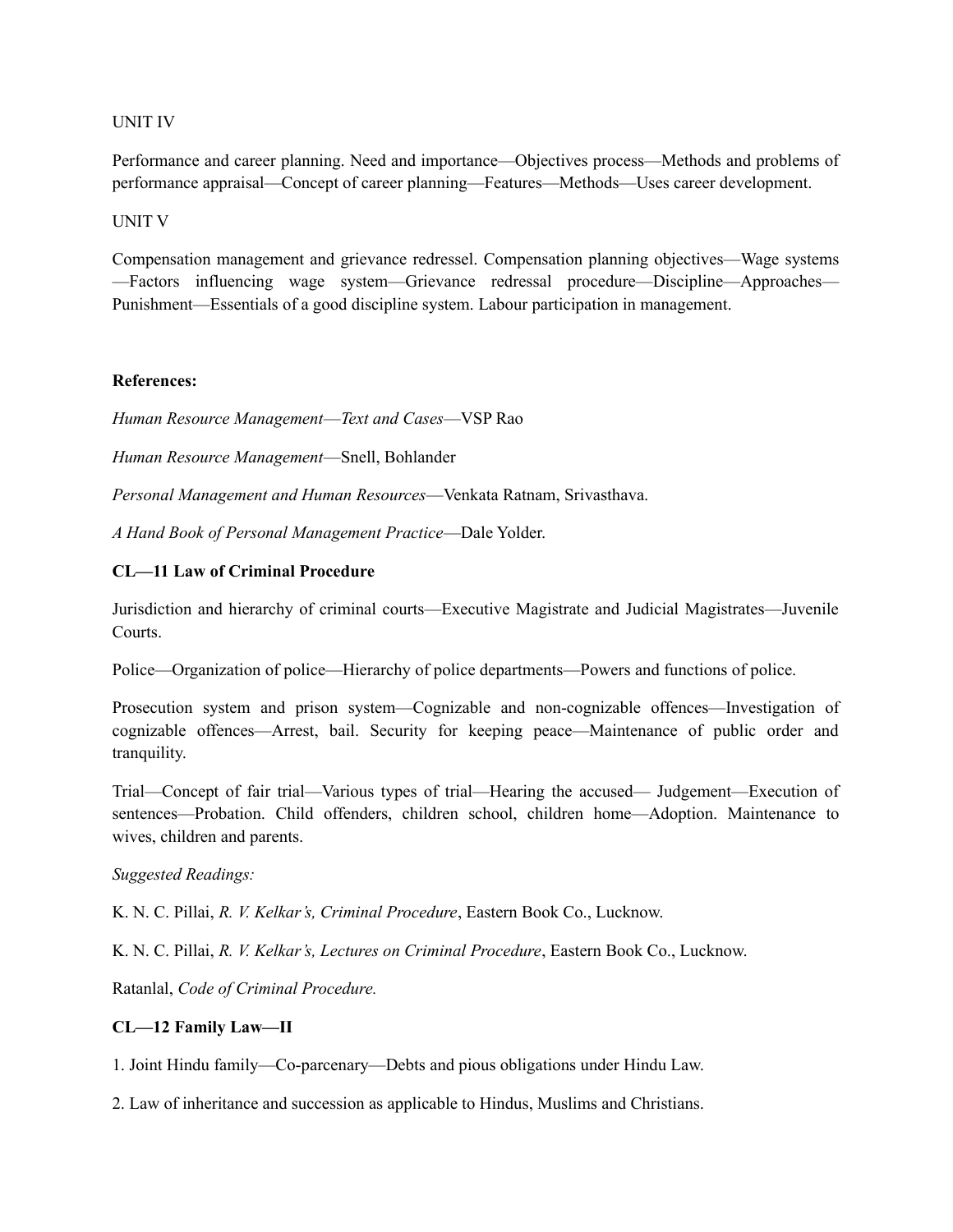3. Testamentary power of Hindus, Muslims and Christians.

4. Alienation of property by gift among Hindu, Muslim and Christian— Muslim Law of Wakfs.

5. Adoption and guardianship laws of Hindus, Muslims and Christians.

*Suggested Readings:*

Mulla, *Principles of Mohammeden Law.*

Munshi Tayyibji, *Tayyibji Muslim Law.*

Tahir Mohammed, *The Muslim Law of India.*

I. L. I., *Islamic Law in Modern India.*

Paras Diwan, *Law of Marriage and Divorce.*

Sebastian Champapilly, *Christain Law*

E. D. Devadasan, *Handbook of Christian Law.*

# **CL—13 Consumer Protection Law**

1. Consumerism—Origin and development—Consumer movement— Consumer organizations in India— Protection of consumer under contract, tort and criminal law—Consumer protection councils.

2. Concept of consumer—Definition—Consumers of Government service, statutory service and consumers of common property—Consumer of service and unfair trade practices. Unsafe and hazardous substances—False and misleading advertisement—Disparaging competitors and falsification of trade marks.

3. Consumer of goods—Defects in good—Standard of purity, quality and potency—Law on food and drug safety —Weight and measures— Standardization of goods—Supply of essential commodities— Quality control on sale and hire purchase—BIS and AGMARK.

4. Supply of services—Deficiency in service—Professional and public utility service—Doctors, lawyers, electricity, communication, housing and banking—Commercial services—Hiring, financing and agency services.

5. Enforcement of consumer rights—Consumer Fora under Consumer Protection Act—Jurisdiction, functions and powers—Procedure—Execution of orders—Judicial review—Class action and administrative remedies.

# *Suggested Readings:*

Gorden Borrie, *The Development of Consumer Law and Policy—Bold Spirits and Timorous Souls.*

D. N. Saraf, *Law of Consumer Protection in India.*

David W. Oughton, *Consumer Law—Text, Cases and Materials.*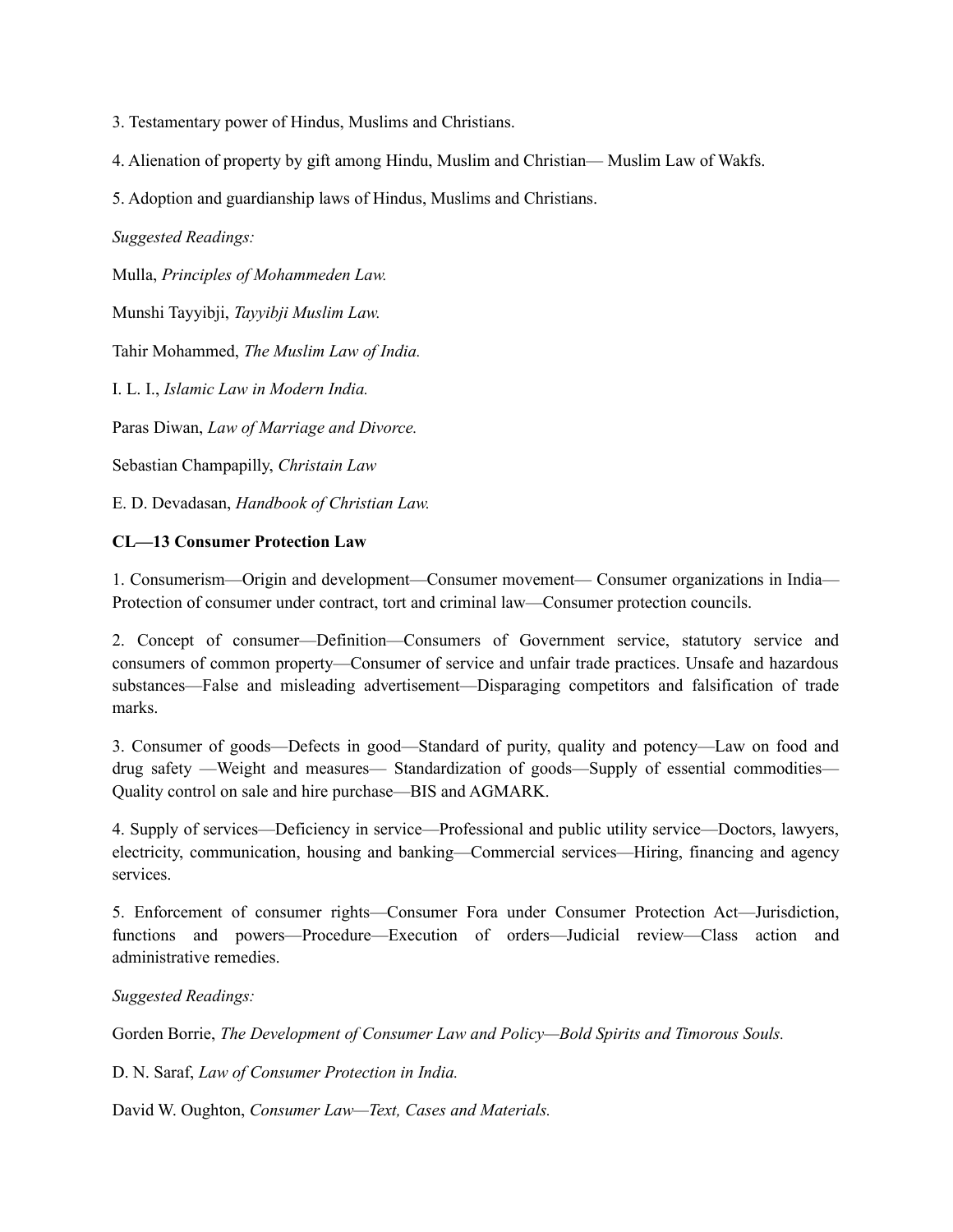Brian Harvey, *Consumer and Trading Law.*

P. Leelakrishnan (Ed.), *Consumer Protection and Legal Control.*

Gurjeet Singh, *Law of Consumer Protection.*

# **CL—14 Law of Evidence**

Evidence—Meaning—Development of Law of evidence—Relevancy, admissibility—Burden of proof— Estoppel.

Evidence taken before trial—Duty to disclose evidence—Rule of evidence relating to the course of trial— Identity and identification personal characteristics—Conduct on other occasions—Blood and similar tests.

Rule against hearsay evidence—*Res gestae*—Statement by deceased persons.

Admissibility of confession and dying declarations and other relevant statements.

Evidentiary value of public documents—Gazette—Public registers, documents, official certificates— Judgements—Probate and letters of administration—Report of judicial officers.

*Suggested Readings:*

Woodroffee and Amir Ali, *Law of Evidence.*

C. D. Field, *Law of Evidence.*

Sarkar *on Evidence.*

V. P. Sarathi, *Law of Evidence.*

# **SIXTH SEMESTER**

### **CM—17 Cost and Management Accounting**

Cost Accounting—Definitions, Scope, Objectives of Cost Accounting— Distinction between Cost and Financial Accounting—Preparation of costsheets. Management Accounting—Meaning, Definition, Objectives, scope— Advantages—Management Accounting as distinct from Cost Accounting and Financial Accounting.

Material Cost—Purchasing procedure—Stores routine—Stores control— E. O. Q.—Maximum, Minimum and Recording level—Pricing of Material Issues Labour cost—Classification of labour cost— Method of wage and incentives.

Definition of budget and budgetary controls. Principal budget factor— Preparation of Budget, functional budget, master budget—Operation of budgetary control—Flexible budget. Overheads classification and analysis—Allocation and appointment—Service costing.

Marginal costing—Concept of marginal cost—Preparation of marginal cost statement, P7V ratio, margin of safety—Break—Even analysis, cost volume profit analysis, preparation of break even charts.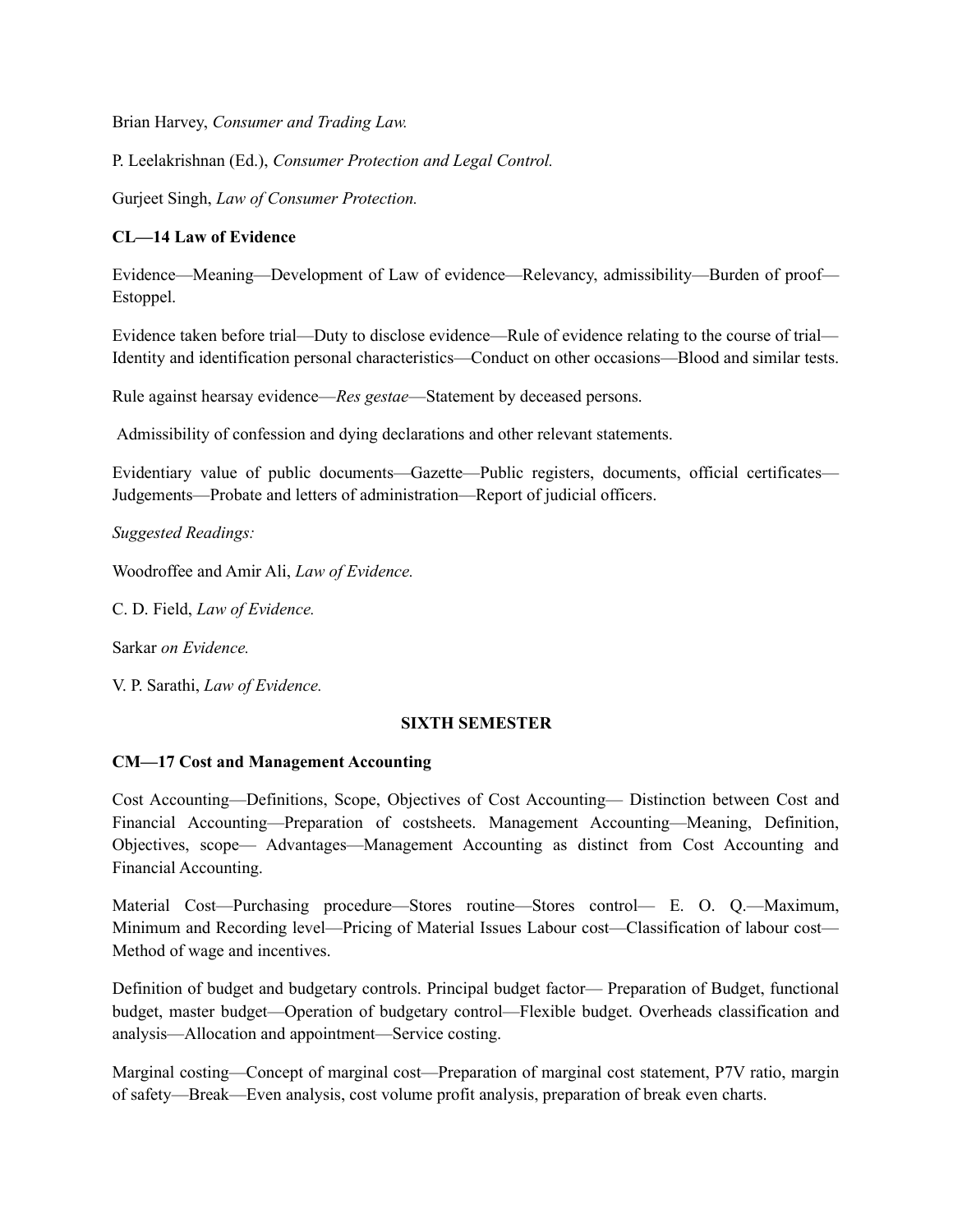# *Text Book:*

Jain & Narang, *Cost Accounting*: *Reference:*

1. Nigam & Sharma—*Cost Accounting*

2. Maheshwari—*Management Accounting*

3. R. C. Gupta—*Principles of Management Accounting*

# **CM—18 Investment Management**

# UNIT I

Investment, meaning—Investment and speculation—Investment objectives process—Avenues—Financial and non-financial investment. Corporate investment—Return and risk—Systematic and unsystematic risks— Measurement of risk—Approaches to investment analysis—Fundamental analysis—Technical analysis—Modern portfolio theory (basic knowledge only expected)

### UNIT II

Money market—Meaning, objectives, structure and functions—Money market instruments—Treasury bills commercial papers, certificate of deposits and inter bank participation certificates.

# UNIT III

Capital market—Meaning, structure a nd functions—Money market *Vs.* Capital market—Capital market instruments—Shares, debentures and bonds— Stock exchanges—Role and functions—NSE and OTCEI —Trading mechanism— Online trading—Scriptless trading and depositary system—SEBI, role and functions.

### UNIT IV

Mutual funds—Meaning and definition—History and need—Classification of mutual funds—Capital market and money market MF—Benefits and limitations of MF investment—MF in India.

### UNIT V

Derivatives—Concepts and meaning, features, classification of derivatives—Options and features— Kinds of options and features—Index and currency feature. (General idea is only expected)

### *References:*

1. Donald E. Fisher and Ronald J. Jordan, *'Securities Analysis and Portfolio Management*', Prentice Hall, New Delhi.

2. S. Kevin: *Security Analysis and Portfolio Management*.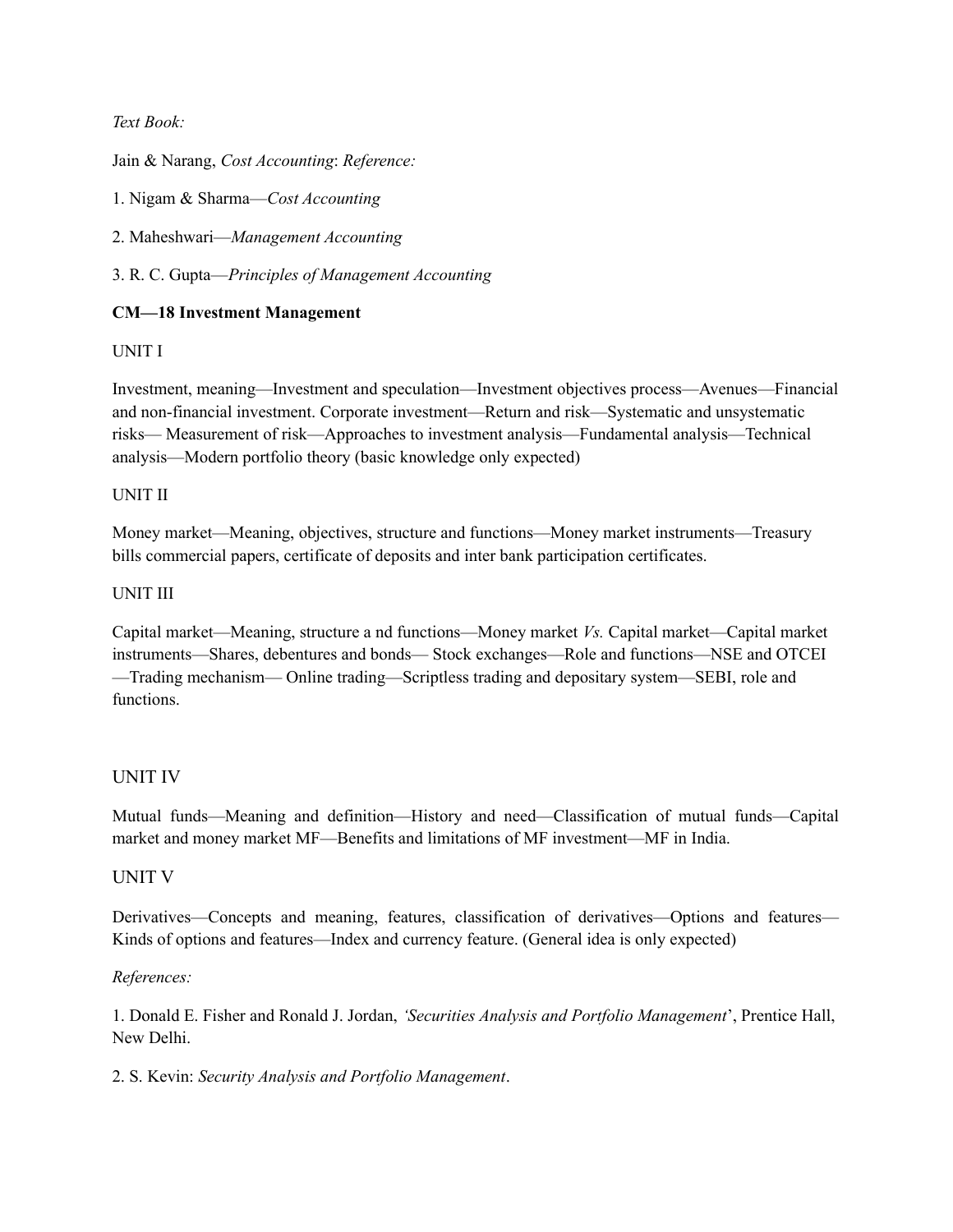3. Sourian, Harry, "*Investment Management*" Prentice Hall of India.

4. Francis and Archer, "*Portfolio Management*", Prentice Hall of India.

5. Gupta L. C. : *Stock Exchange Trading in India*; Society for Capital Market Research and Development, Delhi.

6. Machi Raju, H. R.: *Working of Stock Exchanges in India*, Wiley Eastern Ltd., New Delhi.

# **C.L.—15 Company Law**

Corporate personality—Limited liability—Lifting the corporate veil—Registration and incorporation— Procedure—Memorandum of Association—Doctrine of Ultra Vires —Articles of Association.

Prospectus—Misrepresentation and remedies—Criminal responsibility—Allotments of shares—Calls on shares—Share capital preference share capital—Equity share capital—Alteration and reduction of share capital—Further issue of shares.

Borrowing—Meaning and consequences—Mortgages and charge loans—Investments—Debentures.

Corporate governance—Appointment of directors—Meetings—Minutes of meetings—Accounts and audit—Inspection and investigation—Power of Company Law Board—Limitations—Preventing operation and mismanagement—Amalgamation—Take over—Reorganization.

Winding up of companies—Types—Grounds—Procedure—Powers of liquidators—Consequences of winding up—Liability of member removal from register.

# *Suggested Readings:*

| 1. Avtar Singh          | Company Law                      |
|-------------------------|----------------------------------|
| 2. S. M. Shah           | Lecturers on Company Law         |
| 3. L.C.B. Gower         | Principles of Modern Company Law |
| 4. Palmer               | Company Law                      |
| 5. Robert R. Pennington | Company Law                      |

### **C.L.—16 Labour Law—I (Trade Unions and Industrial Disputes)**

1. History of trade union movement—Trade unions and Indian Constitution—Definition of trade union.

2. Registration of trade unions—Powers and functions of Registrar of Trade Union—Cancellation of registration.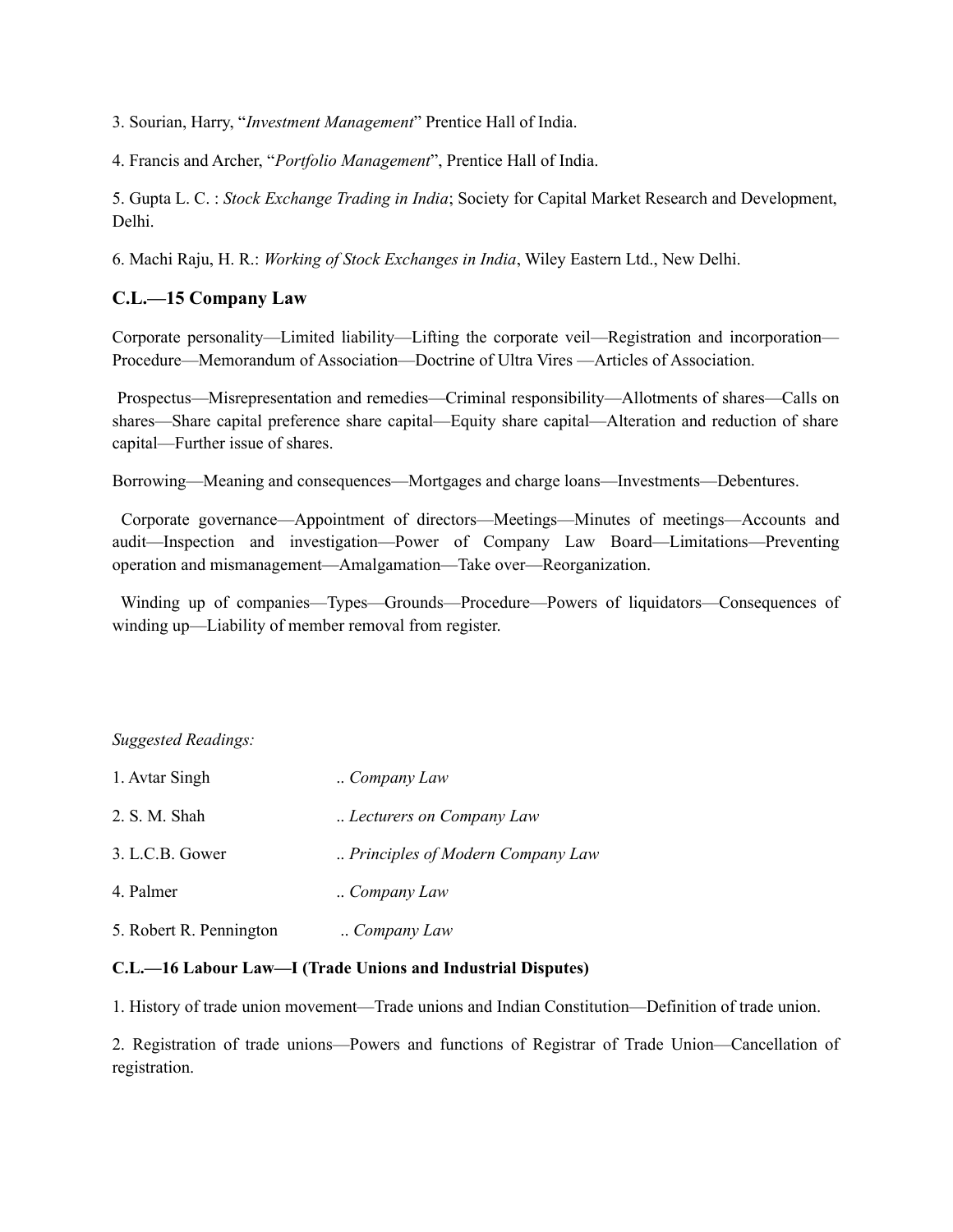3. Objects of trade unions—Funds of trade unions—General and political—Trade union immunities— Nature and scope.

4. Industry, industrial dispute and workman—Meaning and definition— Dispute resolution methods and authorities—Powers and functions— governmental controls.

5. Strikes, lock outs, lay offs—Retrenchment and closure—Legal controls—Protected workman.

*Suggested Readings:*

Malhotra .. *Law of Industrial Disputes* Indian Law Institute .. *Labour Law and Labour Relations.*

K.D. Srivastava .. *Industrial Employment (Standing Orders) Act, 1946.*

K.D. Srivastava .. *Law Relating to Trade Unions and Unfair Labour Practices.*

H.L. Kumar .. *Misconducts, Charge Sheets and Enquiries.*

# **C.L.—17 Civil Procedure Code and Limitation Act**

Importance of procedural law as against substantive law—Code of Civil Procedure—Scope, limitation and scheme—Provisions governing jurisdiction of courts.

Doctrine of *Res Judicata*—Underlying theory—Foreign judgment— Choice of place for suing—General principles regarding institution of suits.

Appearance of parties before the court—Procedure—Decrees orders— Execution of decrees by courts— Appeal—Remedies

Interlocutory and supplementary prayers—Appointment of commissions—Inherent powers of courts.

Law of Limitation—Nature and scope—Exclusion—Presumption— Arbitration Tribunal awards.

*Suggested Readings:*

Mulla .. *Code of Civil Procedure.*

Takwani ... *Code of Civil Procedure*.

Singal M. L. .. *Sanjiva Rao's Civil Procedure Code.*

Ramakrishna, S. .. *Digest on Civil Procedure Code.*

# **C.L.—18 Public International Law**

1. Sources—Definition, scope and nature—Theoretical basis of International law. Relationship between municipal law, States— Jurisdiction, Territorial Sovereignty—Recognition, previleges and immunities. State responsibility, Intervention, extradition and asylum.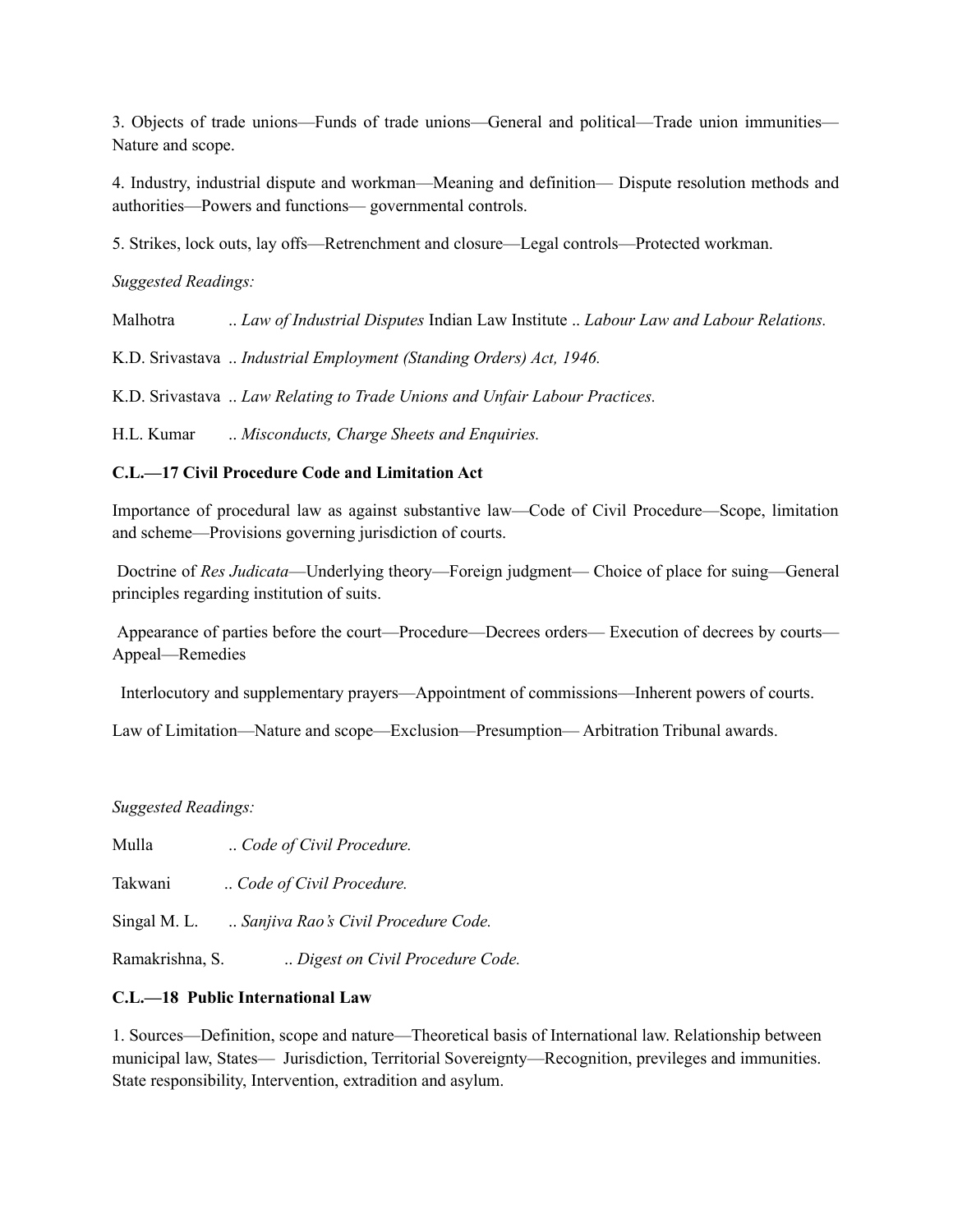2. International Organisation, UNO and its agencies.

3. Access to resources—Antarctica—Air and outer space—International practices.

4. Treaties—Modes of making treaties—Enforcement—Succession— Indian Constitutional scheme for treaty making and enforcement. Settlement of international disputes.

5. Law of the sea—Territorial sea and contiguous zone—Continental shelf—Exclusive economic zone.

*Suggested Readings:*

Starke .. *Introduction to International Law,*

Butterworths, London.

V. S. Moni .. *Basic Principles of Modern International Law.*

Ian Brownlie .. *Principles of Public International Law.*

#### **SEVENTH SEMESTER**

#### **C. M.—19 Advertising and Publicity Management**

Advertising: Meaning—Importance—Objectives—Selecting copy and Media—Press, Newspaper, Trade Journal—Women and Children's Magazines—Farm publication—Souvenir, industrial—Magazines— Outdoor advertising—Poster—Banners, neon signs, publicity. Literature booklets, folders, house organs —Direct mail advertising—Cinema and theatre programme—Use of illustration—Radio and television advertising— Listener research—Outdoor and transportation advertising.

Advertising Agencies—Advertising budget—Advertising Strategy— Advertising leadership— Advertising Organization—Ethics in Advertising— Advertising layout—Size of advertising—Shape of advertisement—Repeat advertising.

Basic element of advertising—Proof reading and Correction— Typography attracting attention—Use of symbols, brevity—Repetition— Catch phrases and slogans—Head lines printing process—Lithography, printing plates and reproduction paper and cloth.

Advertising campaigns timing of advertising—Advertisement budget— Evaluation of advertising programme—Measuring advertising effectiveness— Methods of advertising.

Sales Promotion: Meaning—Methods—Promotional strategy, Marketing Communication & Persuasion— Promotional instruments— Advertising—Personnel selling  $\&$  other Methods—Selling  $\&$  Salesmanship in selling—Difference between salesmanship & sales promotion—Techniques of sales promotion— Consumer & Dealer. After Sales Service—Packing— Door delivery—Guarantee. Free Service—Seasonal variation in sales— Methods of increasing sales.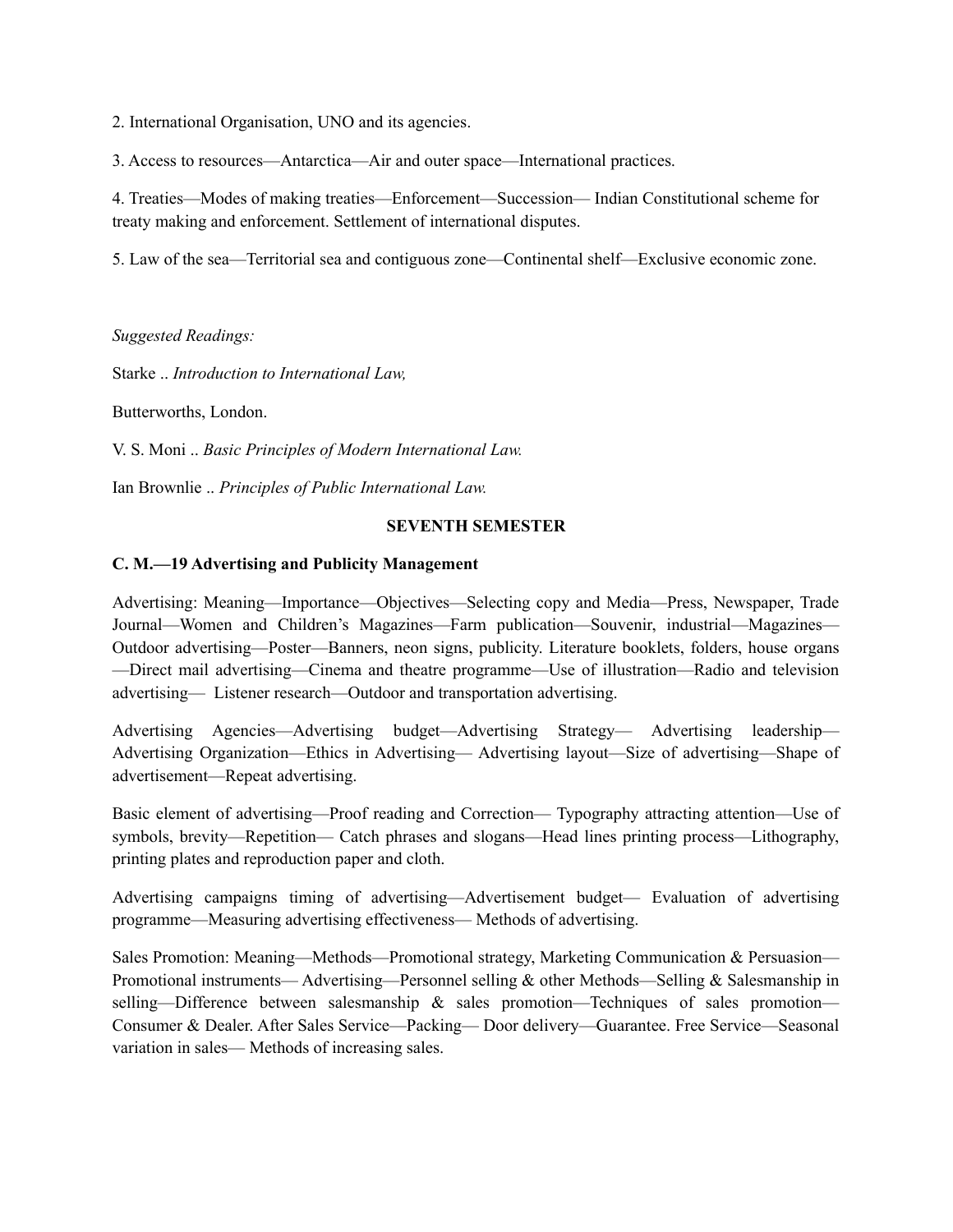Buying Motive—Customer psychology—Customer Survey—Need— Merits of Surveys—Qualitative & quantitative surveys—Characteristics of Customers—Training of salesman—Training methods— Travelling salesman— Motivating—Salesmen—Sales incentive.

*Reference:*

- 1. Bloen W. R. .. *Advertising*
- 2. Dewar S. R. .. *Salesmanship & Advertising*
- 3. Cummins J. .. *Sales Promotion*
- 4. Dal Rymple D. J. .. *Sales Management Concepts & Cases*
- 5. Richard Still & .. *Sales Management (Decision, Policies* Edward W. Gundiff *Cases)*
- 6. Alber Newguarded .. *The Field Sales Manager*
- 7. Birth & Boyd .. *New Patterns in Sales Management*
- 8. Neela gam .. *Sales Forecasting Key to Intergrated Management*
- 9. Birth Boyd .. *Sales—As part of Marketing.*

#### **C.L.—19 Principles of Taxation Law**

- 1. Definition and basic concepts, origin and development of taxation— Historical developments.
- 2. Cannons of taxation—Adam smith, Arthasasthra, social aspects of taxation.
- 3. Various forms of revenue generation—Tax, cess, fee, toll, excise, duties, customs.
- 4. Types of taxes—Direct and indirect—Merits and demerits.
- 5. Methods of taxation—Proportional, progressive, regressive, degressive
- 6. Tax avoidance, evasion, planning, management.

7. Constitutional Provisions, federal polity and taxation issues, budget, Finance Act, money bill, limits on taxing powers.

8. Legislative entries—Concept of inter-state sale—Concept of sale or purchase in the course of export or import. Division of taxing powers.

- 9. Tax reforms in India, overview of suggestions of various tax reforms committees in India.
- 10. Recent trends in Taxation.
- 11. Interpretation of taxing statutes.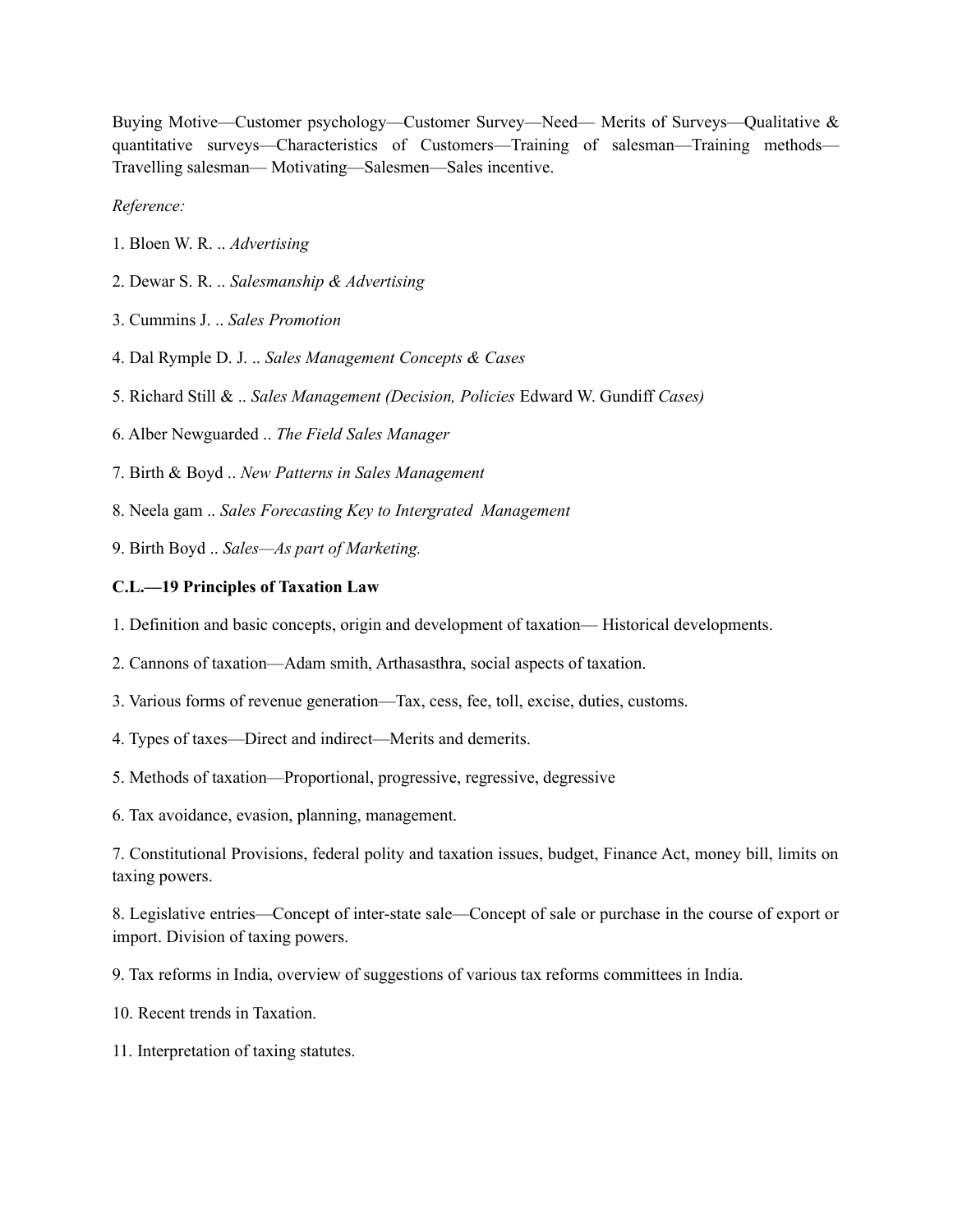*Suggested Readings:*

Kanga and Palkiwala .. *The Law and Practice of Income Tax. (Introduction only)*

S. K. Agarwala .. *Law and Practice Relating to Central Sales Tax Act. (Introduction only)*

Sugathan .. *Law of Sales Tax in Kerala. (Introduction only)*

Sampath ayengar .. *Income tax Law (Introduction Only)*

D. D. Basu .. *Shorter Constitution of India*

V. N. Shukla .. *Constitution of India*

V. D. Sebastian .. *Indian Federalism: the Legislative Conflicts*

Sreenivasan .. *Principles of Taxation*

Gopalakrishnan .. *Law of Taxation*

Kautilya .. *Arthasasthra*

#### **C.L.—20 Labour Law—II (Social Securities Law)**

Approval, Licensing & Registration of factories—Health, safety & welfare of workers—Working hours Employment of women & young persons—Leave—Authorities & their powers.

Administration of ESI scheme—ESI Corporation—Standing committees— Medical benefit council— Benefits—ESI fund—Liability of the employer.

Employer's liability to pay compensation—Nature and extent. Notional extension of time and place of employment—Powers of Workmen's Compensation Commissioners.

Responsibility for payment of wages—Fixation of wage periods— Deduction & fines—Authorities & adjudication of claim. Fixation & revision of minimum wages—Powers of appropriate government advisory committee and Board—Payment of minimum wages.

Bonus—Meaning—Eligibility for bonus. Calculation of bonus—Full bench formula—Minimum bonus— Maximum bonus—Forfeiture of bonus—Recovery of bonus. Gratuity—Meaning—Concept of deferred wages—Eligibility for gratuity—Forfeiture of gratuity. Employees' provident scheme basic features.

*Suggested Readings:*

S. C. Srivastava .. *Social Security Laws,* Eastern Book Co. (Latest Edition)

Victor George .. *Social Security and Society*

Harry Calverty .. *Social Security Law*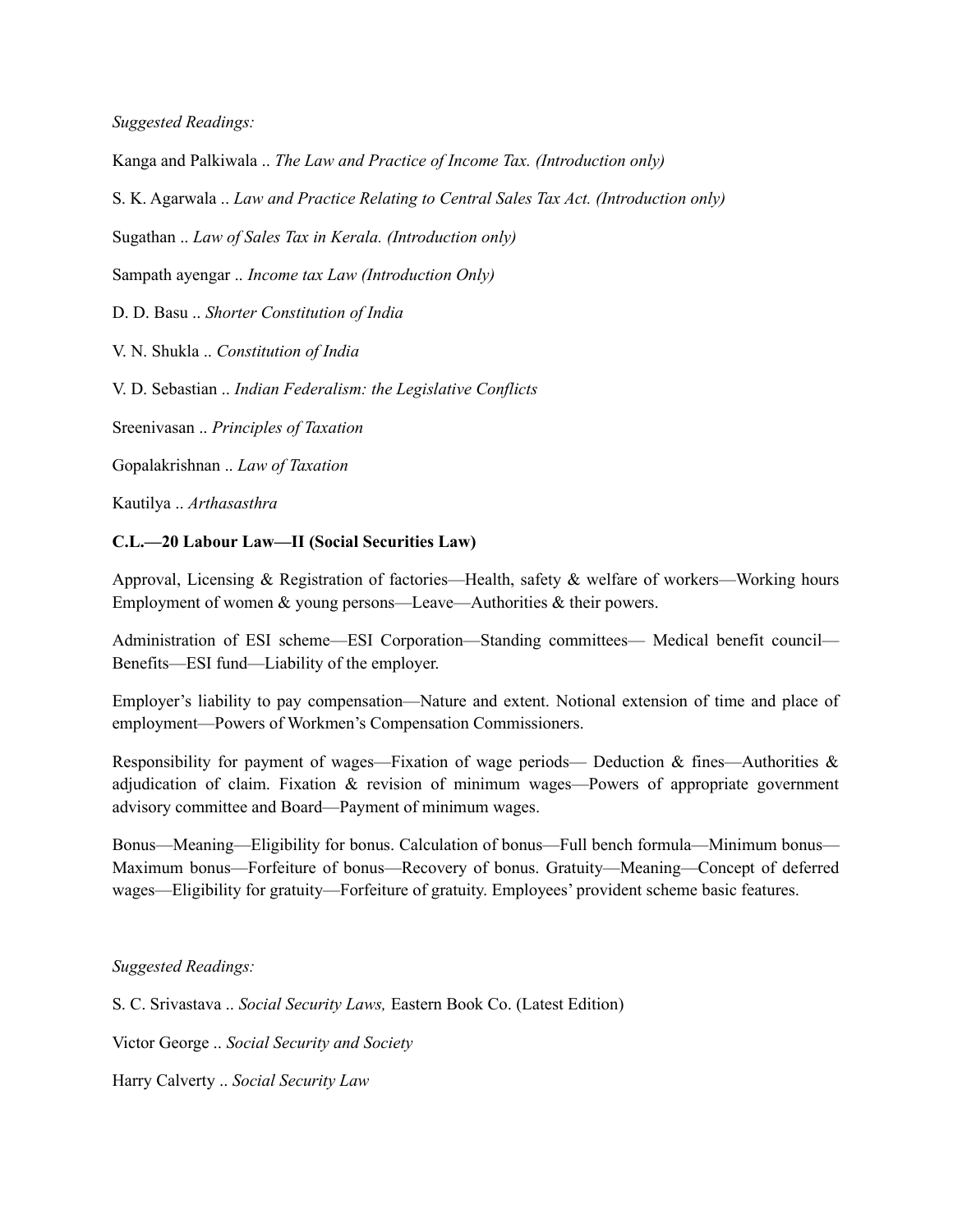Julian Fulbrook .. *Law and Worker Social Security*

R. N. Choudhary .. *Commentary on the Workmens' Compensation Act, 1923,* Orient Publishing Co. (LatestEdition)

K. D. Srivastava .. *The payment of Bonus Act, 1965,* Eastern

Book Company (Latest Edition)

R. G. Chaturved .. *Law of Employees Provident Funds,* Bharat Law House (2000).

*Statutory Materials:*

The Factories Act, 1948.

The Employees State Insurance Act, 1948.

The Workmen's Compensation Act, 1923.

The Payment of Wages Act, 1936.

The Minimum Wages Act, 1948.

The Payment of Gratuity Act.

The Payment of Bonous Act, 1965.

Employees' Provident Fund and Miscellaneous Provisions Act, 1952.

### **C.L.—21 Environmental Law**

1. Environment—Meaning—Need for protection—Sustainable development—Public participation— Public interest litigation—Role of NGOs—Constitutional perspectives.

2. Water pollution—Causes—Machinery for prevention and control —Functioning of the Legislation.

3. Air pollution—Causes—Machinery for regulation, prevention and control—Functioning of the statutes.

4. Environment (Protection) Act 1986—Machinery for protection of Environment— Environmental auditing.

5. Forests and wildlife—The Forest (Conservation) Act 1980, The Wildlife (Protection) Act, 1972—An evaluation of the various provisions of these enactments.

### *Suggested Readings:*

V. R. Krishna Iyer .. *Environmental Pollution and Law.* Shaw .. *Environmental Law.* 

Rodgers .. *Environmental Law.*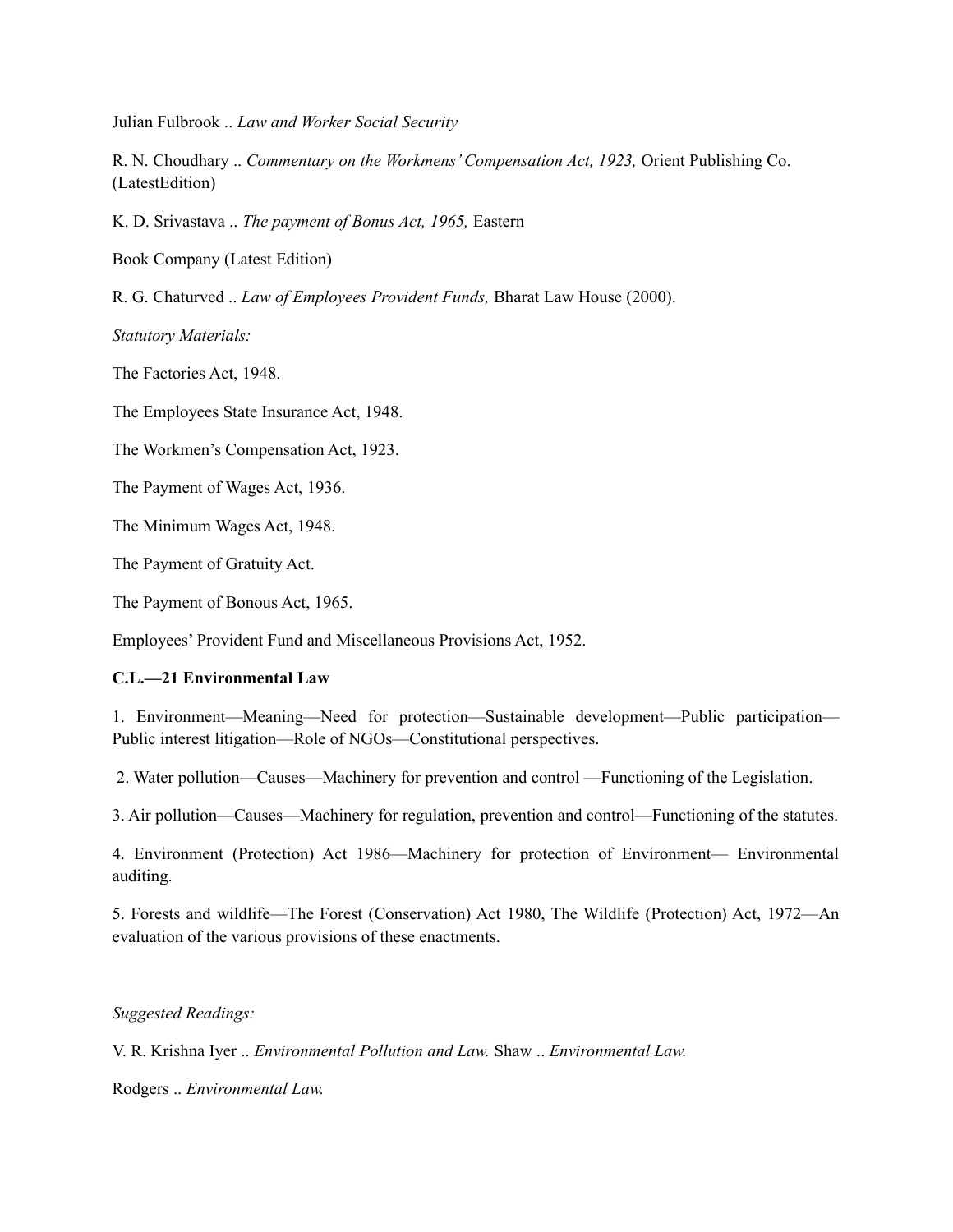P. Leelakrishnan .. et.al.(Eds.)*, Law and Environment.*

P. Leelakrishnan .. *Environmental Law in India.*

Armin Rosencranz .. et.al.*—Environmental Law and Policy in India.*

David Hughes .. *Environmental Law.*

Paras Diwan .. *Environmental Law, Policy Administration.*

Ashok A. Desai .. *Environmental Jurisprudence.*

Darryl D'Monte .. *Temples or Tombs? Industry Versus Environment.*

### **C.L.—22 Property Law**

Concept of property—Different kinds of property—Movable and immovable property—Transferability of property—Transfer of property— Effect of transfer rules against inalienability and restriction on enjoyment— Transfer to unborn persons—Rules against perpetuity—Interests in property.

Transfer of property by ostensible owners—Transfer by limited owners—Improvement by *bona fide* purchaser—Fraudulent transfer— Doctrines of *lis pendens* and part performance.

Sales and exchange—Conditions for valid transfers—Sale and agreement to sell—Rights and liabilities of seller and buyers.

Mortgage—Various kinds of mortgages—Charge and floating charge.

Rights and liabilities of lesser and lessee—Gift—Conditions for valid gifts—Actionable claim.

#### *Suggested Readings:*

Mulla, D. F. .. Transfer of Property Act.

G. C. Mathur .. Amin and Sastry's Law of Easements.

Venkatasubha Rao .. Commentaries on the Transfer of Property Act.

Shukla, S. N. .. The Transfer of Property Act.

#### **C.C.L.—1 Drafting, Pleading and Conveyancing**

Outline of the course:

(a) *Drafting*.—General principles of drafting and relevant substantive rules shall be taught.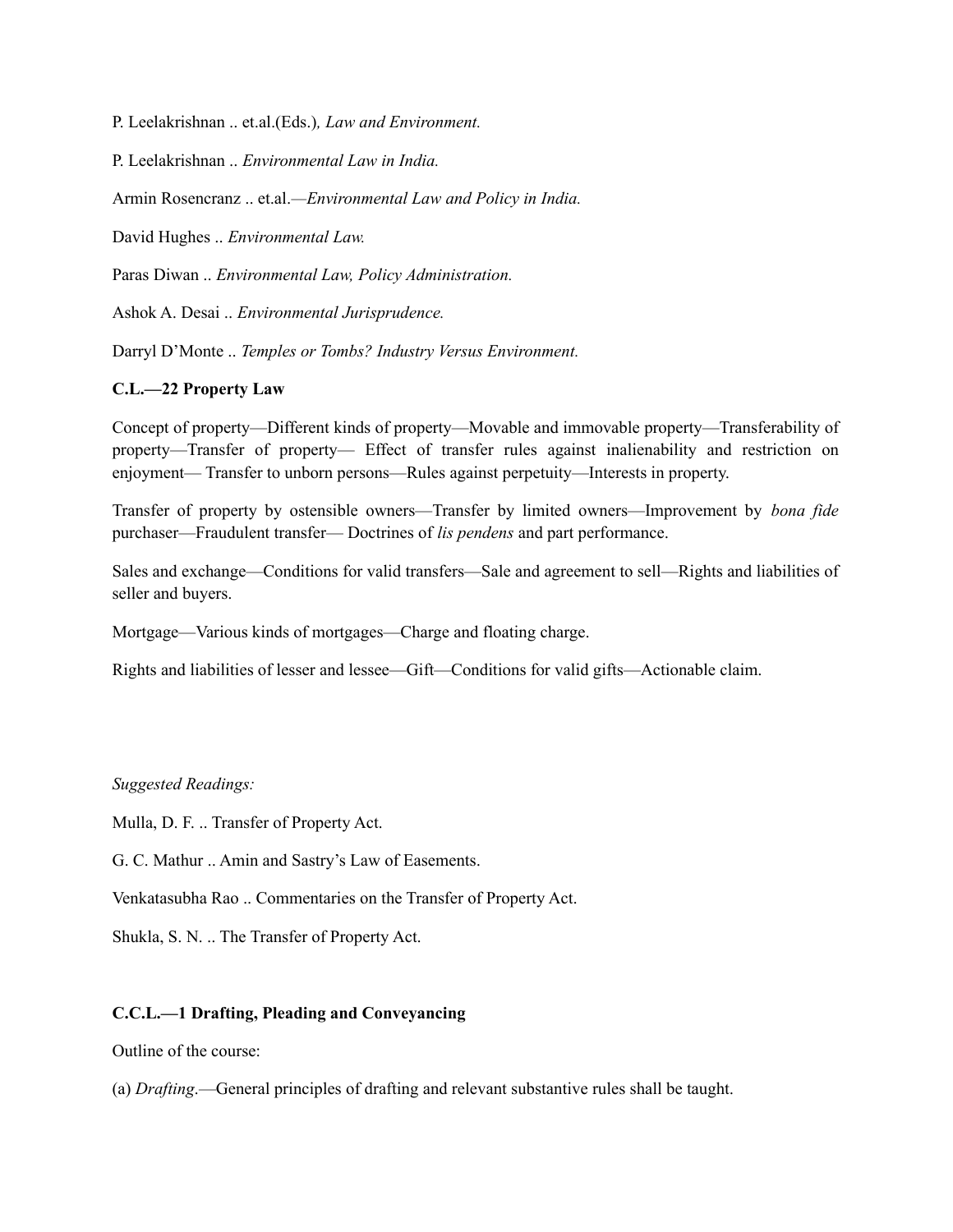(b) *Pleadings*.—(i) Civil: Plaint, Written Statement, Interlocutory Application, Original Petition, Affidavit, Execution Petition, Memorandum of Appeal and Revision, Petition under Articles 226 and 32 of the Constitution of India.

(ii) Criminal: Complaint, Criminal Miscellaneous Petition, Bail Application, Memorandum of Appeal and Revision.

(iii) Conveyancing: Sale Deed, Mortgage Deed, Lease Deed, Gift Deed, Promissory Note, Power of Attorney, Will, Trust Deed.

(iv) Drafting of Writ Petition and PIL Petition.

The course will be taught through class instructions and simulation exercises, preferably with assistance of practicing lawyers/retired judges. Apart from teaching the relevant provisions of law, the course may include not less than 15 practical exercises in drafting carrying a total of 45 marks (3 marks for each) and 15 exercise in Conveyancing carrying another 45 marks (3 marks for each exercise) remaining 10 marks will be given for viva voce; which shall be internally conducted by the Three senior most law faculty members of each institution.

# **EIGHTH SEMESTER**

- $G.E.C.$ —1
- G.E.C.—2
- $G.E.C. \rightarrowtail$
- $G.E.C.—4$

# **C.M.—20 Management Project**

1. During the eighth semester students have to undertake a management project submit the report before the commencement of eighth semester University examination. Application for eighth semester University examination will be accepted only after submission of the project report in the college. Viva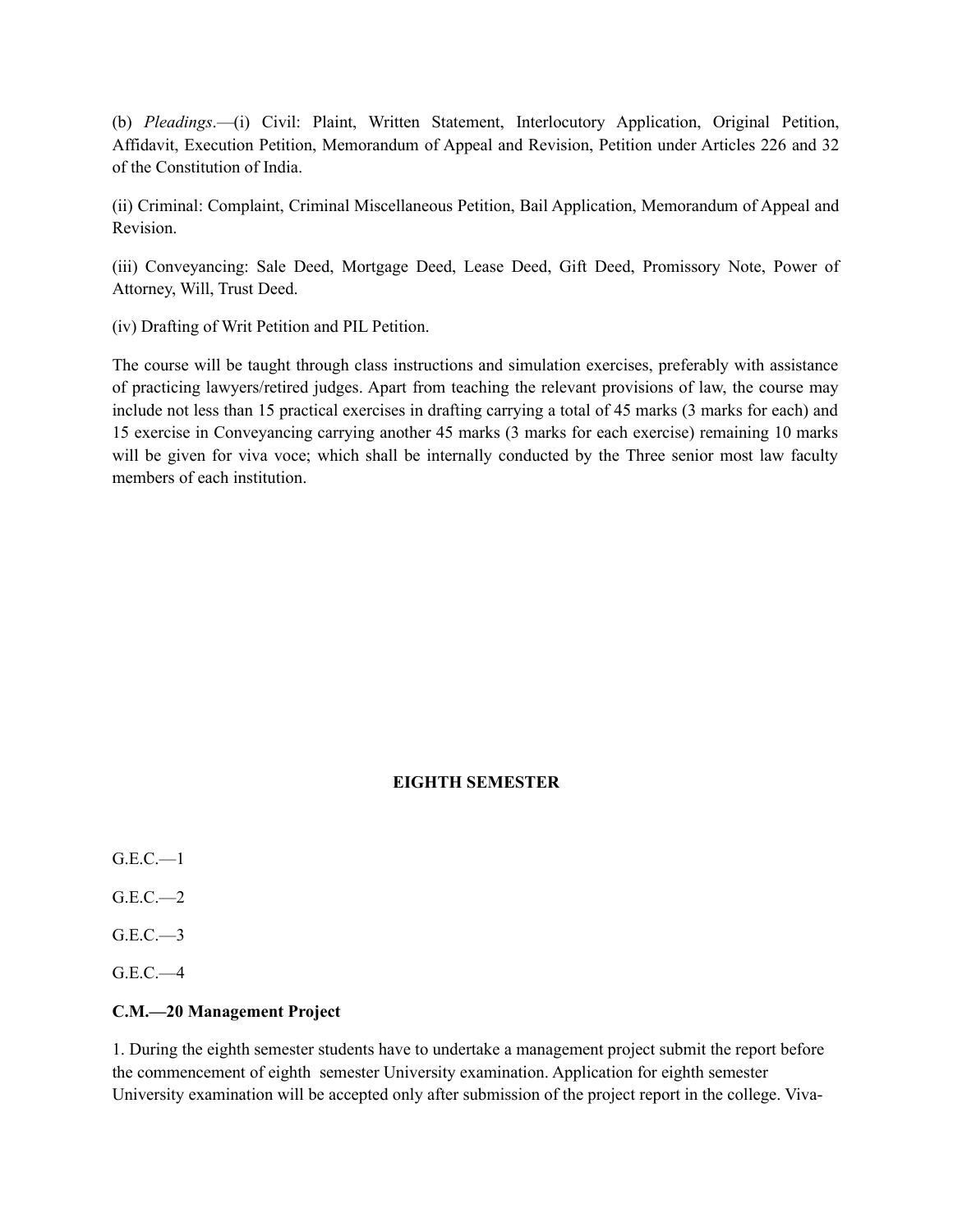voce will be conducted by the University after the eighth semester examination by a Board comprising of Three examiners, at least one of whom shall be an external examiner.

2. The Management project have to be undertaken by the students upon any functional area of anagement in any private or public organisation.

3. The nature of subjects to be selected are problems like Capital Management, Funds allocation, Labour turn over, effectiveness of Labour Welfare Programmes, Labour availability and scarcity, settlement of disputes, customer satisfaction, effectiveness of advertising, inventory management, brand acceptance and other allied problems faced by the industry.

4. Mark allotment:

Project Report : 50 marks

Project Viva : 50 marks

Total 100 marks

- 5. Guidelines for the Management of the Project:
- (a) Identification of an organisation (subject to the approval of the Project guide).
- (b) Selection of the functional area of management upon which the project has to be undertaken.
- (c) Preliminary study about the managerial problem in the selected organisation.
- (d) Selection of a few feasible management problems.
- (e) Preliminary enquiry on the extend of data availability.
- (f) Literature survey of the most feasible problem identified.
- (g) Problem definition.
- (h) Secondary data collection.
- (i) Developing instruments for primary data collection.
- (j) Pre testing the instruments for primary data collection.
- (k) Finalising primary data collecting instruments.
- (l) Survey, primary.
- (m) Upgrading secondary data.
- (n) Report writing, printing and submission.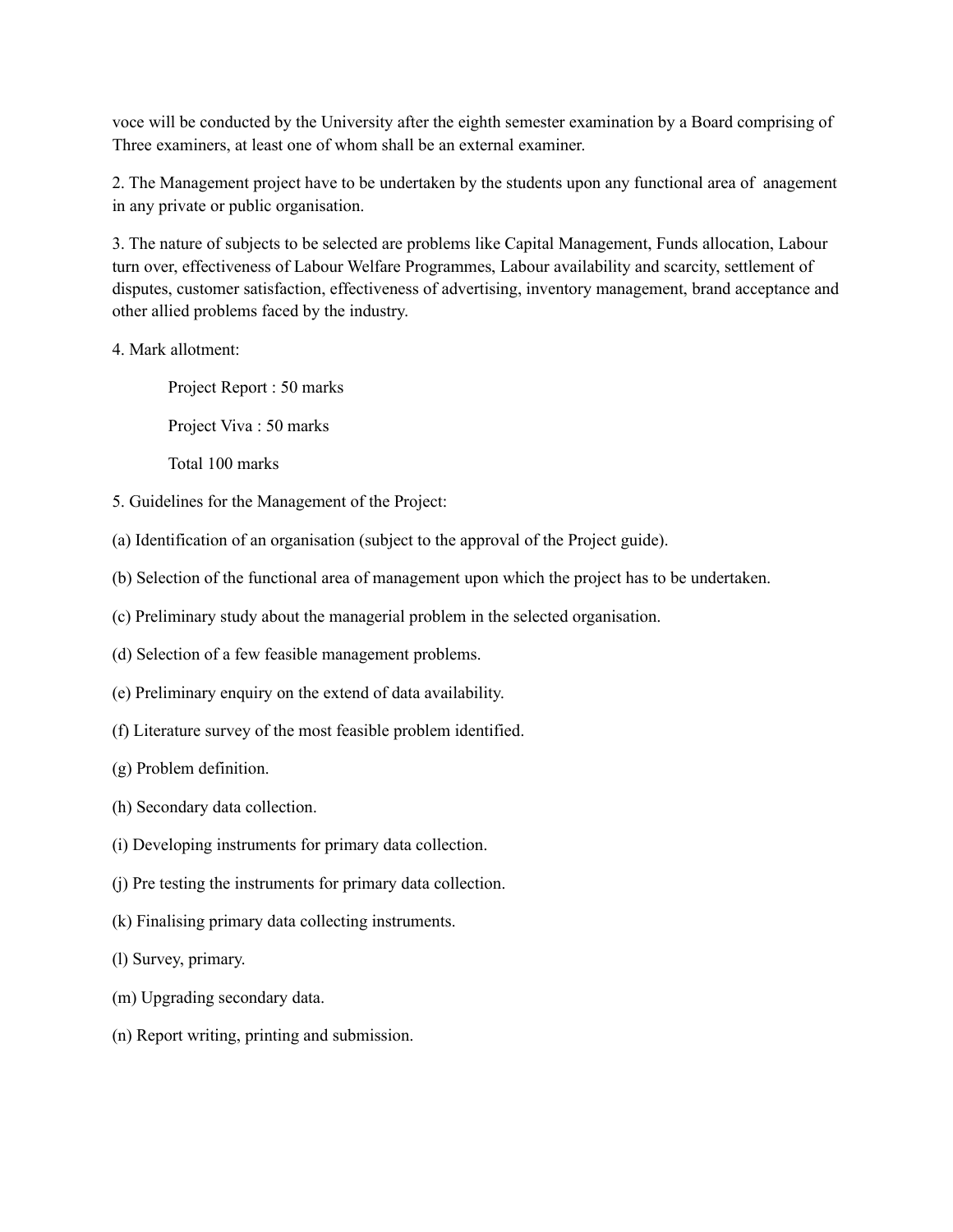### **C.C.L.—2 Professional Ethics and Professional Accounting System**

Outline of the course: Professional Ethics, Accountancy for Lawyers and Bar-bench Relations.

This course will be taught in association with practicing lawyers on the basis of the following materials:

(i) Mr. Krishnamurthy Iyer's book on "Advocacy".

- (ii) The Contempt Law and Practice.
- (iii) The Bar Council Code of Ethics.

(iv) 50 selected opinions of the Disciplinary Committees of Bar Council and 10 major judgments of the Supreme Court on the subject.

(v) Other reading materials as may be prescribed by the University Examination rules of the University shall include assessment through case-study, viva and periodical problem solution besides the written tests.

Out of the 100 internal marks for the paper, 20 marks shall be set apart for an internal viva-voce to be conducted by three seniormost Law Faculty of each institution.

#### **NINTH SEMESTER**

- $G.E.C.$ —5
- G.E.C.—6
- $S.E.C. \t—1$
- $S.E.C. \t— 2$
- $S.E.C. \rightarrowtail 3$

#### **C.C.L.—3 Alternative Dispute Resolution**

Outline of the course: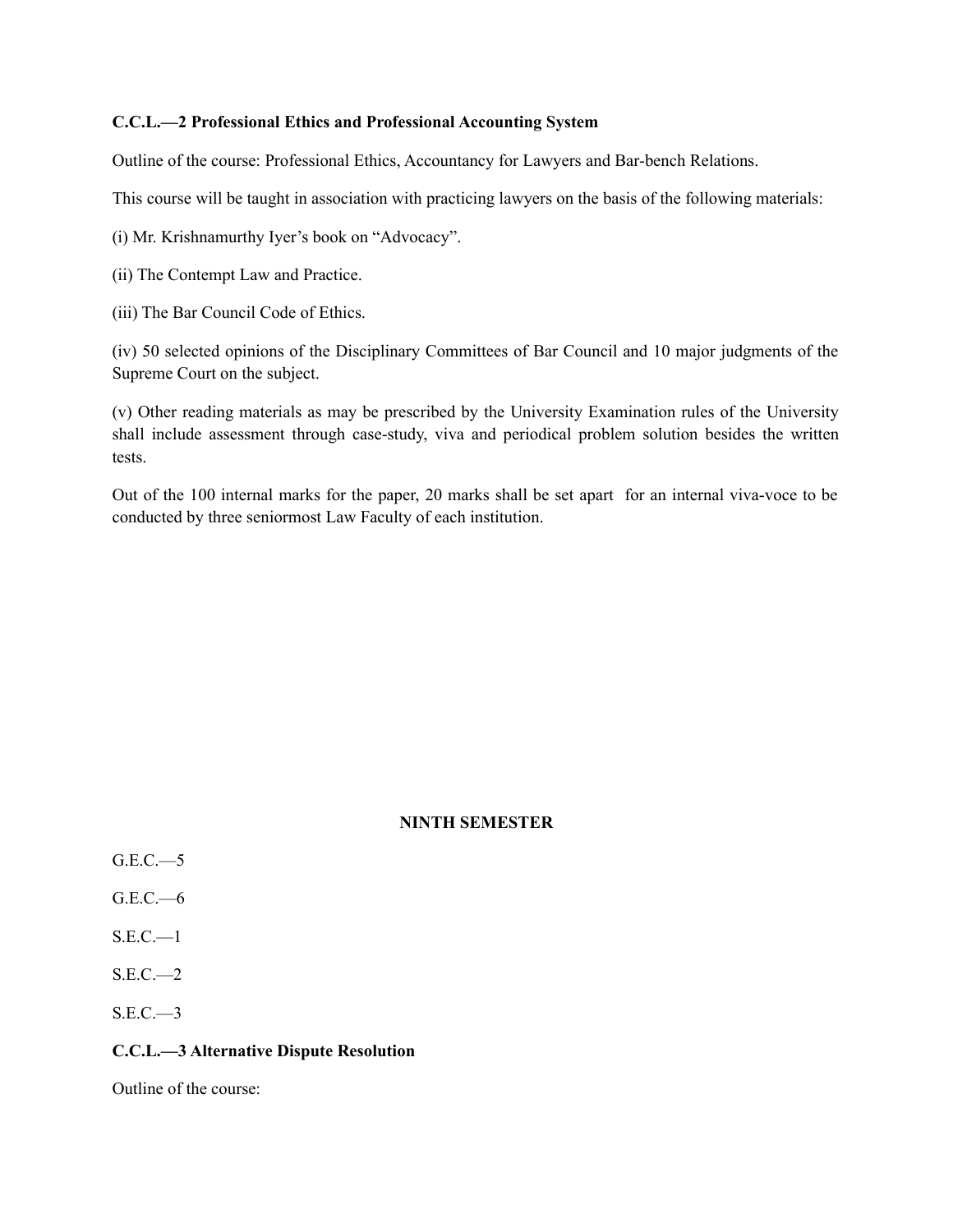(i) Negotiation skills to be learned with simulated programme.

(ii) Conciliation skills.

(iii) Arbitration Law and Practice including International Arbitration and Arbitration Rules.

Different kinds of ADR systems—Tribunals—Ombudsman— Arbitration—Conciliation.

Negotiation and Meditation

Awards—Making of Arbitral awards—Form and Contents of Awards.

Access to justice movement in India—Increasing importance and focus on ADR system in India—Equal justice for all and Legal Aid Clinics.

Lok Adalats as means of dispute resolution through conciliation and mediation—The legal services Authorities Act—Funds for legal aid organisation—Power and Awards of Lok Adalats—Neethimela— Loknyayalaya—Grama Nyayalaya under decentralised local Government bodies.

The course is required to be conducted by senior legal practitioners and academicians' through simulation and case studies. Evaluation may also be conducted in practical exercises at least for a significant part of the evaluation.

Out of the 100 internal marks for the paper, 10 marks shall be set apart for an internal viva-voce to be conducted by three seniormost Law Faculty members of each institution.

*Statutory Materials:*

Legal Service Authorities Act, 1987.

Arbitration and Conciliation Act, 1996.

# **TENTH SEMESTER**

- $S.E.C. \rightarrow 4$
- $S.E.C. \rightarrow 5$
- S.E.C.—6
- $S.E.C. 7$
- $S.E.C.—8$

Viva-Voce

### **C.C.L.—4 Moot Court Exercise and Internship**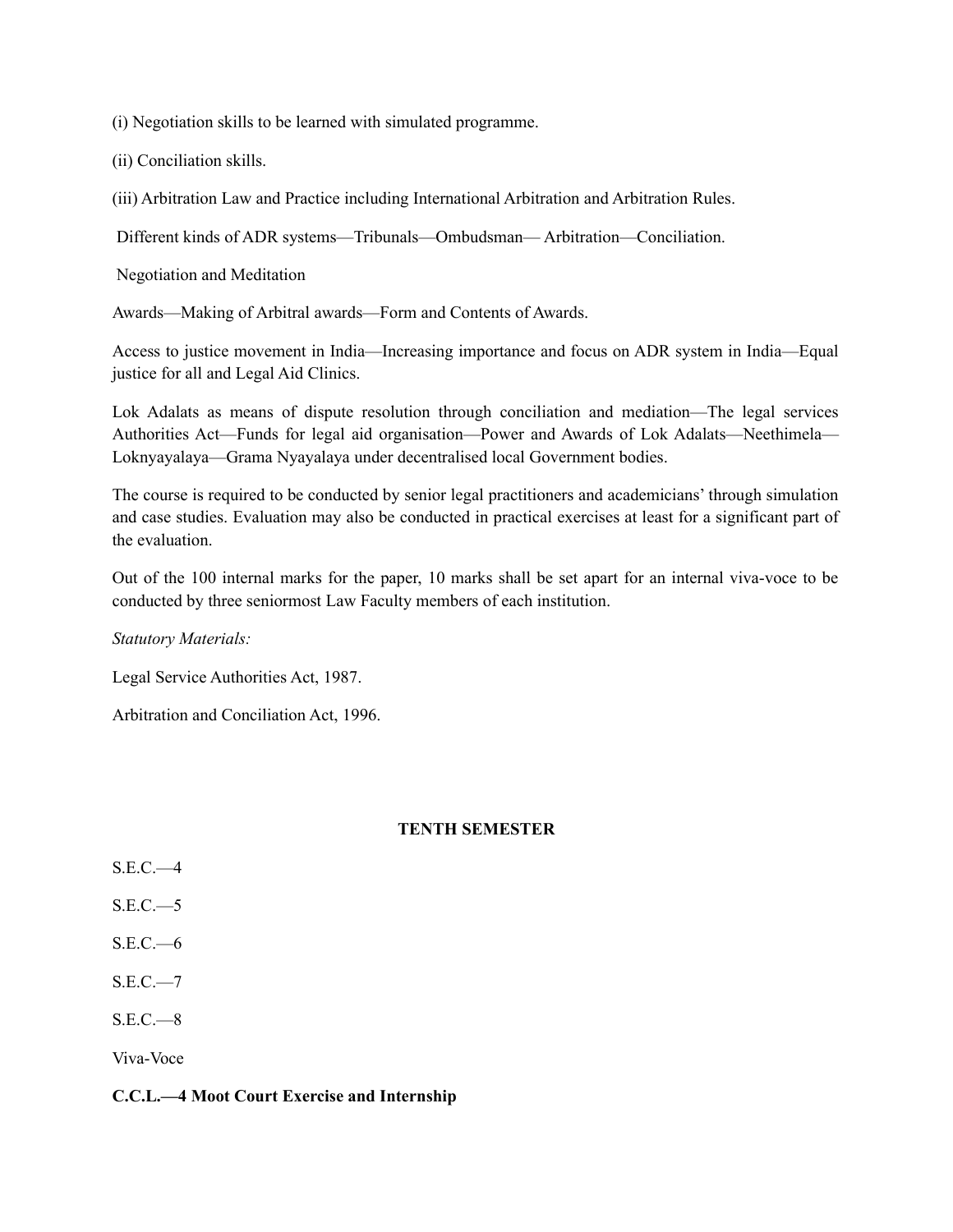This paper may have three components of 30 marks each and a viva-voce for 10 marks.

*Moot Court (30 marks)*.—Every student may be required to do at least three moot courts in a year with 10 marks for each. The moot court work will be on assigned problem and it will be evaluated for 5 marks for written submissions and 5 marks for oral advocacy.

Observance of Trial in two cases, one civil and one criminal (30 marks). Students may be required to attend two trials in the course of the last two or three years of LL.B. studies. They will maintain a record and enter the various steps observed during their attendance on different days in the court assignment. This scheme will carry 30 marks.

Interviewing techniques and Pre-trial preparations and Internship diary (30 marks):

Each student will observe two interviewing sessions of clients at the Lawyer's Office/Legal Aid Office and record the proceedings in a diary, which will carry 15 marks. Each student will further observe the preparation of documents and court papers by the Advocate and the procedure for the filing of the suit/petition. This will be recorded in the diary, which will carry 15 marks.

*Minimum Period of Internship*:— (a) Each registered student shall have completed minimum of 20 weeks internship during the entire period of legal studies under NGO, Trial and Appellate Advocates, Judiciary, Legal Regulatory Authorities, Legislatures and Parliament, Other Legal Functionaries, Market Institutions, Law Firms, Companies, Local Self Government and other such bodies, where law is practiced either in action or in dispute resolution or in management; as directed by the head of the institution:

Provided that internship in any year cannot be for a continuous period of more than four weeks and all students shall at least have gone through once in the entire academic period with Trial and Appellate Advocates. The internship shall preferably be done during each summer vacation for four weeks during every year of the course.

(b) The fourth component of this paper will be viva-voce examination on all the above three aspects. This will carry 10 marks. The internal viva-voce will be conducted by three senior most Law Faculty of each institution.

# *Reference:*

1. Amita Dhanda, Moot Court for Interactive Legal Education.

For all practical training papers, students have to maintain separate records of practical work done, as instructed by the head of the institution and the teacher concerned. The records shall be submitted to the teacher concerned before the end of the relevant semester. Students shall not be admitted for the vivavoce examination without the completed record with the signature of the teacher and the head of the institution.

### **GENERAL ELECTIVE COURSES**

### **1. International Trade Law**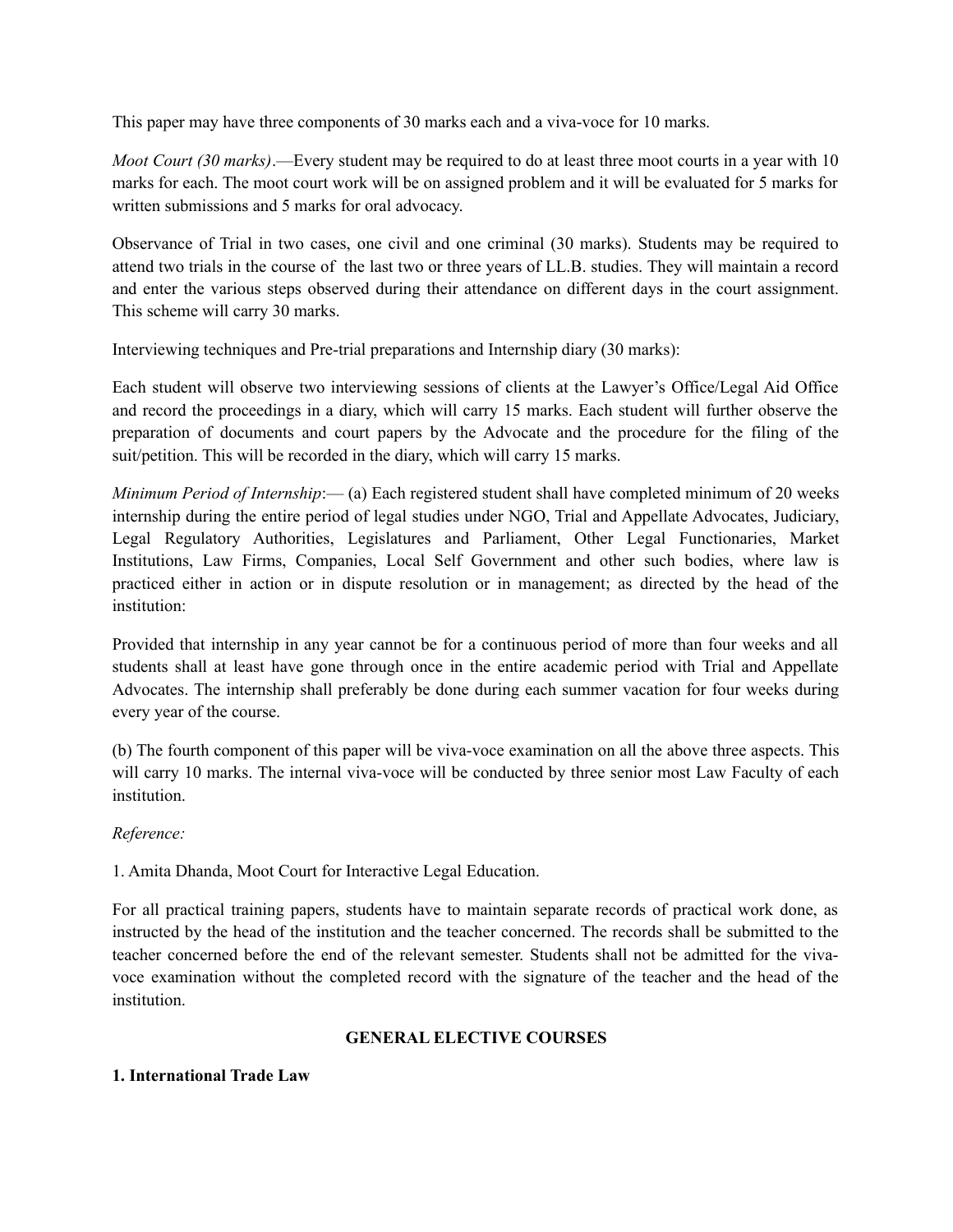Meaning of international trade—Overview of public international law relating to trade—WTO—IMF and World Bank—Private law relating to international trade—Agencies for promoting—Unification of trade laws— UNCITRAL—UNIDROIT—UNCTAD—ICC & IMO.

Agency in international trade—Factors and mercantile agent— Convention on commercial agents— Insurance brokers—Forwarding agents and loading brokers. Uniform law on international sales—Terms —INCO terms—CIF & FOB contracts.

Contract for carriage of goods—Bill of lading and charter parties— Multi model transport—Carriage by air—Warsaw and Montreal Conventions—Carriage by road and rail.

Insurance for goods—Marine and aviation insurance—Basic principles— Insurable interest—Disclosure of material facts—Conditions and warranties—Attachment and duration of risk—Avoidance of risk— Enforcement—Subrogation and contribution.

Financing international trade—International bills and promissory notes— Letter of credit—Performance bond—Forfeiting and counter trade.

# *Reference:*

Leo D' Arcy: *The Law and Practice of International Trade.*

C.T. Chseha: *International Trade Law.*

Chiyang: *Basic Documents in International Trade Law.*

Avatar Singh: *Carriage Laws.*

# **2. Criminology, Penology and Victimology**

Criminology—Nature, scope and its relevance in Criminal justice administration. Schools of criminology —Classical, neo classical—Positive school—Sociological*—*Cartographic*—*Psychological—Psycho analytical school—Radical school of criminology.

Causation of crime—Hereditary—Chromosomal factors—Mental deficiency—Poverty—Family—School —Religion—Media.

Concept of punishment—Theories of punishment—Sentencing— Objectives-sentencing discretion— Disparity in sentencing—Soft sentencing— Probation—Case laws.

Different methods of punishment—Corporeal and incorporeal punishment—Fine and compensation— Case laws.

Victiomology—Conceptual meaning and scope—Need for protecting

victims of crimes—Statutory provisions—Circumstantial victims—Women and children as victims— Special protection to woman and child victims— Victims of domestic crimes—Victims of crime as witnesses—Need for protection through legislation.

*Reference*: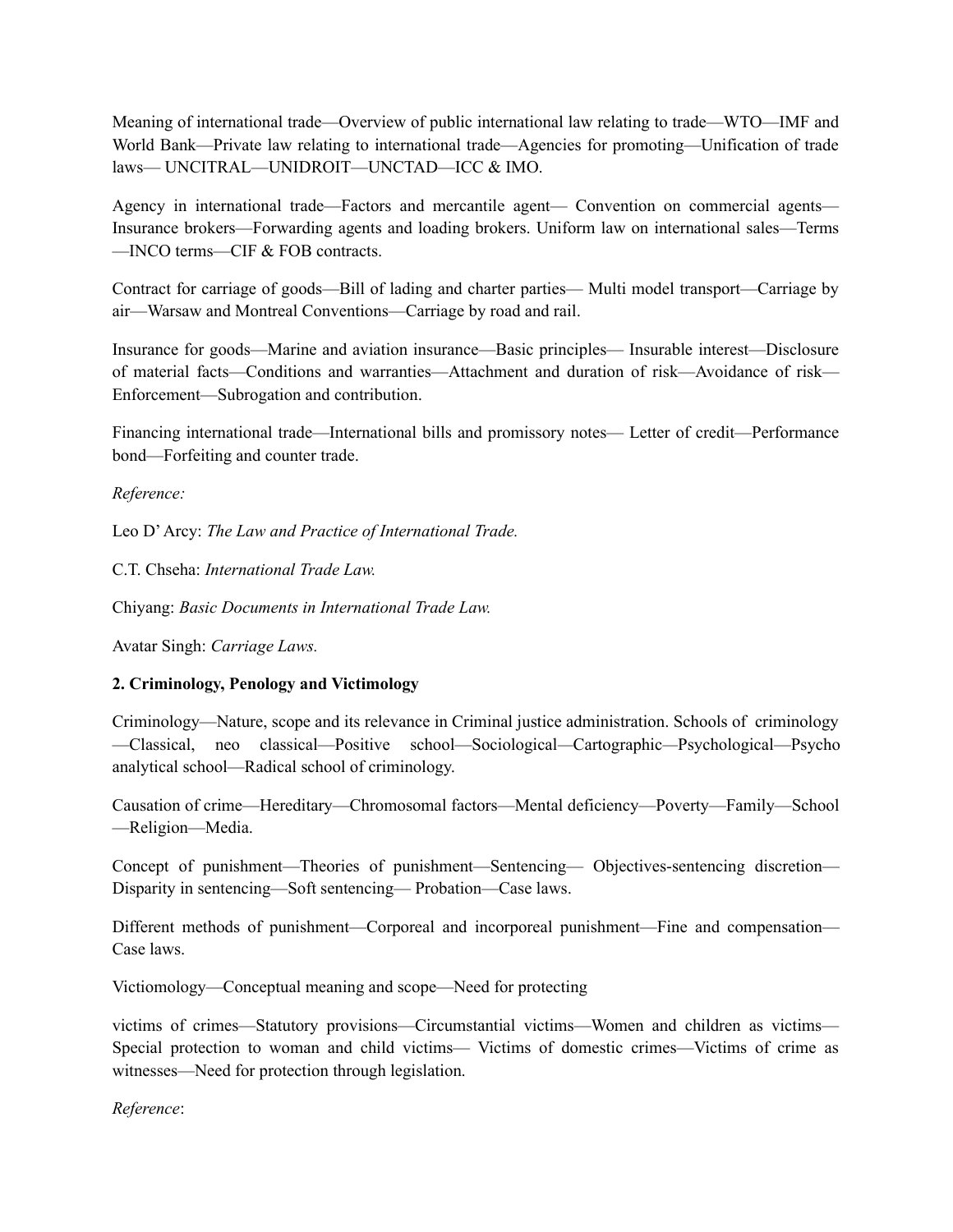Vernon Fox: *Introduction to Criminology.*

Tappen: *Crimes*, *Justice and Correction.*

Sethna: *Society and the Criminal.*

Sheldon Gluek: *Unraveling Juvenile Delinquency.*

Bhattacharya: *Prisons.*

Khatri B. D.: *Law of Probation in India.*

Ahmed Siddique: *Criminology Problems and Perspectives.*

P. Madhava Somasundaram: *et.al., Crime Victims and Justice (2008) Serial Publication, N. Delhi.*

# **3. Air and Space Law**

1. Air law—Theories—Freedom of the air—State sovereignty—Paris Convention for the Regulation of Aerial Navigation 1919—The Chicago Conference on International Civil Aviation 1944—The Chicago International Air Services Transit Agreement 1944—International Civil Aviation Organization— Bermuda Principles—International Air Transport Association.

2. Warsaw Convention for the Unification of Certain Rules relating to International Carriage by Air 1929 —Hague Amendment of 1955— Agreement of Montreal 1966—Montreal Additional Protocols 1975— Gautimala Protocol 1971.

3. The Montreal Convention for the Suppression of Unlawful Acts against the Safety of Civil Aviation 1971—Montreal Protocol 1988—The Rome Convention on Damage Caused by Foreign Aircraft to Third Parties on the Surface, 1952—The Montreal Protocol of 1978—Tokyo Convention on Offences and Certain Other Acts Committed on Board Aircraft.

4. The Law of Outer Space—Principle of *res communis*—UN General Assembly Resolution 1962 (XVII) adopted in 1963—The treaty on Principles Governing the Activities of States in the Exploration and Use of Outer Space, including the Moon and other Celestial Bodies 1967— Convention on International Liability for Damage Caused by Space Objects, 1972—Convention on the Registration of Objects launched into Outer Space 1974—Principles Relevant to the Use of Nuclear Power Sources in Outer Space 1993—The Agreement on the Return of Objects launched into Outer Space 1968—Agreement Governing the Activities of States and other Celestial Bodies 1979. 5. Declaration of Guiding Principles on the Use of Satellite Broadcasting (UNESCO) 1972—Principles Governing the Use by States of Artificial Earth Satellites for International Direct Television Broadcasting 1983—Principles on Remote Sensing 1986—Geostationery orbit—Bogata Declaration 1976.

*Reference:*

Malcoln N. Shaw: *International Law, Chapter 10.*

Fawcett: *Outer Space.*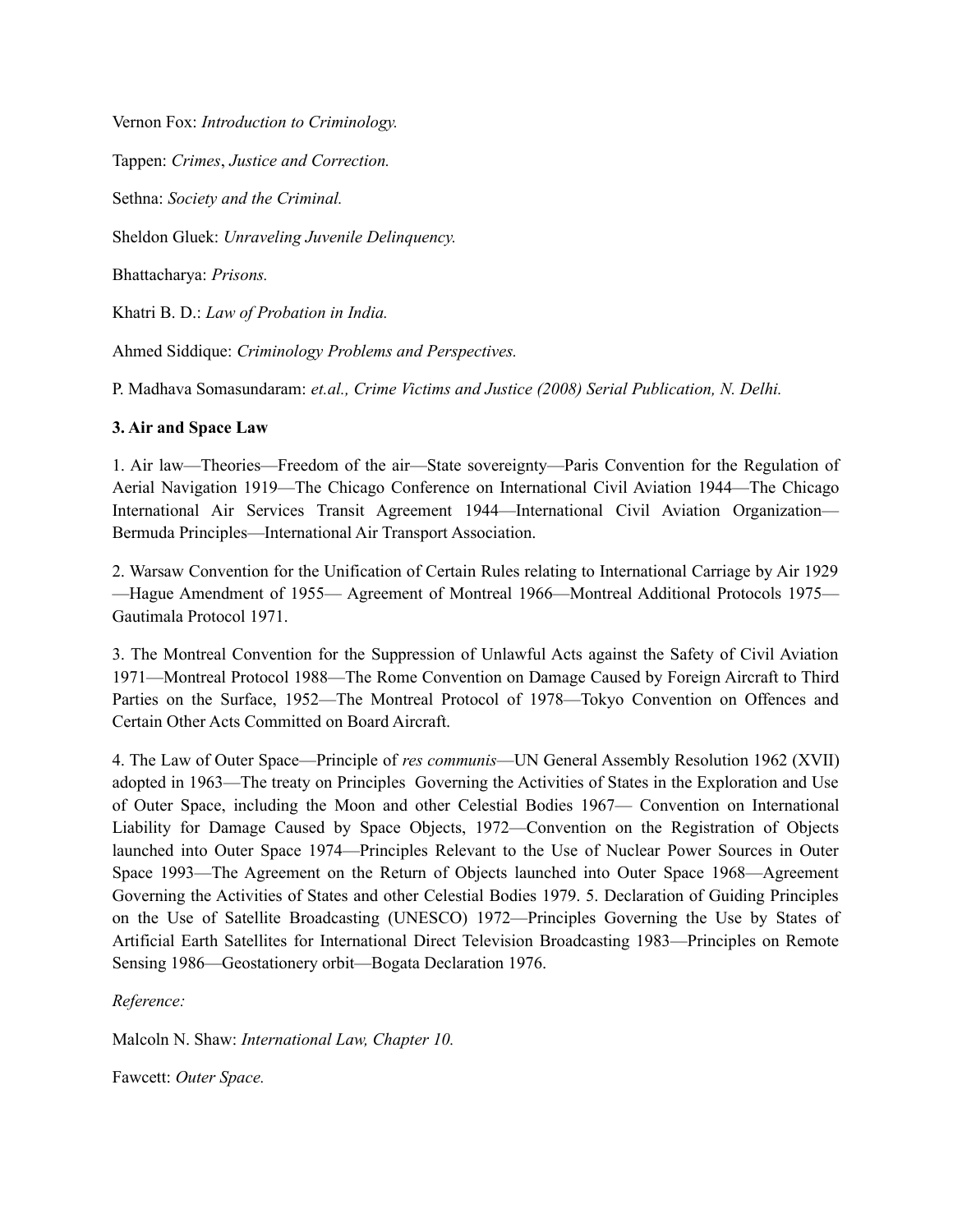Lowenfield, Aviation Law: *Cases and Materials.*

Zwaan (Ed.):Air and Space Law: *De Lage Ferenda.*

# **4. Law and Medicine**

1. Control of medical profession through law—Ethical code for medical professionals—Liability of doctors under common law—Criminal liability—Consumer protection and medical profession.

2. Laws bearing on health sector—Licensing—Standard Fixation— Ensuring quality service—Need for a comprehensive health policy and law. Control of drugs—Manufacture—Distribution.

3. Human experimentation legal and ethical control—National and international scenario.

4 Multinational corporations and the health sector—Patent regime and its impact on health sector.

5. Access to medical care and health services—Cost of health care— Measures to make the facilities accessible—Aspects of social justice in this regard.

# *Reference:*

S. K. Varma (Ed.): *Legal Framework for Health Care in India.*

George P. Smith: *Human Rights and Biomedicine.*

William Roach: *Medical Records and the Law.*

Richardson: *Doctor Lawyer and the Courts.*

### **5. Women and criminal Law**

Special Protection for Women—Constitutional Perspective— International Dimensions—Obligations to make Special Provisions—Feminist Movements—Contributions of NGOs at National and International Level.

Prevention of Female Feticide—Checks on Pre—Natal Diagnostic Techniques—International and National Perspectives—Women Rights in Relation to Offences of Miscarriage—Cruelty against Women —IPC Provisions.

Crimes against Women—Special Provisions—Offences of Rape— Adultery—Prostitution—Indecent Assault—Kidnapping—Abduction— Dowry—Sati—Indecent Representation of Women.

Special Provisions in Trial of Offences involving Women—Women as Accused and Victim—Arrest and Detention—In Camera Proceedings—Role of Court—Shifting of Burden of Proof.

Compensation for Women Victims of Crime—Special Provisions in relation to Domestic Violence— Matrimonial Home—Special Protection of Women in Prison—Sec. 125 Cr.P.C.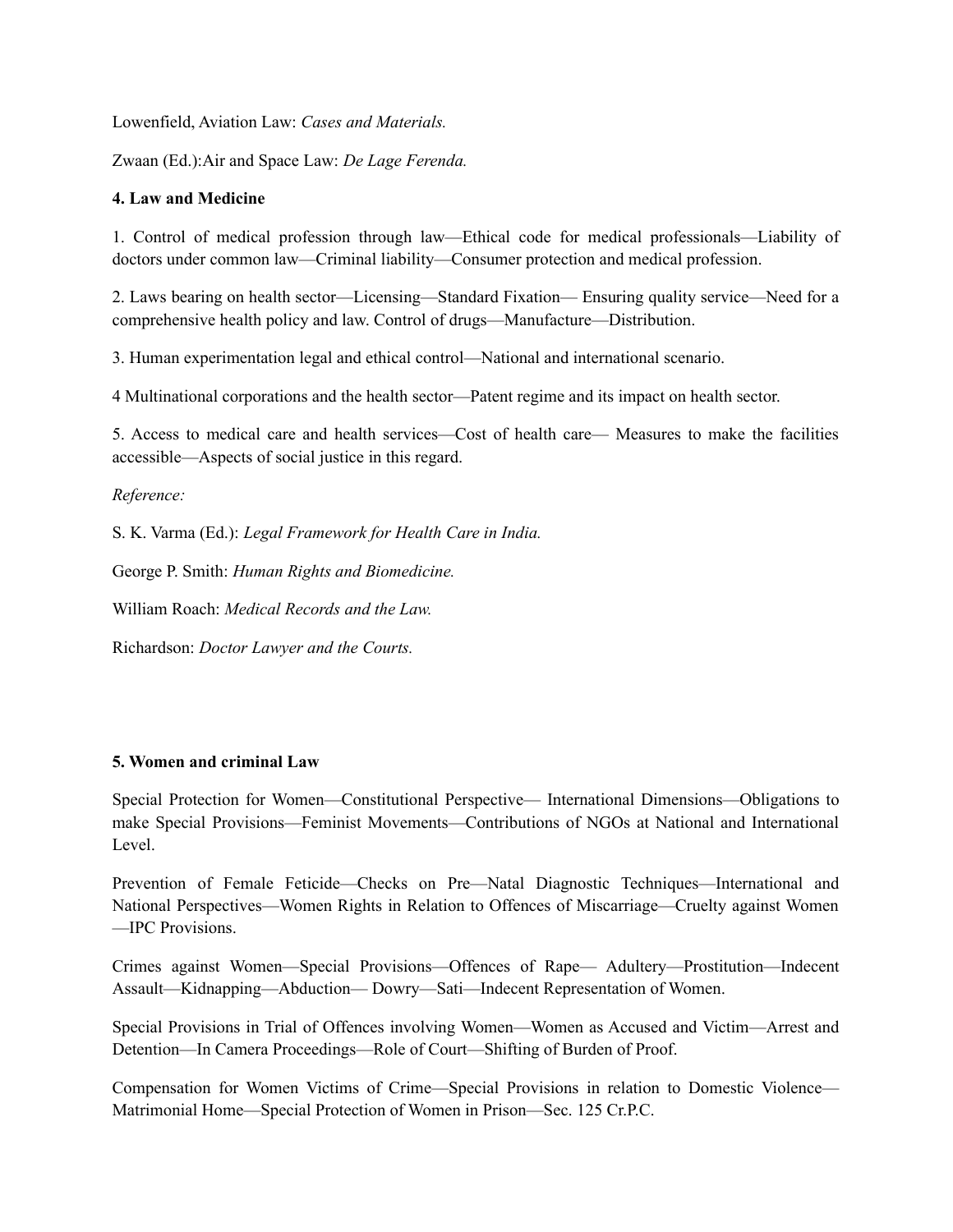*Reference*:

Mamta Rao: *Law Relating to Women and Children*

Paras Divan: *Women and Legal Protection*

N. Jayapalan: *Women and Human Rights*

G. B. Reddy: *Women and the Law*

Paras Diwan &Piyush Diwan: *Law Relating to Dowry, Dowry Death, Bride Burning, Rape and Related Offences.*

P. Madhava Soma Sundaram , K. Jaishankar S. Ramdass: *Crime Victims and justice An Introduction to Restorative Principles.*

### 6. LAW RELATING TO CHILD

1. Historical development of special treatment for children—Concept of childhood—Norms in national law—Norms in international law— Convention on the rights of the child.

2. Rights and immunities of children under municipal law— Contract—Tort—Crime—Property Rights— Inheritance—Maintenance— Adoption and guardianship.

3. Juvenile justice—Comparative analysis—Norms in international law—Juvenile justice Act.

4. Treatment of child in conflict of law—Treatment of child in need of care and protection.

5. Special mechanisms envisaged under the Juvenile Justice Act— Philosophy reflected under the legislation a critical overview.

### *Reference:*

1. Mamta Rao: *Law Relating to Women and Children.*

- 2. Paras Divan: *Children and Legal Protection*
- 3. Sunil Deshta: *Law and Menace of Child Labour*
- 4. Dalip Chand Manooja: *Adoption Law and Practice*
- 5. R. N. Choudhary: *Law Relating to Juvenlie Justice in India.*

# **7. Law, Poverty and Development**

Socioeconomic philosophy reflected under the Indian constitutional scheme—Conflicting socioeconomic philosophies and their reconciliation— The feasibility of tying the nations basic legal document with any economic philosophy.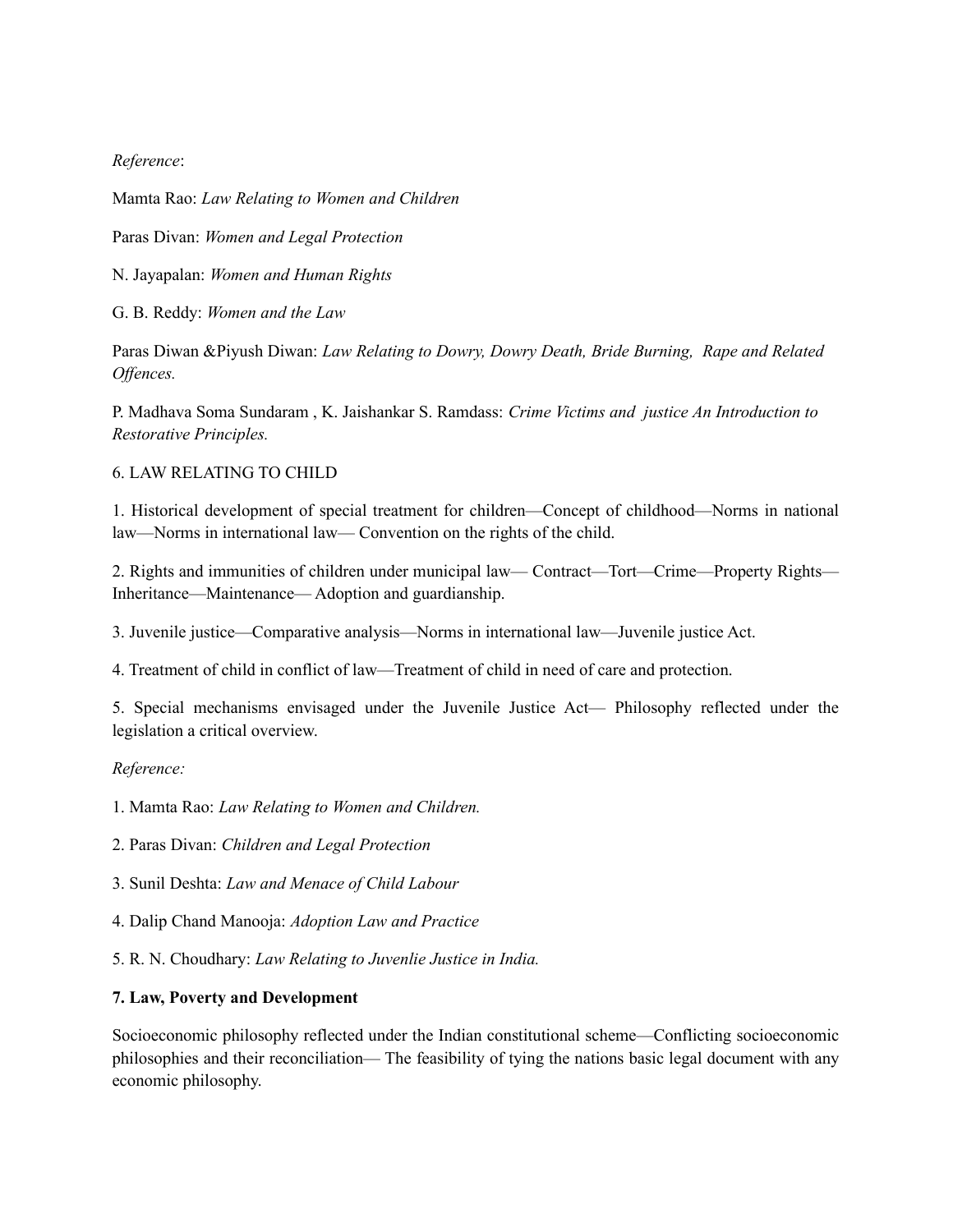Directive principles of state policy—The concept of egalitarian society the constitutional mandate to the state—Upliftment of the disadvantaged social groups—Socially and economically backward societies— Rural poor— Norms against concentration of wealth—Conflict between socio-economic rights and fundamental rights.

Special Programmes for the eradication of poverty—Food security and nutritional security—Food security in India in post WTO era—Procurement policy, food reserve and Food Corporation of India— Public distribution system *vis-a-vis* open market—Export oriented agriculture and food security in developing countries and India.

Tribal development schemes—Scheme under the Constitution for tribal development—Administration and development of Tribal Areas impact of forest legislations on tribal and other rural folk—Rural development schemes— Right to livelihood and access to resources—Fisheries regulation and the rights of traditional fishermen—Environmental issues and the livelihood issues. Developmental activities of the State and its impact on rural people— Compensating for the loss. Land reforms and other legal measures to make resources accessible to the deprived class—Concept of eco-development and participation of local people in the conservation of natural resources.

*Reference:*

S. N. Choudary : *Human Rights and Poverty in India*

Vijayakumar : *Globalization, Development Paradigms and beyond development Human Rights in Developing Countries, Year Book*

Amartya Sen : *The Political Economy of Hunger*

# **8. Interpretation of Statutes and principles of legislation:**

Legislation—Meaning—How made—Parts of statute—Long title, short title—Preamble—Definition— Section, proviso—Schedule—Marginal notes commant renewal of legislation—Repeal.

Interpretation—Meaning and scope—Rules of interpretation— Legislative intent—Literal rule, golden rule, mischief rule—Technical interpretation.

External and internal aids in construing a statute—Beneficial construction—Prevention of abuse and evasion.

Presumptions and assumptions—Jurisdiction—Repealing— Constitutionality of statutes—Retrospective operation.

Equitable construction—Strict construction of penal laws—Mandatory and directory provisions— Construction of words—Maxims.

Principles of Legislation—Bentham

*Reference:*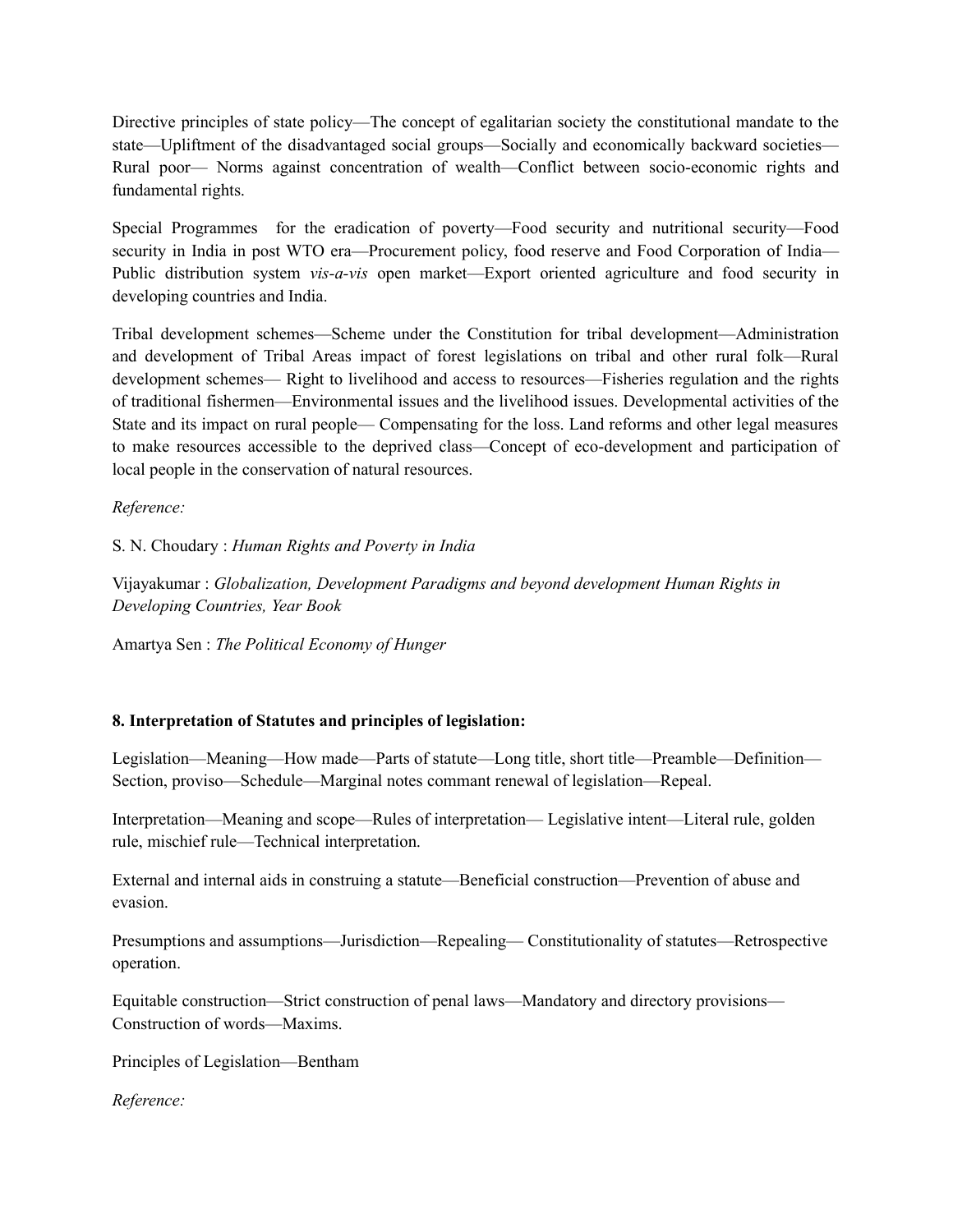P. S. Langan : *Maxwell on the Interpretation of Statutes,*

N. M. Tripathi Pvt. Ltd., Bombay.

F.A.R. Benion, : *Statutory Interpretation:* A code, Butterworths.

G. P. Singh : *Principles of Statutory Interpretation,* Wadhwa & Co., Nagpur.

J. Bentham : *The Theory of Legislation,* N. M. Tripathi, Bombay, pp.1—52

9. SCIENCE, TECHNOLOGY AND LAW

1. Impact of science on society—Social cultural and conceptual potential of scientific knowledge— Impact on traditional belief—Effect of application of science in production—Scientific cognition and values.

2. Scientific research and its social implications—Science and ethics humanistic ideals and scientific and technocratic idols—The ethics of science and common socio-ethical and humanistic values.

3. Science and problem of human civilization—Application of scientific knowledge in war—Nuclear disaster—Impact of scientific developments on environment—Law's response—Scientific experiments— Limitations by Law.

4. Problems raised by developments in biological sciences— Knowledge in genetics and its social implications—Ethical problems in human genetics.

5. Laws response to the scientific progress—International norms— National norms.

*Reference:*

Cornish, W. R. : *Intellectual property*

N. J. Modi : *Modies Text Book of Medical Jurisprudence and Toxicology,* N. M. Tripathi, Bombay.

Donald Keetings : *Building Contracts,* Sweet & Maxwell, London

G. T. Gajria : *Law relating to building and Engineering Contracts,* N. M. Tripathi, Bombay.

#### **10. Forensic Science and Medical Jurisprudence**

Forensic science—Origin and development—Importance of forensic science in criminal investigation

Scientific examination of documents

Forensic ballistics—Fingerprinting/DNA printing—Brain finger printing. Narco-analysis—Polygraph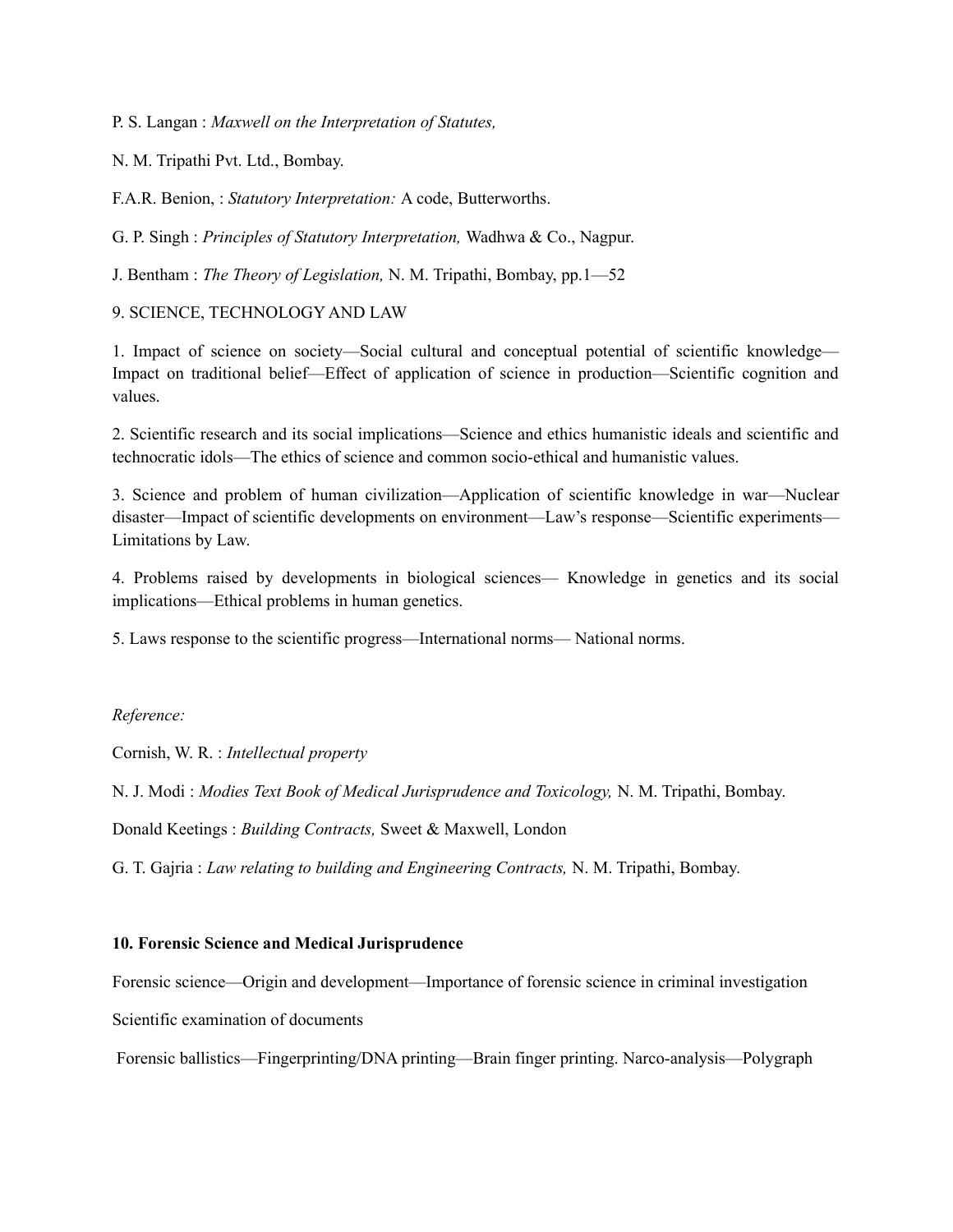Medical jurisprudence—Definitions, origin and development— Importance and relevance in criminal trials.

Basic principles and rules on evidentiary value of conclusions of medical personnel—Medical jurisprudence in India and the courts

*Reference:*

B. V. Subrahmanyam (Ed.), : *Modi's Medical Jurisprudence*

A. Keith Mant : *Principles & Practice of Medical Toxicology Jurisprudence*

Richardson : *Doctors, Lawyers and the Courts*

Mason : *Forensic Medicine for Lawyers*

#### **11. Private International Law**

Nature and scope of private international law—Fundamental concepts— Classification—Domicile— Public policy—Renvoi.

Jurisdiction involving foreign elements—Persons—Status and capacity—Corporation.

Family—Validity and effect of marriage—Divorce—Legitimacy— Adoption—Guardianship.

Contracts—Formation—Interpretation—Illegality and discharge

Torts—Proper law—Modern trends—Property—Transfer—Succession— Administration of estates. Procedure and evidence—Proof of foreign law—Recognition and enforcement of foreign judgments and decrees.

*Reference:*

Cheshire : *Private International Law*

Sreekantan : *Private International Law*

Graveson : *Cases on Conflict of Laws*

### **12. Land Utilization Law**

Land use control—Building regulations—Land Management and Improvement of Land quality.

Environmental issues relating to land use pattern—Zoning legislations and the environmental concerns.

Forest legislations and control over land use—Fisheries regulations— Wildlife protection—Costal Regulatory Zones—Building regulations

International norms on land use and urban planning.

*Reference:*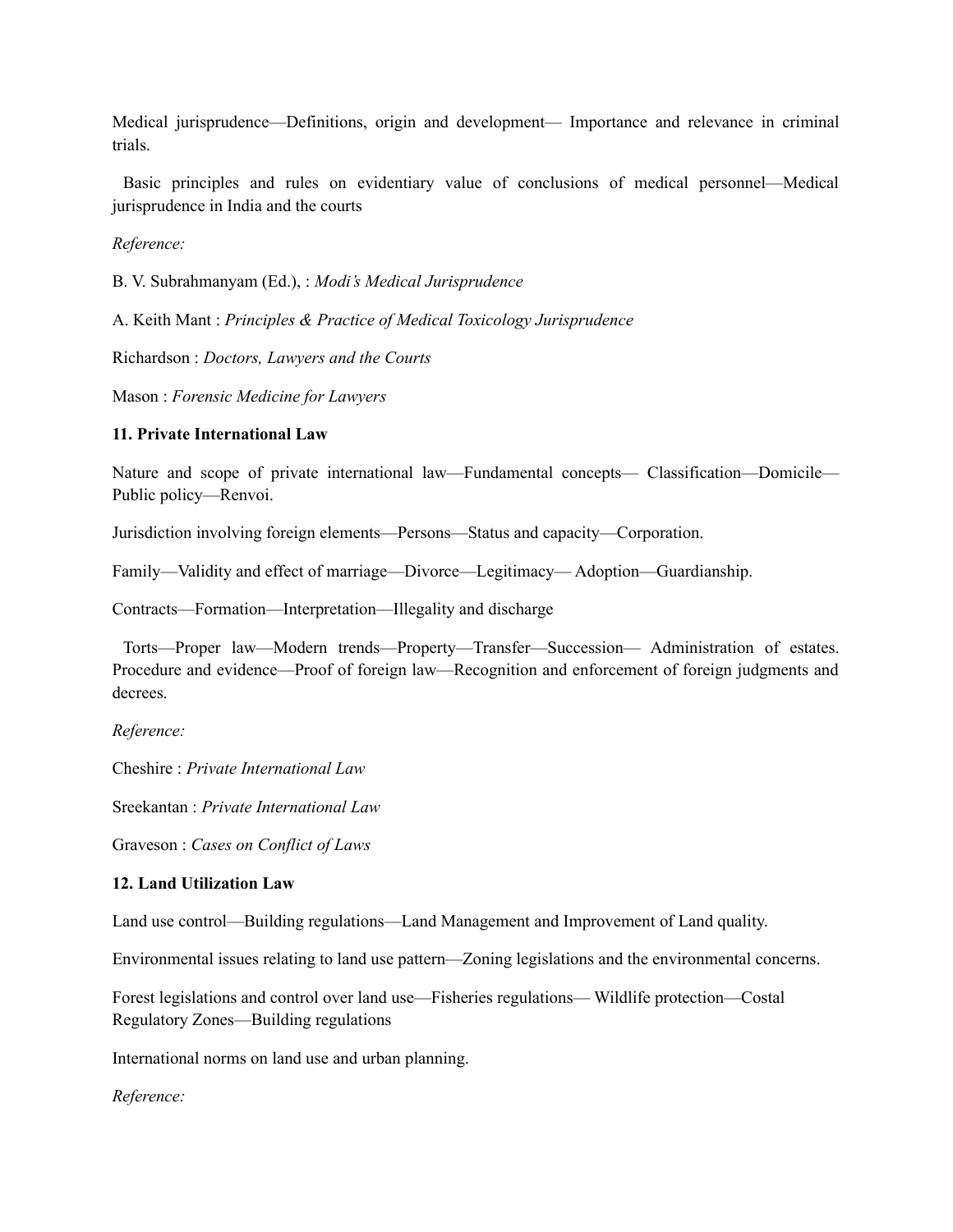Allen Abranson : *Land Law & Environment and Mythical Land*

George Johnson : *Law of Land reforms in Kerala*

S. A. Kader : *Easement and Licenses.*

#### 13. INTERNATIONAL HUMANITARIAN LAW AND REFUGEE LAW

Scope and extent of international Humanitarian Law—Protection of combatants in sea and land.

Rights and obligations of prisoners of war

Protection of civilians and objects of cultural importance

Refugee—Meaning and definition—International mechanisms for the protection of refugees.

Response of national laws and national Courts.

*Reference:*

Chimni : *International Refugee Law* : *Report on the Seminar on International Humanitarian Law*

Rajan Varghese & : *Introduction to International Humanitarian Law* Rose Varghese (Ed.)

Feller (Ed.) : *Refugee Protection in International Law* 

14. LAW OF THE SEA

1. Sources—Customs, international conventions, law making treaties resolution of international bodies— Decision of ICJ and international arbitration tribunal—State practices

2. Internal waters—Base line—Access to ports and harbours—Ships in distress—Jurisdiction in maritime ports—Civil and criminal, sanitary regulations. Territorial waters—Concept and width—Coastal state jurisdiction—access to ships—contiguous zone.

3. Exclusive economic zone—Continental shelf—International straights and archipelagos—Transit passage. Delimitation of maritime boundaries— Opposite and adjacent states.

4. International fisheries—Conservation and exploitation of resources

5. High seas—Concept of patrimonial sea—Common heritage—Piracy and hot pursuit—International sea bed authority—Exploration and exploitation of sea bed.

*Reference:*

Susan Hodger : *Cases and Materials on Maritime Insurance Law*

Chrestopher Hill : *Maritime Law*

Gopalan Nair : *Maritime Law in India*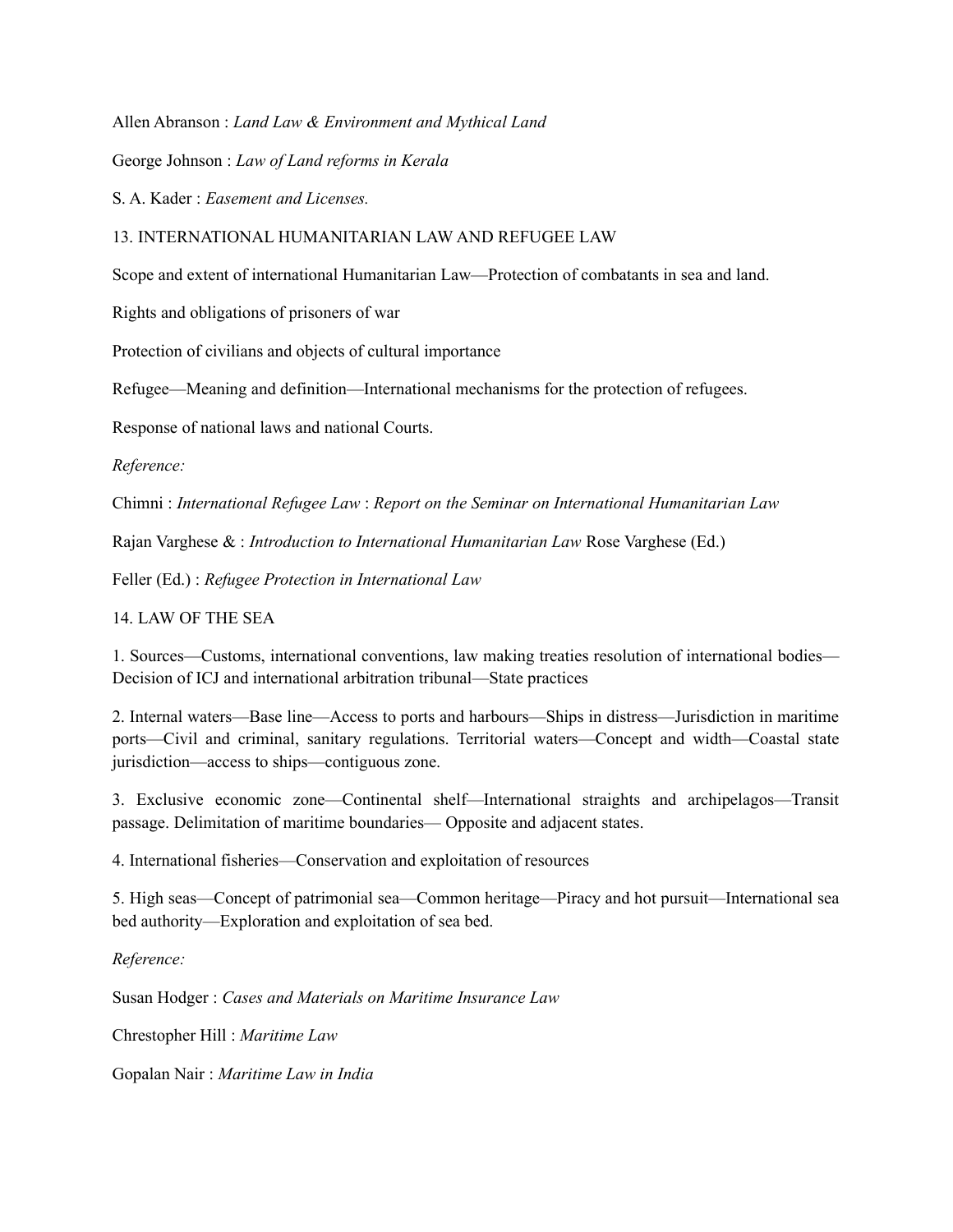### C. P. Rao : *Maritime Law*

# **15. Laws Relating to Agriculture**

India's Agricultural Economy at the time of independence and at the turn of millennium—Five year plans and rural development—The new Agricultural Policy of India 2001—Concept of sustainable agriculture.

Technology and laws relating to Seeds—Review of Seed Act, 1966— Bio-diversity and ecological issues —Farmers' Rights and Breeders Rights— Transgenic cotton trails—Sovereign Rights over natural Resources and IPR in new plant verities—Seed Board of India, Gene Fund—Monopoly and Monoculture: Trends in Indian Seed Industry.

Agricultural product marketing—Regulated market system—Cold storage, preservation and market accessibility—Agricultural Trade Policy and Export Strategy—Agricultural Export, Import standard in India in WTO Regime—Role of Middlemen and agricultural market imperfections.

Agricultural Produce Grading and Marketing—Quality control in food products—Prevention of Food Adulteration Act.

Rural Credits and Co-operatives in India—NABARD and its activities — Restructuring of Rural Financial Institutions—Rural Credit System; Regulatory provisions for money lenders—Changing structure of Informal Credit—Self help groups. Workers Co-operatives—Participation and control in Cooperatives—Peasants and the Dairy Co-operatives.

*Reference:*

Merlinda (Ed.) : *Agriculture and the New Trade Agenda*

V. Santenaills : *Agricultural and IPR*

K. S. Dhensa (Ed.) : *Dynamics of Agricultural Development*

Vandana Siva : *The Violence of Green Revolution*

### **16. Law of Local Self Government**

Local Government system in the legal structure—Powers and functions—Governmental and judicial control over local government.

Evolution of Panchayat Raj System in India—A historical perspective— Village panchayats in ancient India—Gandhiji's ideas on village panchayat as unit of self government— Response of the Constituent Assembly towards the Gandhian idea—The nature, scope and spirit of Art. 40 of the Constitution.

Development of Panchayat Raj institutions in the post constitution period—Experiments in democratic decentralisations—Reports of Belwant Raj Mehta Committee, Ashok Mehta Committee etc. Emergence of Panchayat Raj with constitutional system—73rd constitutional Amendment—Its implications and consequential developments.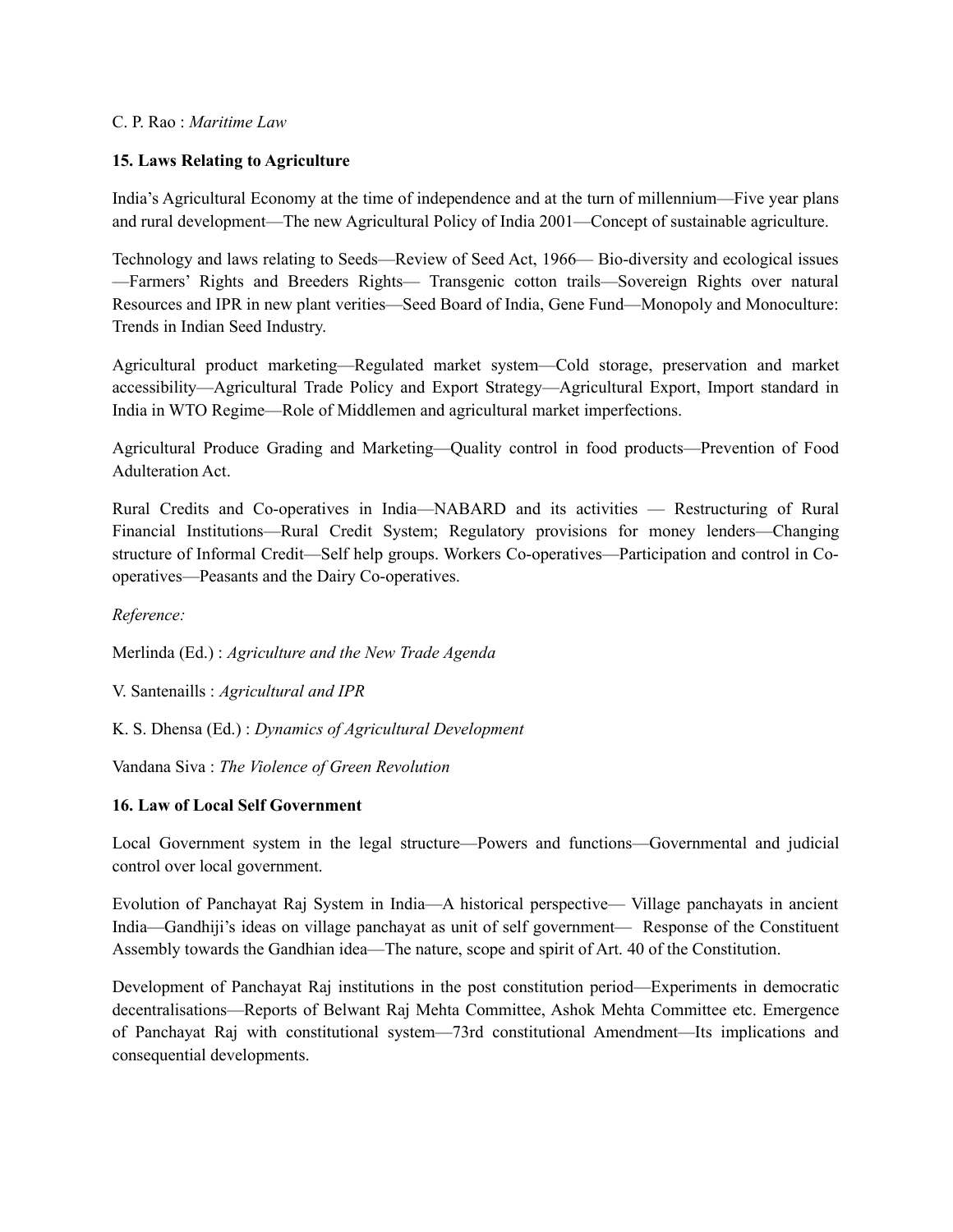The Kerala Panchayat Raj Act, 1994—The structure of Panchayat Raj institutions at various levels— Their composition—Election office bearers— Meetings of the various bodies.

Powers and functions of the various Panchayat Raj institutions— Financial powers—Finance commission—Tax collection—Welfare activities— Governmental and Judicial control over Panchayat Raj institutions.

# *Reference:*

Venkata Rangaiya (Ed.) : *Local Government in India*

William A. Robson : *Local Government in Crisis*

Radhakumud Mookerly : *Local Government in Ancient India.*

IIPA : *Proposal for Model Legislation for Municipal Corporations*

# **17. Disability Law**

Disability question in jurisprudence discourse—The equality—Justice— Welfare models.

Human Rights approach to disability—Principles for the protection of persons with mental illness and Improvement of mental health care—Standard Rules on Equalization of Opportunities for Persons with Disability, 1993— Draft Convention on Disability.

Provisions in International and Regional Documents on Human Rights relating to non discrimination— Life—Standard of living—Health, education, work and social security.

Disability—marginalization—Oppression and discrimination—Accessibility to built environment and transport

Access to education—Equality of opportunity in employment— vulnerability to violence.

### *Reference:*

Dr. G. N. Karna : *United States and Rights of Disabled Persons*

U. N. Declaration on the Rights of Persons with Disability

The Persons with Disabilities Act, 1995.

### **18. Law Governing Scientific Research**

Aspects of research—Funding for research programmes—Military research—Incentives for research— Monopoly for outcome of research— Research for Community interest—Agricultural and Horticultural Research.

Marine Scientific Research and Atmospheric—space research— Limitations under Customary international law—UNCIOS III Provisions— Research in inland waters, territorial sea, Economic Zone,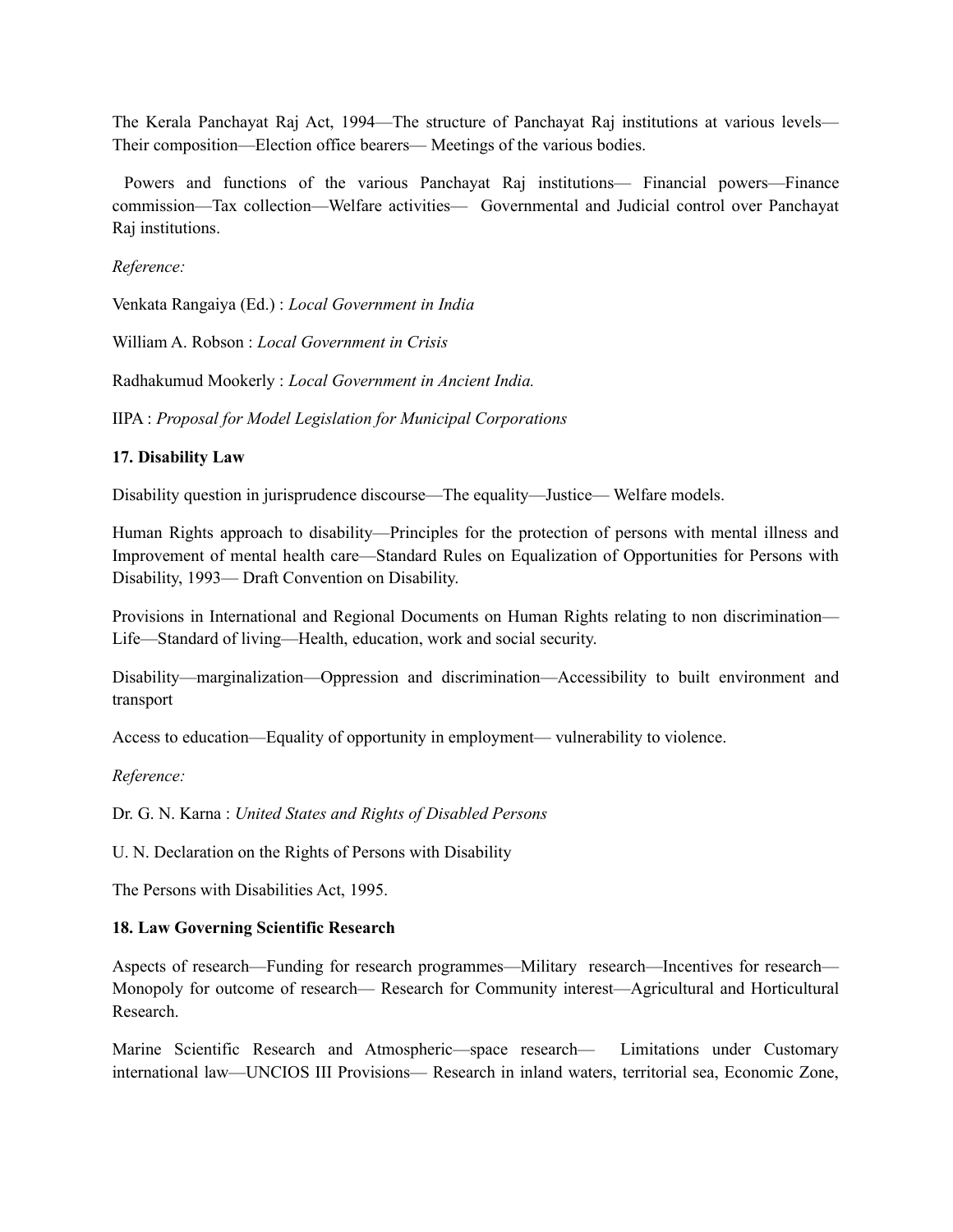Continental Shelf and High sea, weapon testing in sea—NTBT and Law of the sea— Research in outer space and atmosphere.

Research on Human subjects—Types of research—Embryo research and Human genetics for research— Research ethic committees and license requirements—Consent to research—Children and mentally ill— Confidentiality in health care research—Problems of applied research— Prenatal diagnostics, HIV identification.

Research relating to Drugs and Pharmaceutical products—New Drug licensing—Clinical trials guidelines by WHO—European Convention—Drug licensing procedures in India, U. K. and U.S.A.

Protection of research animals—Rules under PCA, Biotechnological research—Rules relating to DNA research, guidelines by Bio Safety Commission—Cloning of Human beings.

Human rights and ethical issues.

*Reference:*

John de la Mothe (Ed.) : *Science, Technology and Governance, Chap. 9*

World Drug Report : *UN International Drug Control Programme*

Casino Marco Mazzoni : *Ethics and Law in Biological Research*

Ted Peters : *Playing God? Genetic Determinism and Human Freedom*

Michael Freeman(Ed.) : *Science in Court*

Ziman : *The World of Science & the Rule of Law*

### **19. Law Relating to Ships**

National Jurisdiction over ships—Port—Internal water—Territorial water, Exclusive Economic Zone and other maritime zones—Government ships and merchant ships—International Conventions on access to maritime ports—Civil and Criminal jurisdiction over ships—Arrest of Vessels.

Registration of Merchant Ships—Role of merchant—Mercantile Department—Concept of Genuine link —Ownership of ships—Registration of fishing vessels—Survey requirements.

Employment in ships—Training for sea service—Rating of seamen— Continuous Discharge Certificate —Right to remuneration and other service conditions in ships.

Auxiliary Shipping Contracts—Pilotage—Salvage—Wages.

Limitation of Ship owner's liability—Concept of privity—International convention on limitation of ship owners liability—Safety of life and property at sea—International conventions.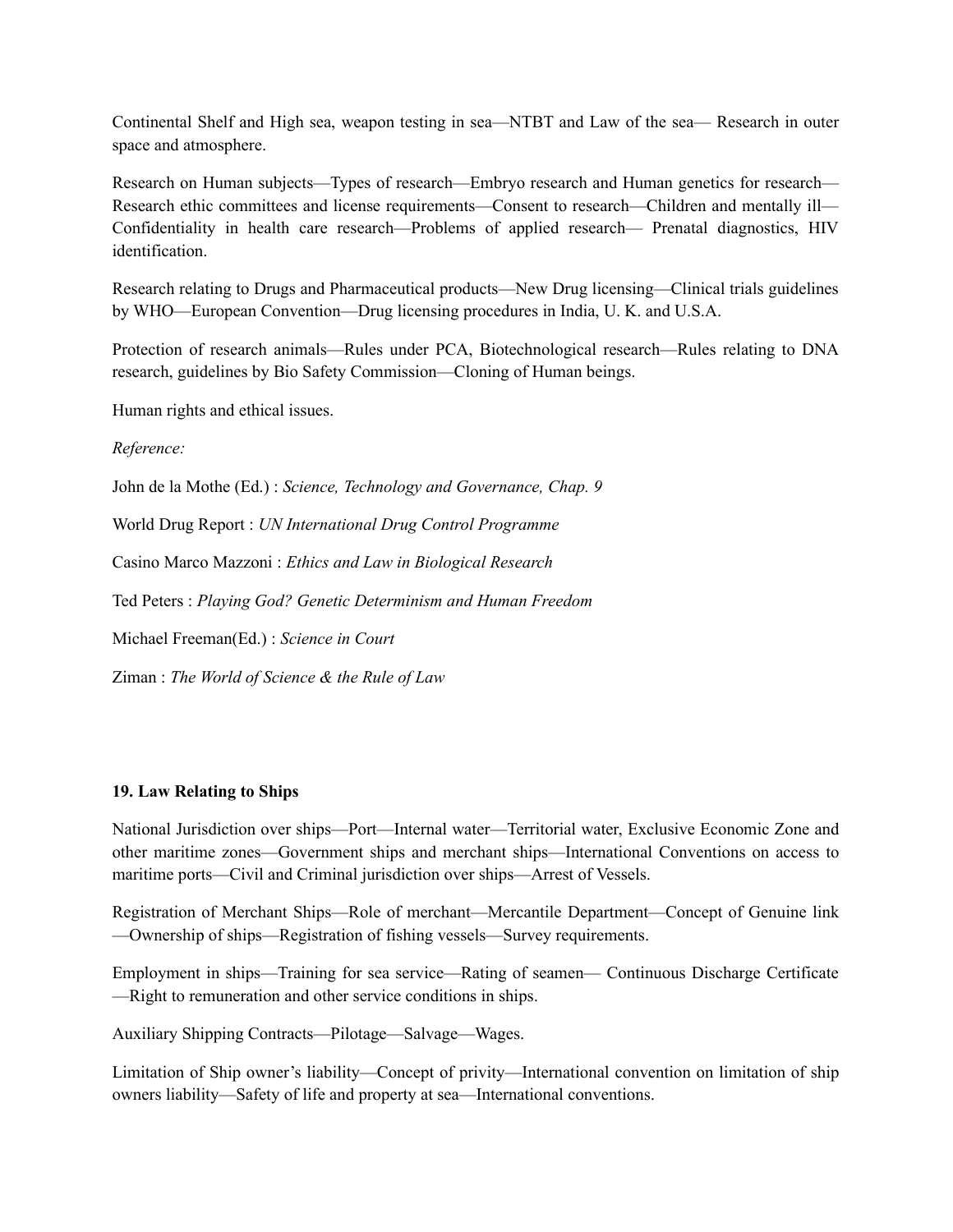### *Reference:*

Volume 3 and 4 : *Halsbury's Laws of England*

Robert Grime : *Shipping Law*

Simon Banghen : *Shipping Law*

Martin J. Norris : *The Law of Salvage (1958)*

Geoffrey Brice : *Maritime Law of Salvage (1984)*

Francis Rose : *The Modern Law of Pilotage (1984)*

Chorley and Giles : *Shipping Law (1970)*

Narmada M. Agarwal : *Merchant Shipping Legislation in India & U. K., University of Bombay (1973).*

#### 20. SECURITIES LAWS

Meaning of securities—Kind of securities—Government securities— Securities issued by banks— Corporate securities—Mutual funds collective investment units—IDR, ADR and GDR. Bonds issued by Government and public institutions.

Role of RBI, Governments loan from public—External borrowing, IMF & World Bank, ADB—Treasury receipts.

Securities issued by banks—Bank notes, changing functions—Bank drafts—Credit cards and deposit receipts. Corporate securities, shares and debentures—Control over securities—Protecting investors— SEBI— Guidelines—Disclosure regulations.

Collective investments—UTI, mutual funds venture capital funds and other collective investment units— Rating control—Regulating agencies. Depositories—Dematerialized securities—Depositories Act—SEBI regulations.

Security markets—Stock exchanges—Control by SEBI—Control over corporate securities by stock exchanges. Public issue of shares, IPO— Controls by SEBI—Book building process.

*Reference:*

Vinod Kothari : *Securitisation: The Financial Instrument of the New Millennium*

Ross Cranston : *Principles of Banking Law*

Ford : *Law of Corporations*

Gower : *Principles of Company law.*

21. HEALTH CARE LAW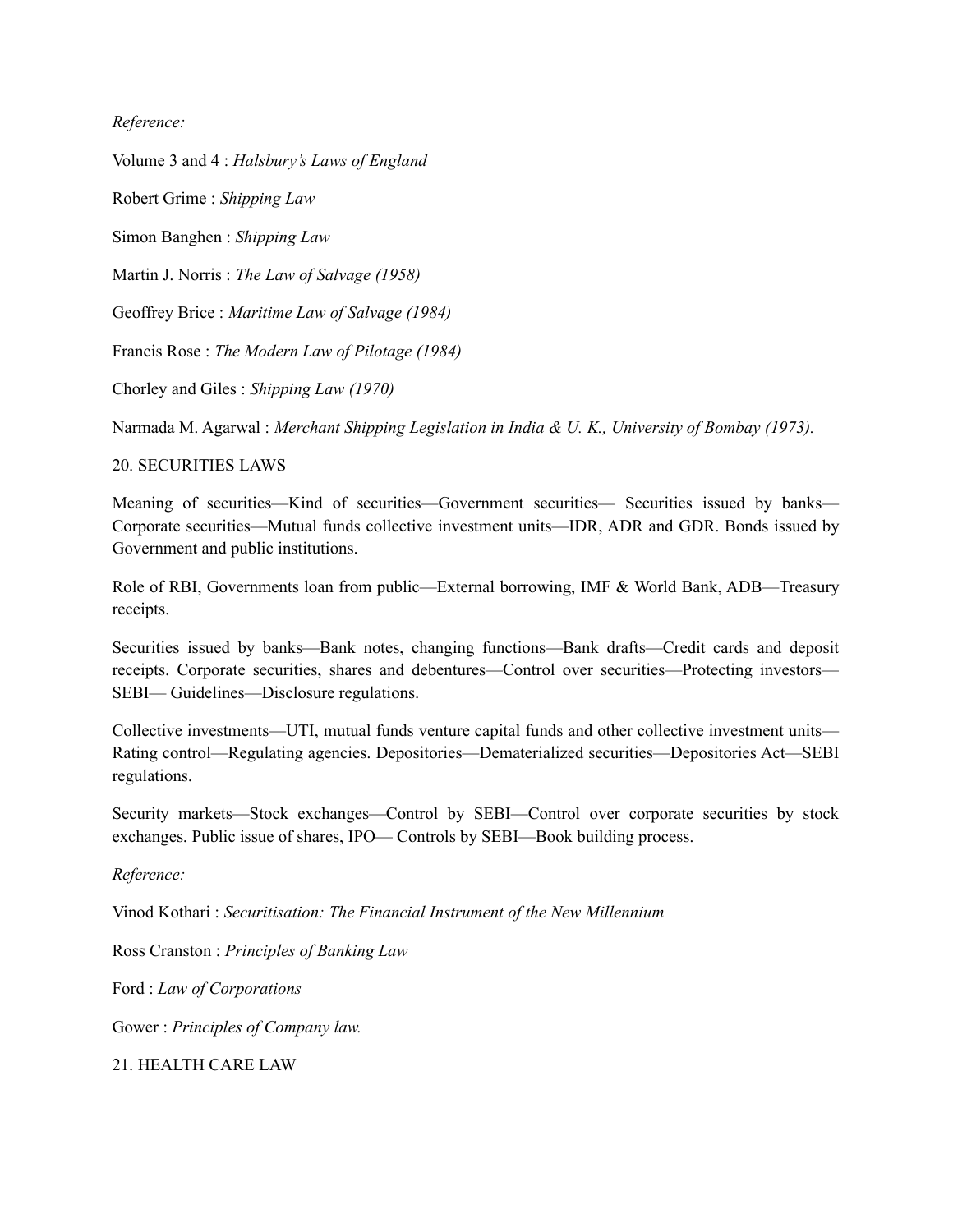Right to health care service—International obligations of State— Constitutional provision—Judicial approach—Common Law—Medical ethics.

Regulation of medical institutions—Registration of mental health hospitals, MRTP—Organ transplantation—Other medical institutions— Corporative position. Registration of medical professionals —Regulatory authorities, Medical Council, Dental Councils, Pharmacy Council, Nursing Councils— Registration under different system of medicines.

Liability for professional negligence, tort of negligence and trespass— Standard of care—Liability under consumer law. Regulation of manufacture and storage of medicine—Sale—Advertisement—Transport of medicines, Drugs and Cosmetic Act and Rules—Drug price control orders.

Special provisions relating to mental health hospital—Transplantation of human organs—Pre-natal diagnostic techniques—AIDS controls— Medical termination of pregnancy and euthanasia. Patient rights —Consent for treatment—Right to medical records. Medical waste disposal.

# *Reference:*

S. K. Verma : *Legal Framework for Health Care in India*

Mound Gomery : *Health Care Law*

Angela Reddy Holder : *Medical Malpractice Law*

# 22. INTELLECTUAL PROPERTY LAWS

Nature of intellectual property, Concept of property, Concept of protection of main forms of intellectual property.

Copy right, meaning, classes of work in which copy right subsists, Ownership of copy right and Rights, Assignment of copy right—Period of copy rights. Infringement of copy right, fair use—Remedies.

Trade marks, Functions, registration, grounds of refusal, property mark, domain name, deceptive similarity. Passing off and infringement, standard of proof, remedies.

Patent—Concept and object, patentable inventions, subject-matter of patent. Public interest and patent, Process of obtaining of patent, Grounds for objection. Rights and obligations of patentee, infringement and remedies, abuse of patent rights, compulsory license. International patents.

Protection of Intellectual property, Bio-technology patents, medicinal patents, exploitation on patents. International institutional mechanism and WIPO. Indian Intellectual property policy.

# *Suggested Readings:*

- 1. Narayanan, P. : *Intellectual Property Law*
- 2. Narayanan, P. : *Copyright and Industries Designs*
- 3. Narayanan P. : *Intellectual Property Patents, Copy right, Trade Marks and Allied Rights*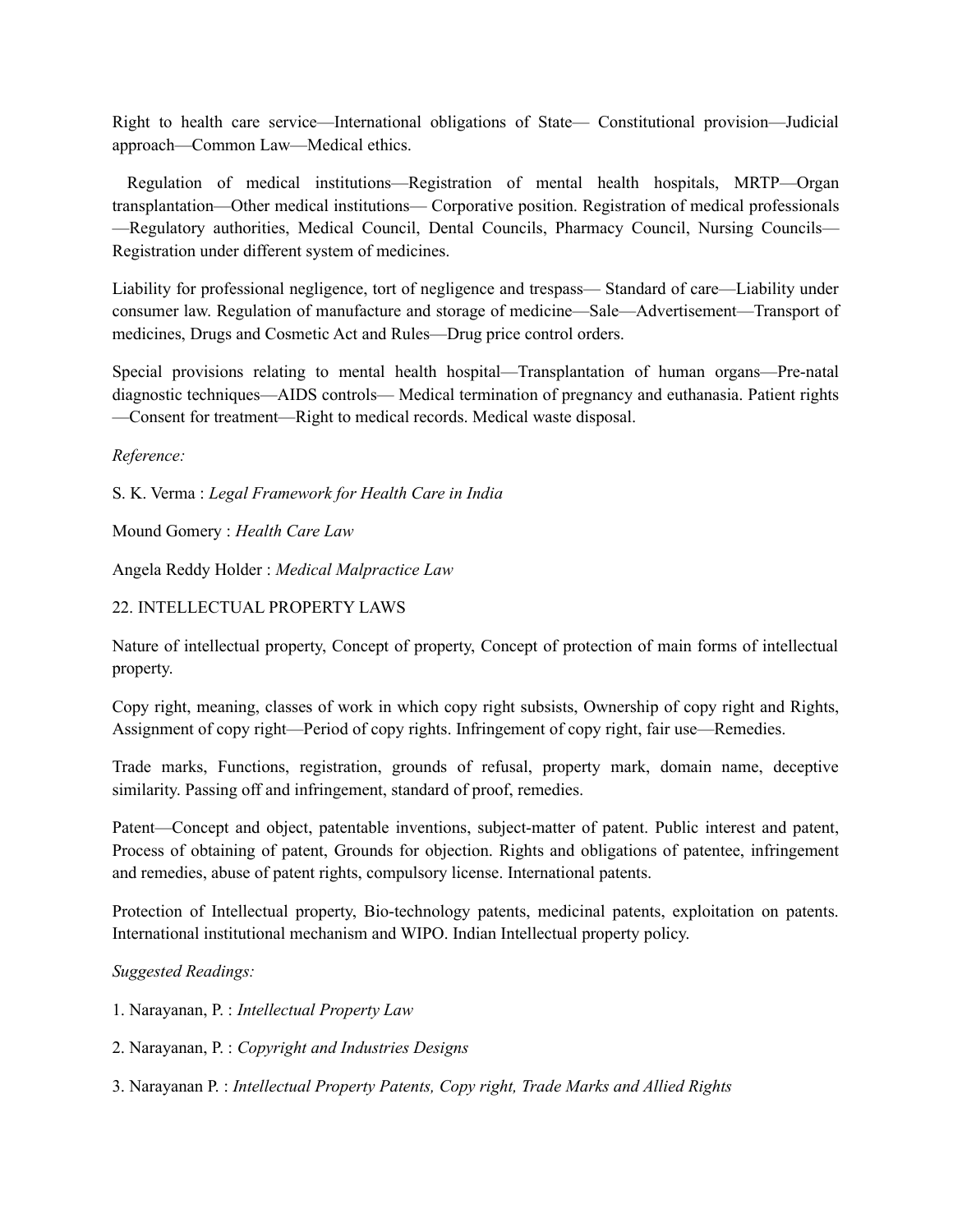4. Cornish, W. R. : *Cases and Materials on Intellectual Property*

5. Terrell : *On the Law of Patents.*

#### **23. Human Rights Law**

1. Human rights—Nature and Sources—International movements for protection of Human rights— Universal Declaration of Human Rights—International Covenants on civil and political rights socioeconomic and cultural rights.

2. Enforcement of Human Rights through the U.N.—Right to development—National and International Dimensions.

3. Human rights and the Indian Constitution—The Human Rights Act, 1993—The National Human Rights Commission—Establishment, powers and Functions of the Human Rights Commission.

4. Women and Human rights—Gender discrimination, harassment of women—The judicial approaches— The Commission for women— Establishment, Powers and Functions—The Kerala State Women's Commission—Establishment, Powers and Functions.

5. Human Rights and the Child—Rights of the Child—International Convention of the rights of the Child —Child rights in India.

6. The tribal's and the Human rights—Right to land—Development Vis a Vis Tribal displacement—The Narmada Andoolan Movement a human rights problem.

#### *Suggested Readings:*

1. V. R. Krishna Iyer : *The Dialectics and Dynamics of Human Rights*

2. Dr. Gokulesh Sharma : *Human Rights and Legal Remedies*

3. Dr. S. Mehraj Begum (Ed) : *Human Rights in India Lawyers Collective, Women Rights Initiative, Domestic Violence and Law*

4. Mangari Rajender : *The Protection of Human Rights Act and related Laws*

5. NLSIU : *Rights of Child*

6. R.M. Pal, : *Human Rights of Dalits.*

G. S. Bharghava (Eds)

*Study Materials*

Basic Documents on Human Rights

The Human Rights Act, 1993.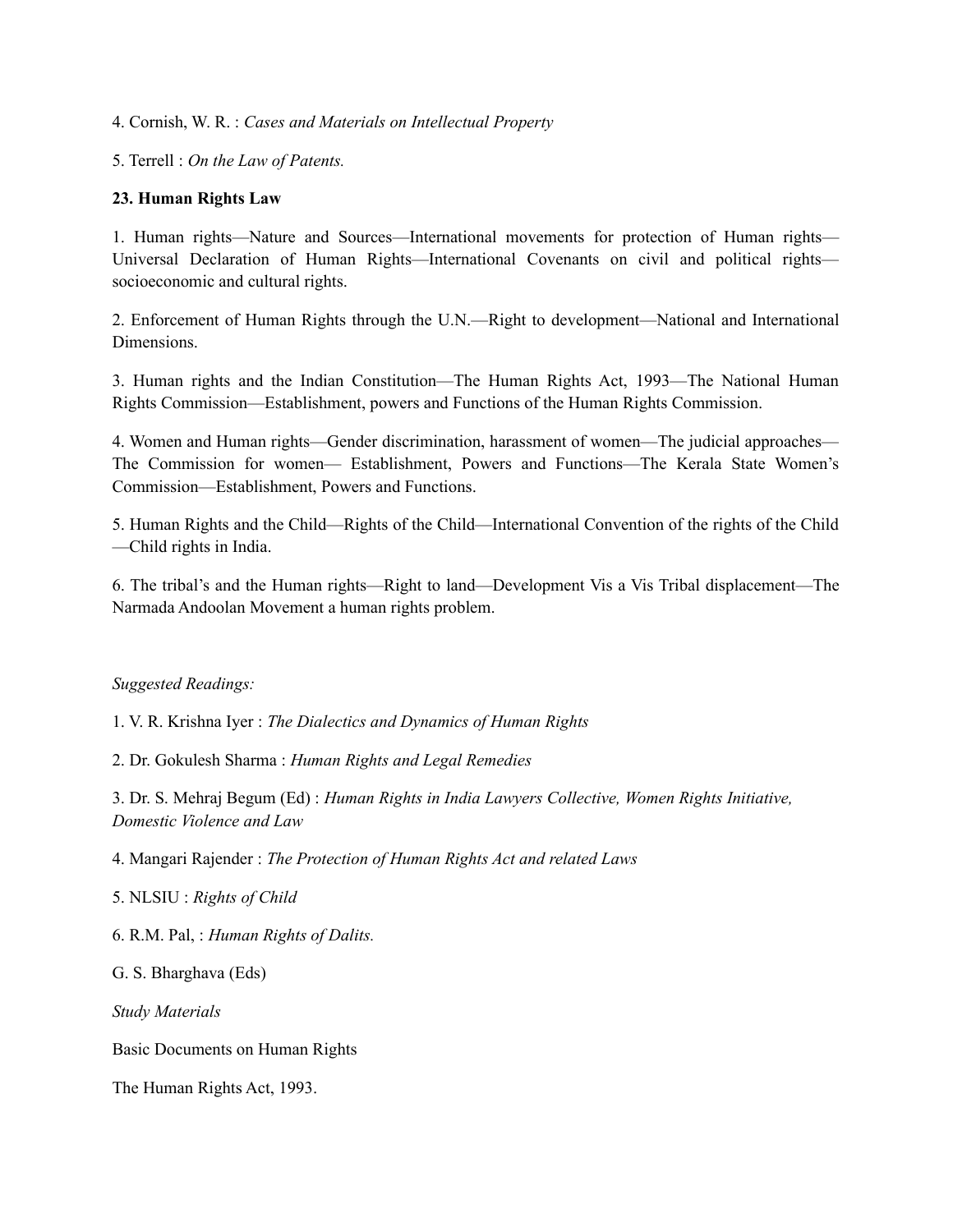### **24. Land Laws**

LAND LAWS (INCLUDING CEILING AND OTHER LOCAL LAWS) Concept of Real Property— Ownership and holding of landed property in different societies—Feudal, capital and socialist societies state ownership and control over property.

Indian systems of law and relation in real property, concept of property and constitutional provisions— Articles 31 and 300. Land Reforms, Basic concept of Gandhian Philosophy, land to the Tiller Policy— Indian Development and Socialistic Society—Land Reforms ideology and practice.

Land Acquisition—Public Purpose, Compensation Remedies.

Protection of Tribal Land, Forest Land, Wet Land etc., Modern Economic Development and importance of Real Property.

Land reforms Legislation— Fixity of tenure, resumption restoration— Nature of tenant's right—Purchase of landlords right by cultivate tenant prohibition for future tenancies—Kudikidapukar's rights and liabilities— Restrictions on ownership and possession for land in excess of ceiling areas—Rural and urban land utilisation and land development conservation of Government Lands.

# *Suggested Readings:*

- 1. *Kerala Land Utilisation Orders, 1967*
- 2. *Kerala Land Conservancy Act, 1957*
- 3. Sugathan—*Land Laws of Kerala.*
- 4. A. Gangadharan—*Law of Land Reforms in Kerala*
- 5. A. Gangadharan—*The Law on Lands in Kerala*

# **25. Cyber Crimes**

1. Cyber crime—types—understanding cyber crimes, theoretical and social perspectives in cyber crimes —Digital key, hash functions, cryptography.

2. Online fraud—Identity theft—Virtual crime—Password cracking— Scams—Phishing attacks Computer intrusions and attacks.

3. International aspects and Jurisdiction relating to cyber crimes, Human right violations and internet, public domain.

4. Cyber warfare—Cyber terrorism—Cyber squatting—cyber stalking— Software privacy and copy right infringement.

5. Investigating cyber crime—Interception—Search and seizure, surviellance, digital evidence.

*Suggested Readings:*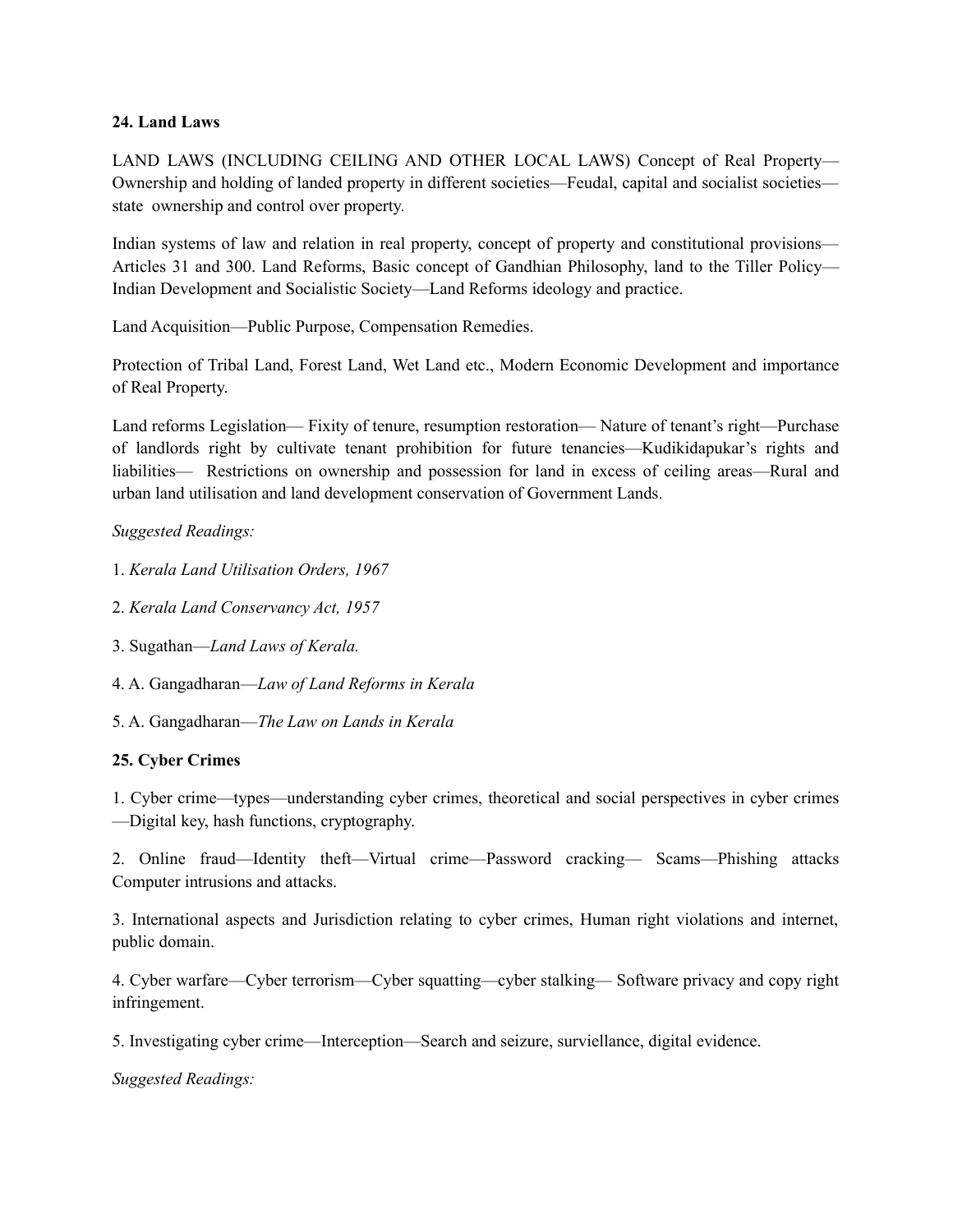- 1. Kerr: *Computer Crime Law*
- 2. Dr. R. K. Chauby: *Cyber Crime and Cyber Law*
- 3. Capt. Mithilesh K. Singh: *Cyber war and Terrorism*
- 4. Singh Yatindra: *Cyber Laws*
- 5. Bansal, S. K.: *Cyber Laws*

### **SPECIAL ELECTIVE COURSES**

#### **BUSINESS LAW GROUP**

#### **1. Banking Law**

Definition of Banking—Common law and statutory law—Functions of banks—Multifunctional banks— Core banking, merchant banking— Investment banking—Clearing houses—International banking— Control over banks—Purpose and functions.

Central banking—Functions of Central Banks—Bankers to government credit card monetary policy— Banker bank—Preventing systemic risks— Reserve Bank as Central Bank. RBI—Supervision over commercial banks— Bank licensing—Renewal of license—Branch licensing—Permitted functions— Control over management—Account and audit of banks— Amalgamation, reconstruction and liquidation of banks.

Control over banking operations—Capital—SLR and CRR—Foreign exchange dealings merchant banking.

Banker—Customer relationship—Duty of confidentiality—Account of customers—Deposits—Joint accounts—Trust accounts—Special type of customers. Payment of customer's cheques—Protection of paying and collecting banker.

Lending by banks—Principles of good lending—Security for loans— Contractual security—Immovable property and intangible property—As security. Recovery of debts—Transaction—Constitutional principles— Limitation Act, DRT, etc.

*Reference:*

M. L. Tannan : *Banking Law and Practice in India*

Lord Chorley : *Law of Banking*

Sheldon : *Practice and Law of Banking*

L. C. Goyle : *Law of Banking and Bankers*

Paget : *Law of Banking*

**2. Insurance Law**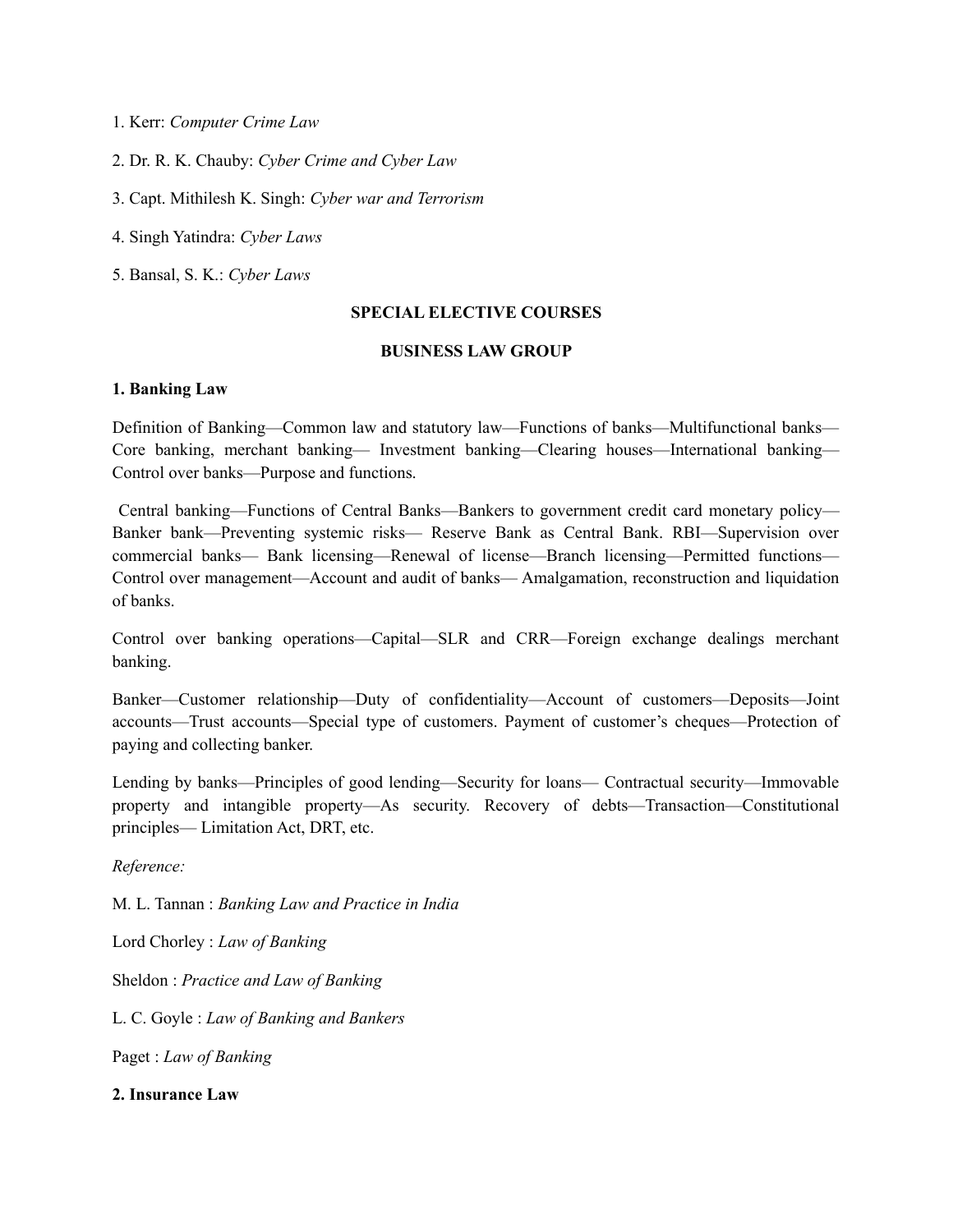Nature and definition of insurance—History of insurance business in India—Regulation of insurance business in India—IDRA, functions and powers. General Principles of insurance law—Principles of good faith, non disclosure and on representation—Principle of indemnity—Insurable interest. Attachment and duration of risk—Excepted perils.

Insurance policy—Classification of policies—Transfer and assignment of policy—Construction of policy. Life insurance—Insurable interest— Factors affecting risk—Amount recoverable—Settlement of claim.

Special feature of fire and marine insurance—Implied terms in marine policy—Partial loss and total loss —Measure of indemnity.

Property insurance and Liability insurance—Risk insured—Insurance under Motor Vehicles Act, avoidance of liability. MACT—Powers and functions—Public liability insurance—Schemes and authorities.

Social security insurance—Sickness, old age and unemployment—ESI, Insurance for seamen.

*Reference:*

E. R. Hardy Ivamy : *General Principles of Insurance*

Arnold : *Law of Marine Insurance and Average*

B.N. Banerji : *Law of Insurance*

M.N. Sreenivasan : *Principles of Insurance Law.*

# **3. Law of Carriages**

Common Carriers—Carriers Act, 1871, Public Carriers—Distinction with Private Carriers—Common law liability of carriers—Exemption from liability.

Carriage by road—International convention for carriage of goods by road—C.M.R.—Convention 1982— Indian Carries Act.

Carriage by rail—Railways Act—Liability of railway Company for loss of goods—Exemption from liability—Railway claims tribunal—Role of consumer courts.

Carriage by Air—Athens Convention 1972—Protocols—Carriage by Air Act—Compulsory documents of carriage—Airway Bill—Liability of airlines—Limitation of liability.

Carriage by sea—Affreightment contracts—Charter party and bill of lading—Types Hauge rules—Visby rules and Hamburg rules—Carriage of Goods by Sea Act, 1925—Multi-model Transport Operaters Act, 1994.

*Reference:*

Avatar Singh : *Law of Carriages*, Eastern Book Co., Lucknow—2006

Hardy Ivamy : *Introduction to Carriage of goods by Sea,* Sweetard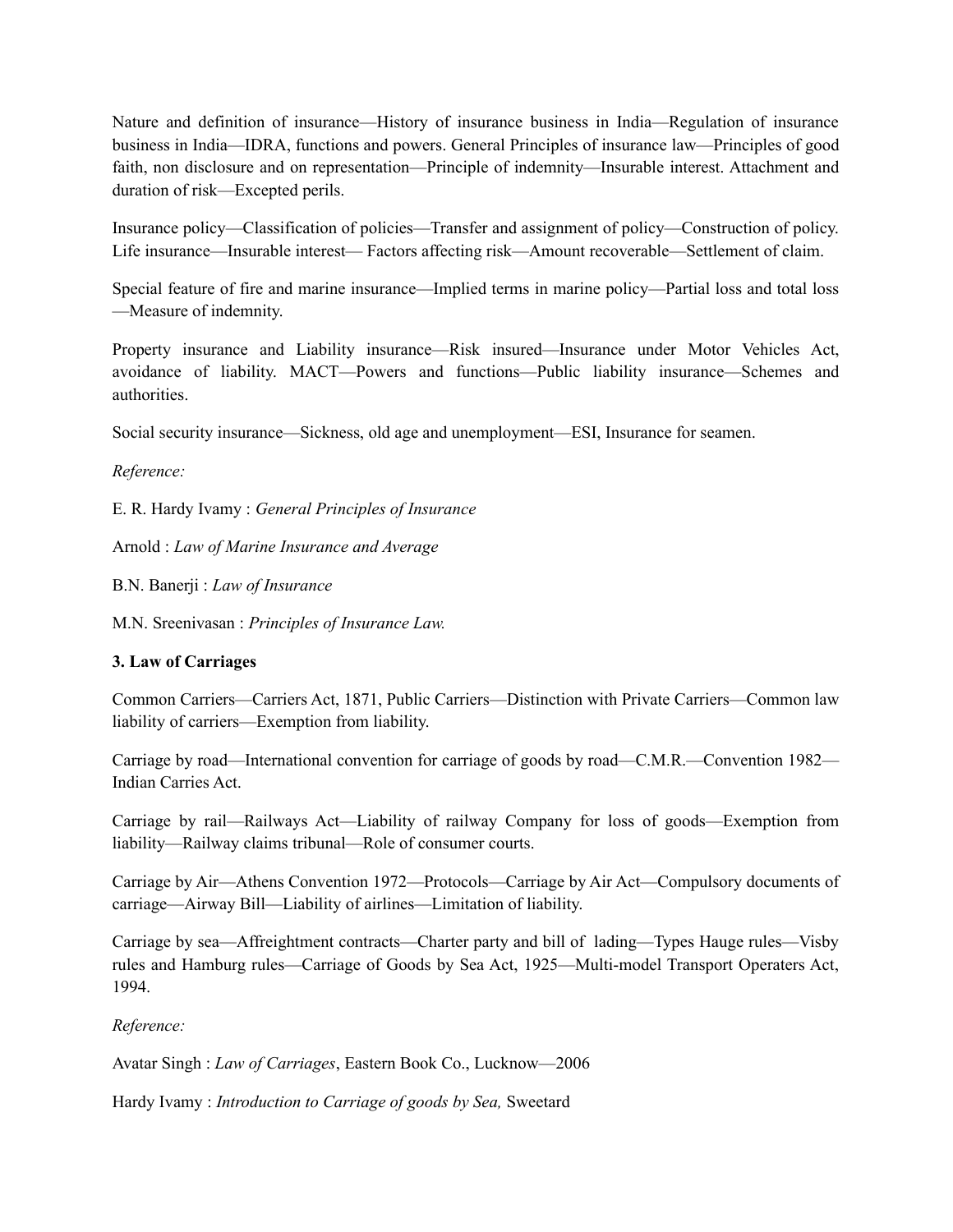Maxwell, London—2003

Scrutton : *Bills of Lading and Charter Parties*, Stevenson and Sons, London—2007

### **4. Foreign Trade Law**

Sources of Foreign Trade Law—International Conventions—Customary International Law—State practices with specific emphasis on Indian Law— Lex mercatoria—Role of States in promoting Foreign trade—State as a regulating body—State as a trader—State immunity when engaged in trade.

Role of International Organizations in developing Foreign trade—The GATT system—WTO agreement: important features—Other world organizations like ECOSOC, UNCTAD, UNICITRAL, UNDP, UNIDO, FAO, IMO etc. (Salient features only)—Unification of international trade laws UNIDROIT OECD, OHBLA—Regional trade agreements EEC ASEAN.

International Regulation of Foreign trade—Liberalisation of trade—MFN Clause—International rules or custom duties—Prohibition on quantitative restrictions—Discriminatory internal measures—International Competition rules—Dumping—Subsidies dispute settlement system under WTO.

Indian Law on Foreign Trade—Constitutional scheme—Regulatory methods—Customs Act Exim Policy and export import procedures.

Foreign Trade (Development and Regulation) Act 1999, Foreign Exchange Management Act, Export Credit Guarantee Corporation Act (outlines only)—Export Promotion Council—Role in promoting Foreign Trade.

*Reference:*

Hans Vam Houltee : *The Law of International Trade,* Sweet & Maxwell, London (2002).

Chia-Jui Cheng : *Basic Documents on International Trade Law* Kluwer Law International, London (1999).

Robert Howse : *Regulation of International Trade,* Routledge, Newyork (1999).

Markandable : *International Trade Law,* Tripathi, Delhi.

### **5. Bankruptcy and Insolvency Laws**

The concept of bankruptcy—Evolution of the law—Constitutional position—Insolvency jurisdiction— Powers of court—Acts of insolvency— Insolvency petition.

Appointment of interim receiver, interim proceedings—Order by adjudication—Proceedings—Discharge of debtor—Effect of insolvency— Realization and distribution of property.

Insolvency of corporation—Grounds for winding up—Members and creditors winding up—winding up by Court.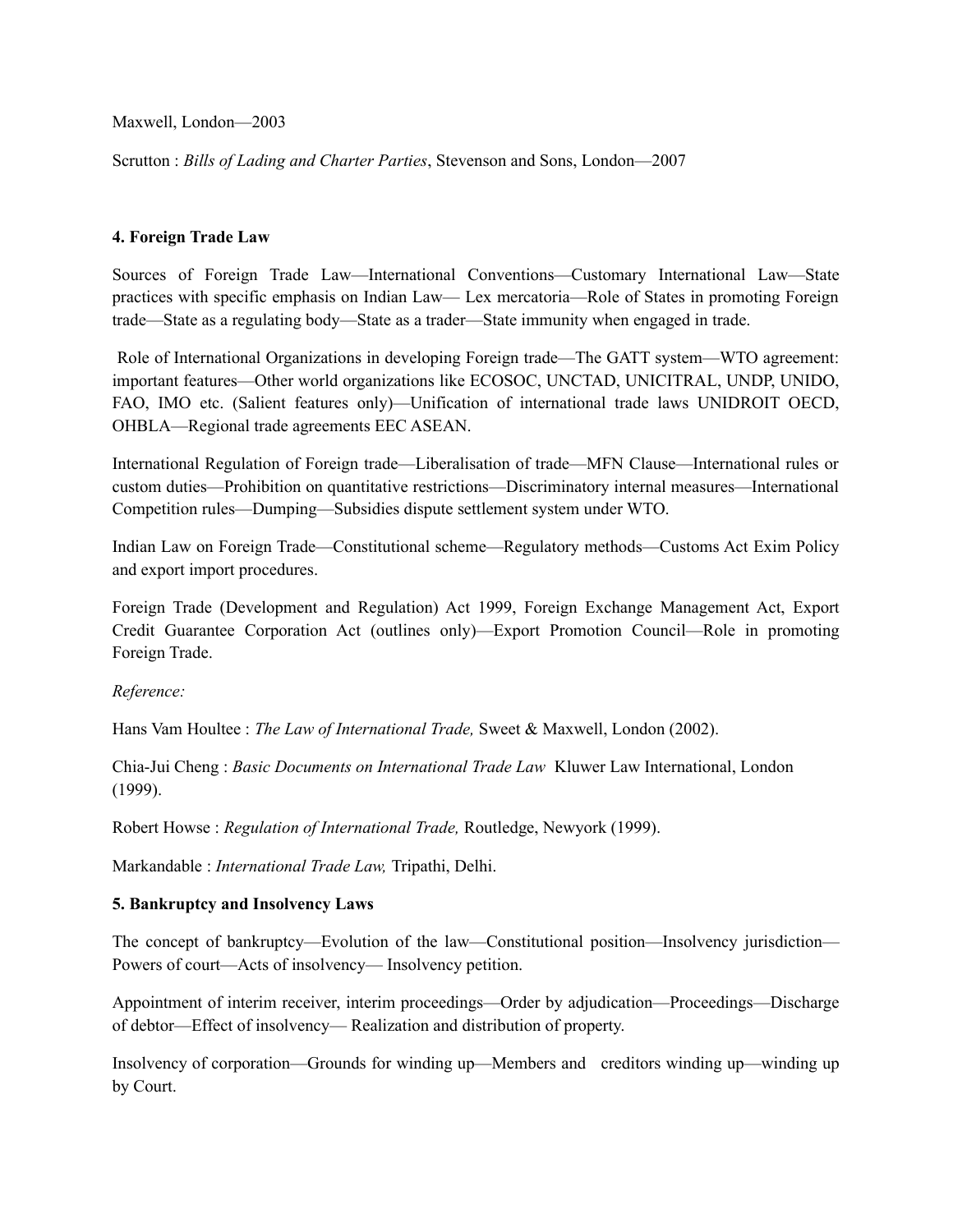Winding up Procedures—Appointment, powers and function of liquidators.

Abuse of power by liquidators—Powers of court—Misfeasance proceedings. Liability of past members— Payment of liabilities.

*Reference:*

Tannan : *Banking Law and Practice in India.*

L.C.B. Gower : *Company Law.*

Gore Brown : *Company Law.*

Taxman : *Companies Act.*

# **6. Law on Corporate Governance**

Sources of Corporate Governance Rules—External and Internal control over Corporate Administration— Distribution of Corporate Powers—Board of Directors—Company meeting and officers of a Company.

Rules of Internal Governance—Nature of Rules—Memorandum and Articles—Rules contained in Table A.—Legal operation of Corporate Governance Rules—Altering the Internal Rules.

Board of Directors—Powers and Functions—Duties of Directors— Remuneration and removal.

Law on company meetings—Exercise of Corporate Membership rights— Motions and resolutions— Convening of meetings by Company Tribunals.

Enforcement of qualified membership rights—Individual Shareholder Rights—Protection against abuse of Power by Corporate Managers—Protection of third parties against abuse of corporate governance.

# *Reference:*

Brain R. Cheffings : *Company Law Theory Structure and Operation,* Oxford (1998) *Farrar's Company Law* Butterworths (1998)

L.C.B. Gower : *Principles of Modern Company Law,* Sweet and Maxwell (1997) *"Pennington's Principles company law",* Butter worths

A. Ramaiya : *A Guide to the Companies Act*, Wadhwa & Co.

Clive M. Schmithoff : *Palmer's Company Law*, Stevens and Sons, London (1987)

Geoffrey Morse, Charles : *Company law*, Sweet & Maxwell worth and Morse

Mayson, : *Company Law,* Blackstone Press Ltd., French and Ryan London (1998-99)

*Reports on Corporate Governance 2004.*

# **7. Law of Mergers and Acquisitions**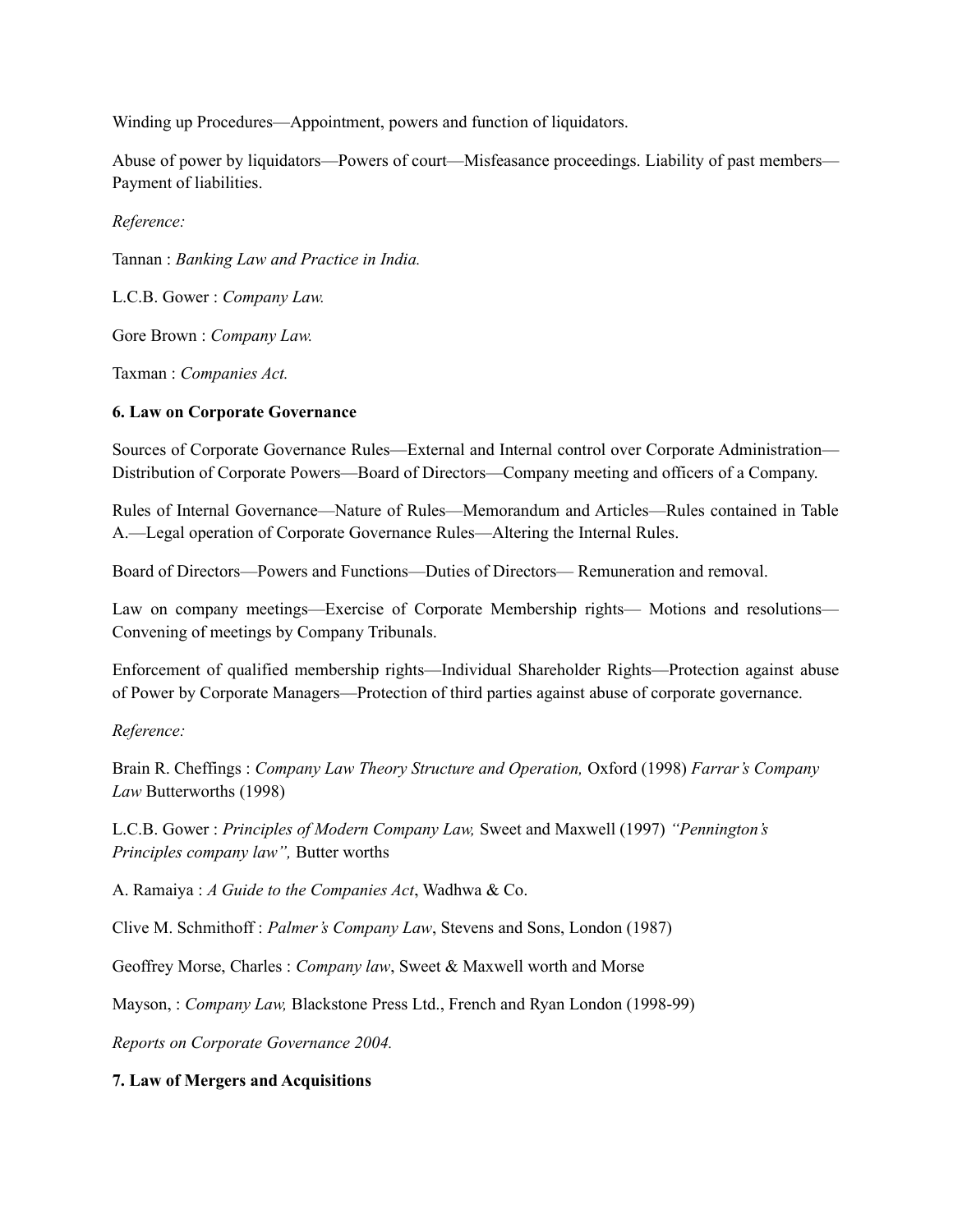Methods of Corporate Re-organisations—Takeover Merger— Amalgamation—Meaning—Scheme of Control over reorganization— Control under Company's Act, SEBI Act and Regulation.

Takeover—Controls over takeovers—Methods of takeover—Takeover announcements—Takeover Schemes—Takeover bids—Administrative intervention in takeover.

Amalgamations, compromise and arrangement—Scheme of arrangements—Protection of minority during reorganizations— Amalgamation.

Capital Maintenance Doctrine—Different methods of maintenance of Capital—Indirect self acquisition— Reduction of capital—Return of capital—Redemption of preference shares.

Buy Back of shares—Permitted Buy Back—Buy Back requirements— Company Law provisions for Buy Back—assisting persons to acquire company corporate shares—Assistance to employees to acquire shares.

*Reference:*

Mayson, French and Rayan : *Company Law.*

8. Competition Law

The need for competition law—History of competition law—Restraint of trade—The Sherman Act— MRTP Act—Raghavan Committee Report— The Competition Act, 2002.

Anti competition agreement—Horizontal and vertical—Rule of Reason and *per se* Rule—Abuse of dominant position—Difference between monopolisation and abuse of monopoly—The concept of dominant position—Relevant market—Product and geographical abusive practices— Predatory pricing— Discriminatory pricing—Refusel to deal and essential facilities doctrine—New product introduction and promotion—Merger and acquisition—Different types of mergers—Horizontal, vertical and conglomerate —The test for analysis of merger.

IPR and competition law interface.

Enforcement agency—Competition Commission of India—Powers and functions—Comparison with Director General of Fair Trading in UK and Federal Trade Commission of the US.

Private action for damage—Standing requirements—Defences available— Competition Code and the World Trade Organization.

*Reference:*

Barry J. Rodger : *Competition Law & Policy in the EC & UK*

*Competition Act, 2002.*

9. Information Technology Law

1. Problem of jurisdiction in cyber space and legal response— Relevancy and admissibility of computer evidence—Existing legal regime to facilitate electronic commerce and its efficacy.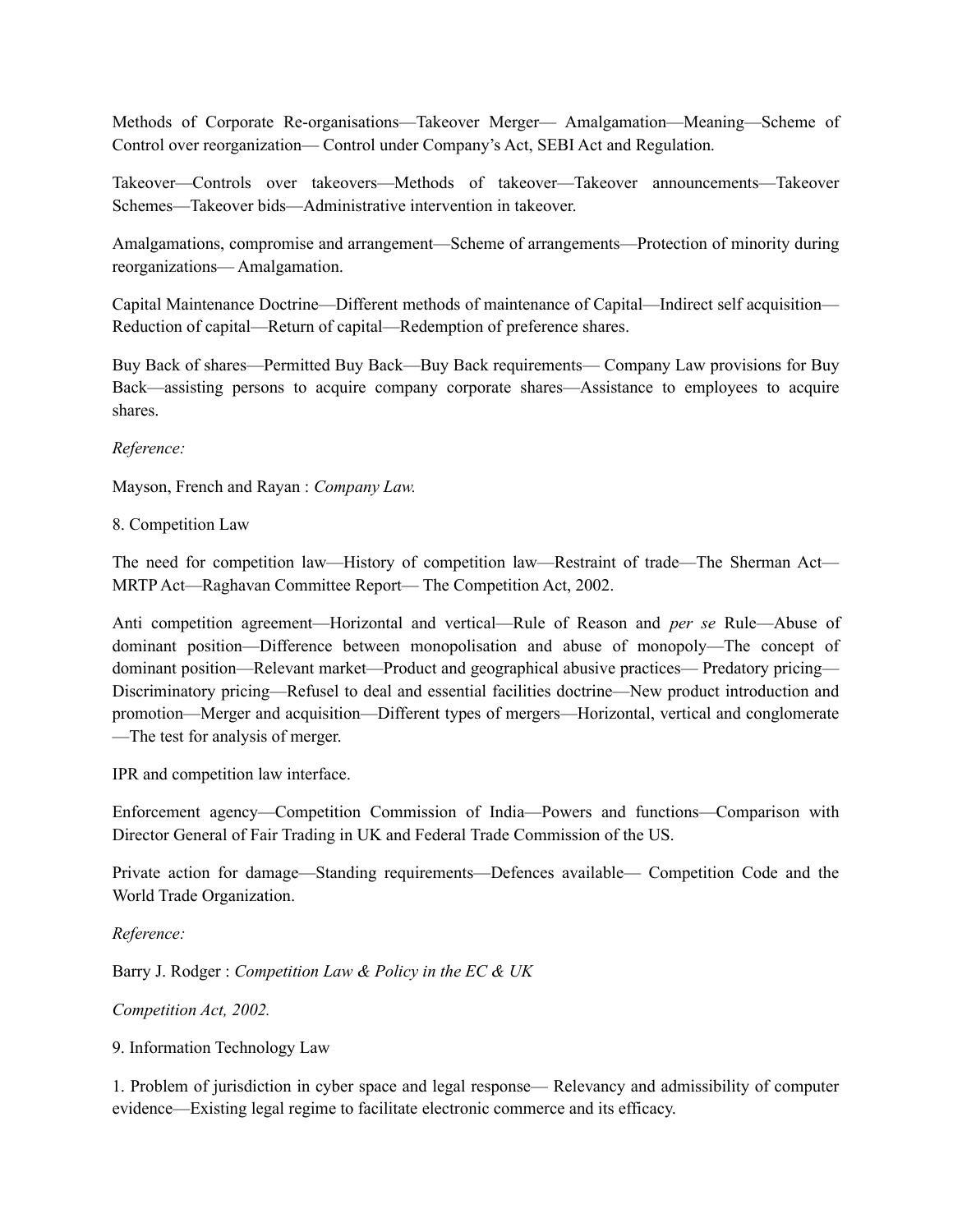2. Legal issues relating to Internet contract—Liability of Internet Service Provider—Spread of obscene material in Internet and legal response.

3. Requirement of law on data protection in the digital age—Encryption and right to privacy; legal response—Legal response for Internet crime.

4. Sale through Internet and consumer protection—Information Technology Act—Legal response to electronic governance— Taxation in Internet; legal response.

5. Domain name dispute—Legal response—Copyright infringement in Internet—Response of investment law in Internet age—UNICITRAL Law of Electronic Commerce 1986 and Information Technology Act 2000—Fraud in Internet; legal response—Defamation in Internet; legal response—Cyber forensic—Legal issues.

*Reference:*

D. P. Mittal : *Law of Information Technology* UNESCO : *The International Dimensions of Cyber Space Law*

Suresh T. Viswanathan : *The Indian Cyber Law*

Paras Diwan (Ed.) : *Cyber and E-Commerce Laws.*

### 10. Law of Corporate Finance

Sources of corporate finance—equity and preference shares—Control over loan capital—Procedure for raising share capital—Procedure for issue and allotment of shares—SEBI's Control over different types of issues— Public offerings—Right issues—Private placements.

Loan—Capital—Meaning—Debentures and loans—Mortgage and charges—Registration of charges— Acceptance of deposits.

Protection of investors—Regulation by disclosure, audit, accounts and annual returns—Budgetary controls.

Reorganisation of Company's Capital—Amalgamation—Take over— Disclosure of share holding— Protection of Minority holding.

*Reference:*

*Farrar's Company Law* Butterworths (1998)

L.C.B. Gower : *Principles of Modern Company Law*, Sweet and Maxwell (1997)

Clive M. Schmithoff : *Palmer's Company Law*, Stevens and sons, London (1987)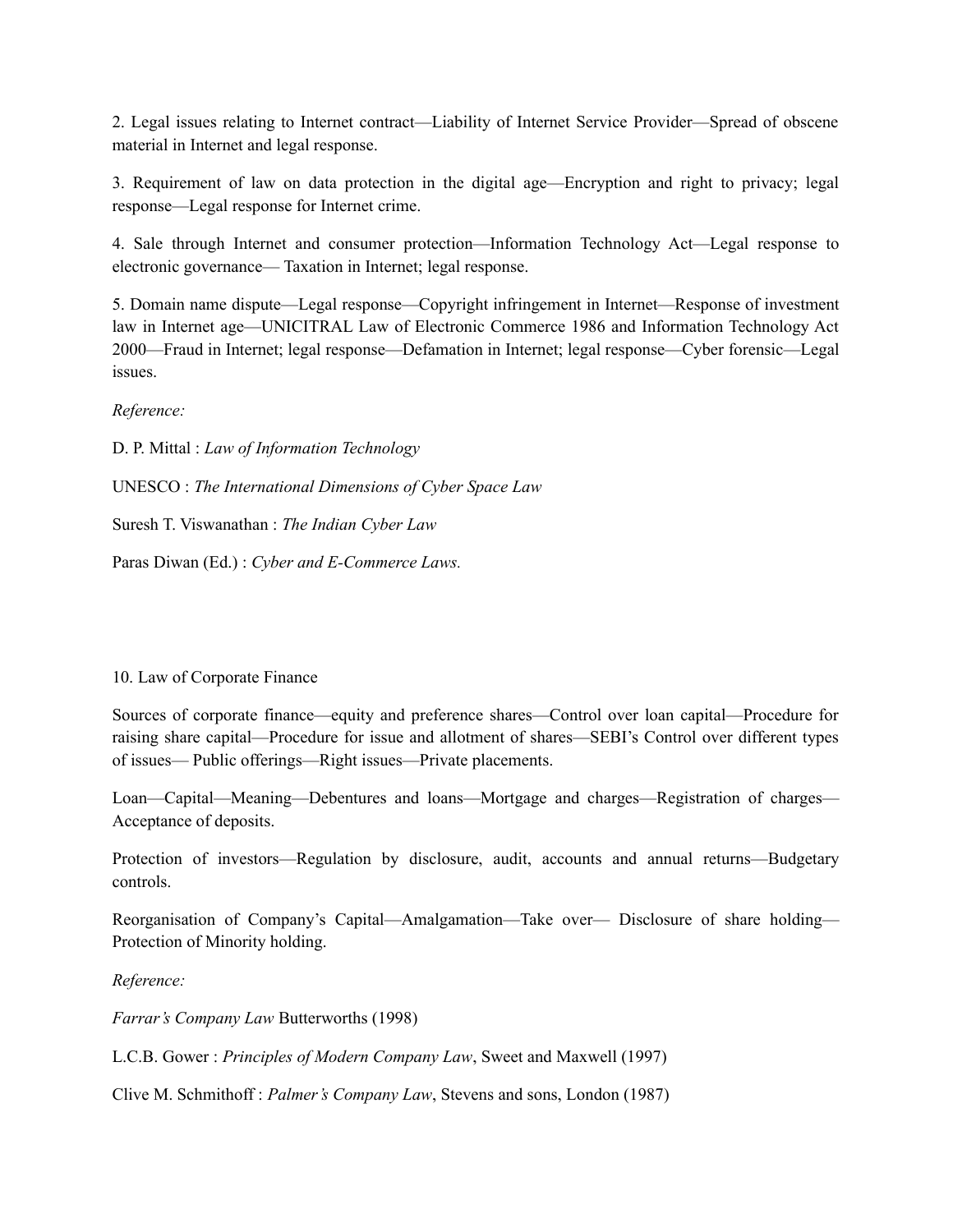*Chitty on Contract* Vol. I, II 29th Edition

Roberto Romano : *Foundations of Corporate Law*

Christopher D. Stone : *The Social Control of Corporate Behaviour*

Gutteridge & Megrah's : *Law of Bankers Commercial Credits,* 8th Edition.

11. Direct Taxation

1. Direct tax—Basis of Charge—Residential status total income: inclusions and exclusions.

2. Computation of total income—Classification of sources—Employment, house property, business, capital gains, residuary sources.

3. Aggregation of total income—Tax incentives—Maintenance of accounts.

4. Income of non-profit organizations.

- 5. Wealth tax—charge, computation, inclusions and exclusions.
- 6. Special provisions to prevent evasion.
- 7. Tax administration and procedure.
- 8. Assessment procedure, special assessment.
- 9. Appeals, revision, collection and recovery.
- 10. Penalties, prosecution, advance rulings.

#### *Reference:*

*Direct tax code 2010.*

Remesh Sharma : *Supreme Court on Direct Taxes* (2010), Bharath Law House, New Delhi.

Sampath Iyengar : *Law of Income Tax* (2010), Bharath Law House, New Delhi.

Diwan B. K. and : *Formation, Taxation and Assessment*

Sanjay Mehttani *Charitable and Religious Trusts* (2010), Bharath law House, New Delhi.

- Kanga and Palkiwala : *The Law and Practice of Income Tax* (2010), Wadha, Nagpur.
- K. Parameswaran : *Power of Taxation under the Constitution* (1987), Eastern, Lucknow
- V. Ramachandran & : *A. N. Aiyar's Indian Tax Laws* (2000)
- T. A. Ramakrishnan (eds) Company Law Institute of India Pvt. Ltd. Chennai.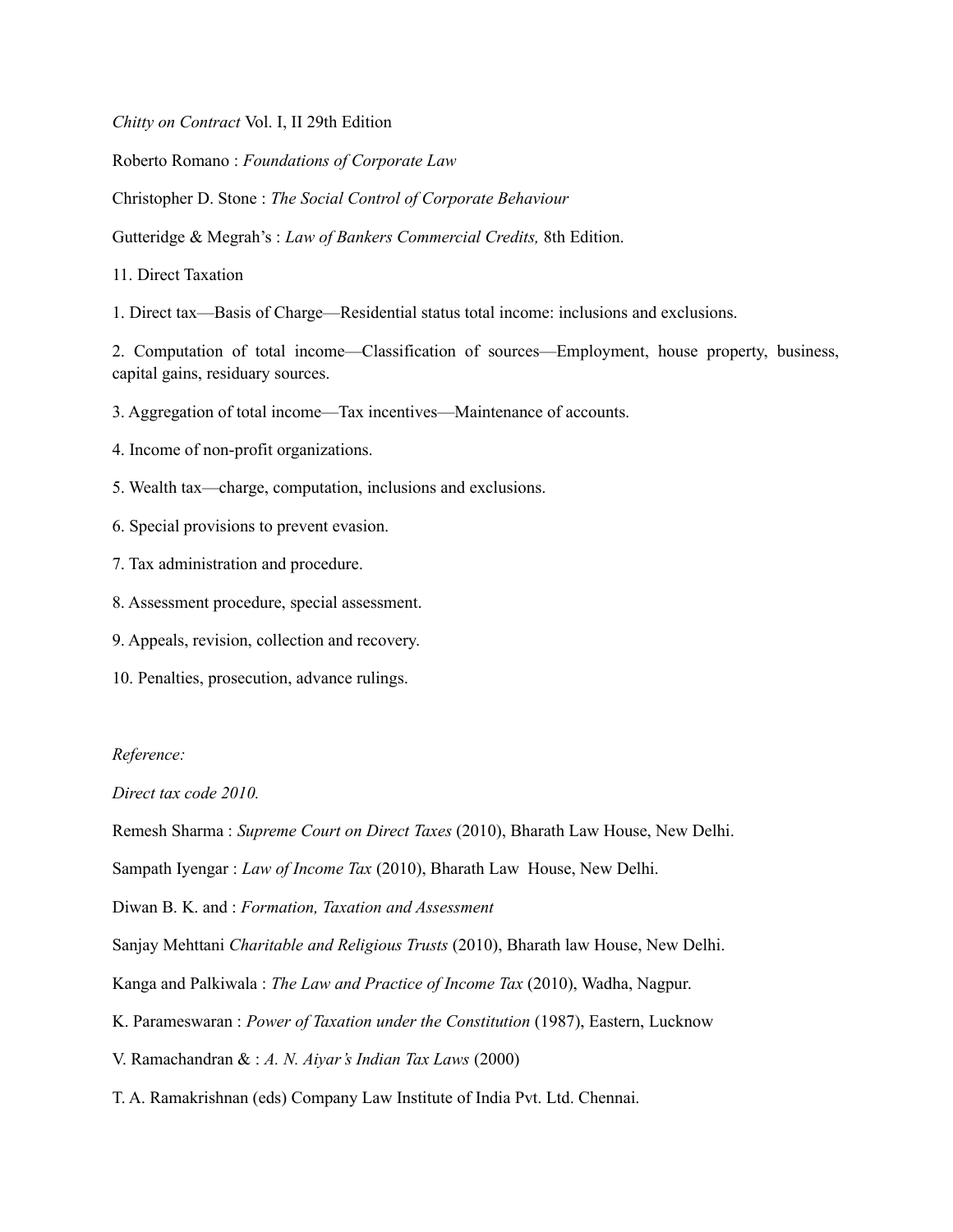S. Bhattacharya & : *Handbook of Direct Taxes* (2010) Eastern H. R. Garg Law House, Calcutta.

C. A. Gularickar : *Law and Practice of Wealth Tax and Valuation* (1998), Gularikar, Mumbai.

Vinod K. Singhania : *Direct taxes.*

Ahuja : *Direct taxes.*

T. N. Manoharan : *Direct taxes.*

Mehrothra & Goyal : *Direct taxes.*

12. Indirect Taxation

1. Customs Act—Preliminary—Officers Customs ports, airports, warehouses.

2. Prohibition on import/export Illegal exports/imports—Detection & prevention power to exempt.

3. Levy customs clearance, transit, warehousing, duty drawback coastal goods, baggage.

4. Search, seizure, arrest, confiscation penalties, offences, prosecution. Remedies, Settlement, Advance rulings.

5. Central Excise Act—Basic concepts Levy and collection Indicating amount of duty.

6. Powers and duties of officers—Valuation, Registration, Settlement,

Confiscation, Penalty.

7. Remedies Presumptions.

8. Goods and services tax law—Origin of the concept—Constitutional provisions—Federal structure and attendant issues.

9. Justification for GST—Central GST—State GST—IGST model and inter-state transactions.

10. GST—substantive and procedural provisions.

11. Special reference to legislation for Kerala.

12. Subsumation of Central and State taxes—Exemptions—Rate structure.

*Suggested readings:*

*White paper on GST*

*Customs Act*—V. S. Datey [taxman]

*Customs Act*—P. L. Maik